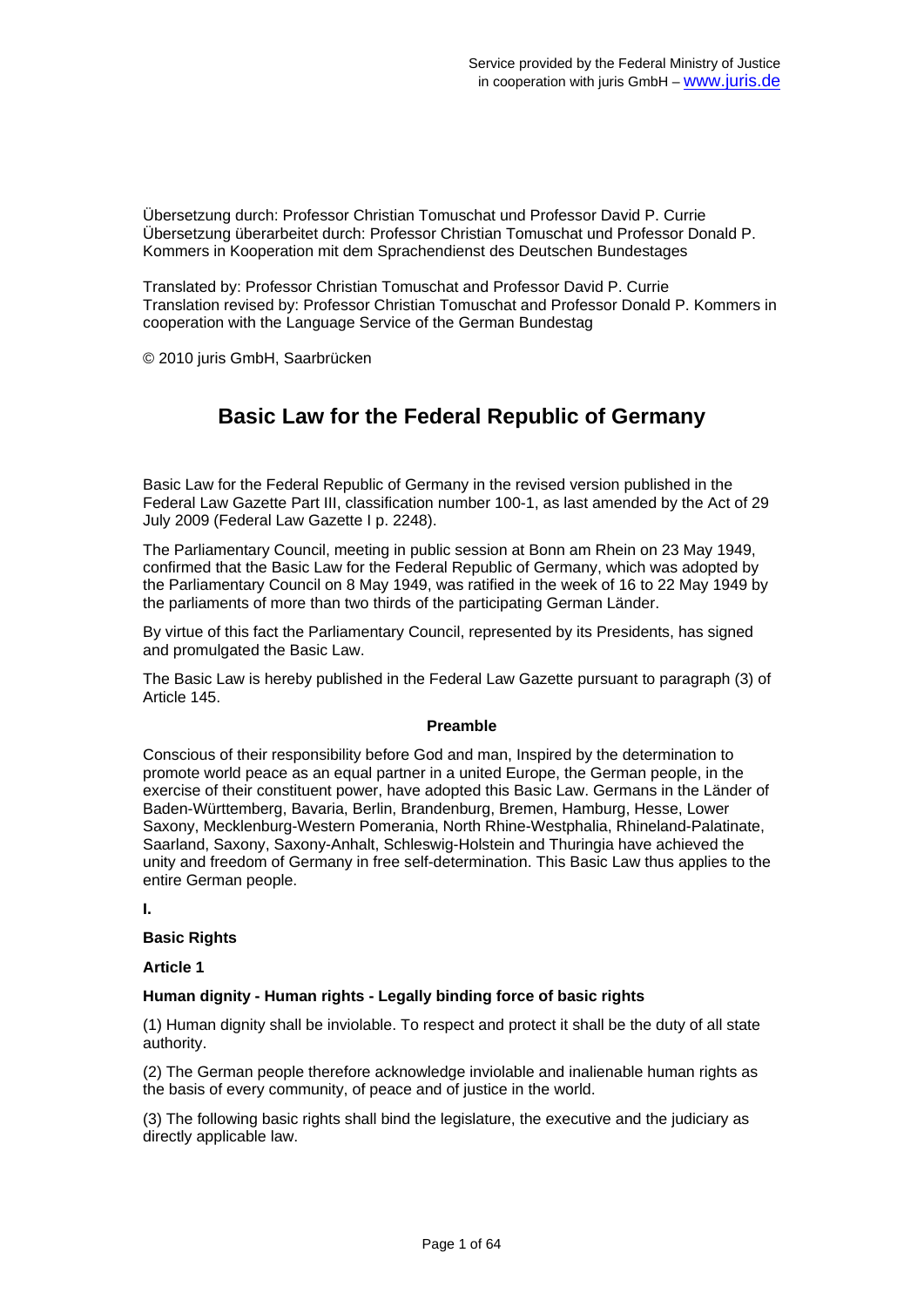### **Personal freedoms**

(1) Every person shall have the right to free development of his personality insofar as he does not violate the rights of others or offend against the constitutional order or the moral law.

(2) Every person shall have the right to life and physical integrity. Freedom of the person shall be inviolable. These rights may be interfered with only pursuant to a law.

### **Article 3**

### **Equality before the law**

(1) All persons shall be equal before the law.

(2) Men and women shall have equal rights. The state shall promote the actual implementation of equal rights for women and men and take steps to eliminate disadvantages that now exist.

(3) No person shall be favoured or disfavoured because of sex, parentage, race, language, homeland and origin, faith, or religious or political opinions. No person shall be disfavoured because of disability.

## **Article 4**

### **Freedom of faith and conscience**

(1) Freedom of faith and of conscience, and freedom to profess a religious or philosophical creed, shall be inviolable.

(2) The undisturbed practice of religion shall be guaranteed.

(3) No person shall be compelled against his conscience to render military service involving the use of arms. Details shall be regulated by a federal law.

## **Article 5**

### **Freedom of expression, arts and sciences**

(1) Every person shall have the right freely to express and disseminate his opinions in speech, writing and pictures, and to inform himself without hindrance from generally accessible sources. Freedom of the press and freedom of reporting by means of broadcasts and films shall be guaranteed. There shall be no censorship.

(2) These rights shall find their limits in the provisions of general laws, in provisions for the protection of young persons, and in the right to personal honour.

(3) Arts and sciences, research and teaching shall be free. The freedom of teaching shall not release any person from allegiance to the constitution.

### **Article 6**

### **Marriage - Family - Children**

(1) Marriage and the family shall enjoy the special protection of the state.

(2) The care and upbringing of children is the natural right of parents and a duty primarily incumbent upon them. The state shall watch over them in the performance of this duty.

(3) Children may be separated from their families against the will of their parents or guardians only pursuant to a law, and only if the parents or guardians fail in their duties or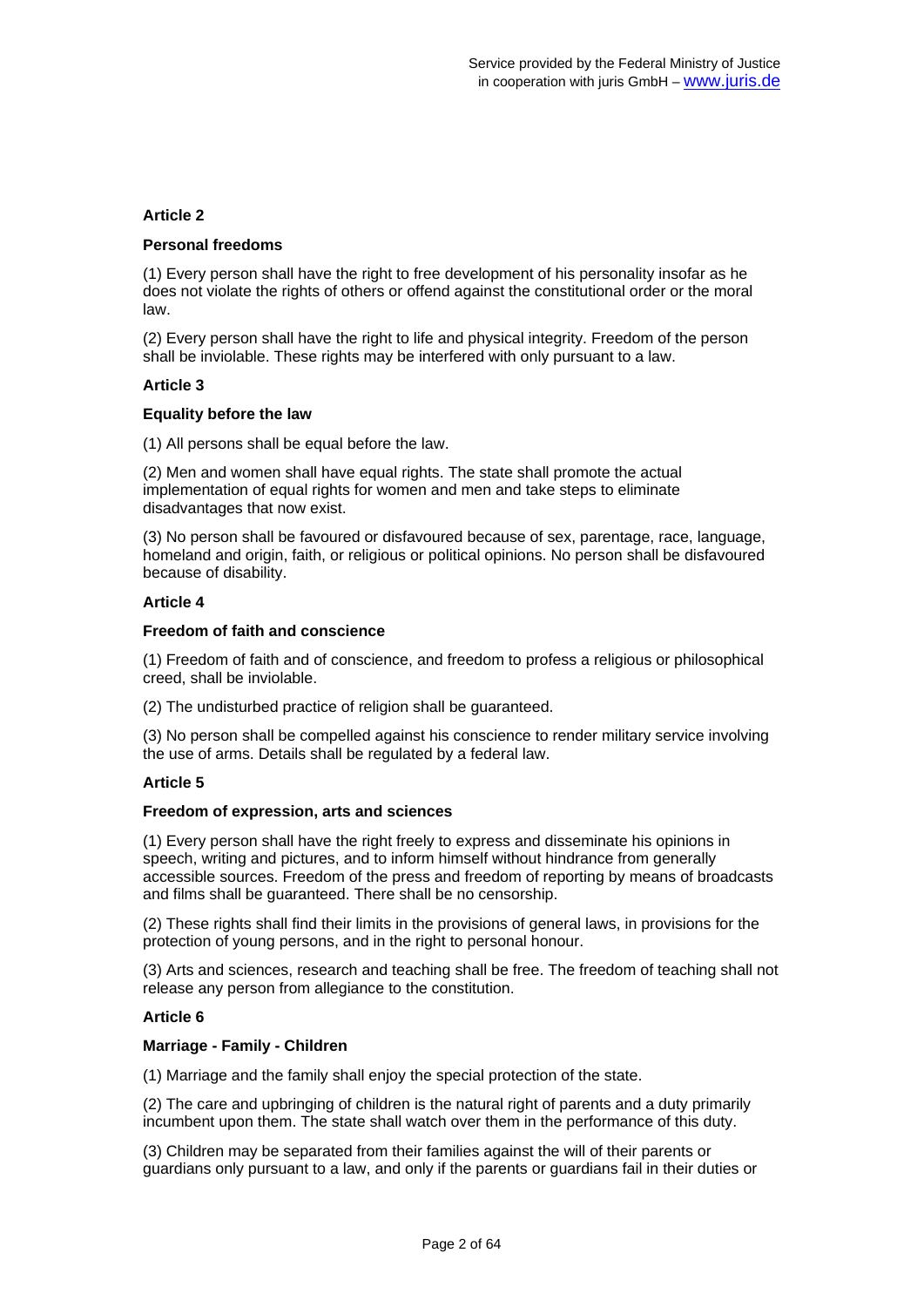the children are otherwise in danger of serious neglect.

(4) Every mother shall be entitled to the protection and care of the community.

(5) Children born outside of marriage shall be provided by legislation with the same opportunities for physical and mental development and for their position in society as are enjoyed by those born within marriage.

### **Article 7**

### **School system**

(1) The entire school system shall be under the supervision of the state.

(2) Parents and guardians shall have the right to decide whether children shall receive religious instruction.

(3) Religious instruction shall form part of the regular curriculum in state schools, with the exception of non-denominational schools. Without prejudice to the state's right of supervision, religious instruction shall be given in accordance with the tenets of the religious community concerned. Teachers may not be obliged against their will to give religious instruction.

(4) The right to establish private schools shall be guaranteed. Private schools that serve as alternatives to state schools shall require the approval of the state and shall be subject to the laws of the Länder. Such approval shall be given when private schools are not inferior to the state schools in terms of their educational aims, their facilities, or the professional training of their teaching staff, and when segregation of pupils according to the means of their parents will not be encouraged thereby. Approval shall be withheld if the economic and legal position of the teaching staff is not adequately assured.

(5) A private elementary school shall be approved only if the educational authority finds that it serves a special pedagogical interest or if, on the application of parents or guardians, it is to be established as a denominational or interdenominational school or as a school based on a particular philosophy and no state elementary school of that type exists in the municipality.

(6) Preparatory schools shall remain abolished.

### **Article 8**

#### **Freedom of assembly**

(1) All Germans shall have the right to assemble peacefully and unarmed without prior notification or permission.

(2) In the case of outdoor assemblies, this right may be restricted by or pursuant to a law.

#### **Article 9**

#### **Freedom of association**

(1) All Germans shall have the right to form corporations and other associations.

(2) Associations whose aims or activities contravene the criminal laws, or that are directed against the constitutional order or the concept of international understanding, shall be prohibited.

(3) The right to form associations to safeguard and improve working and economic conditions shall be guaranteed to every individual and to every occupation or profession. Agreements that restrict or seek to impair this right shall be null and void; measures directed to this end shall be unlawful. Measures taken pursuant to Article 12a, to paragraphs (2) and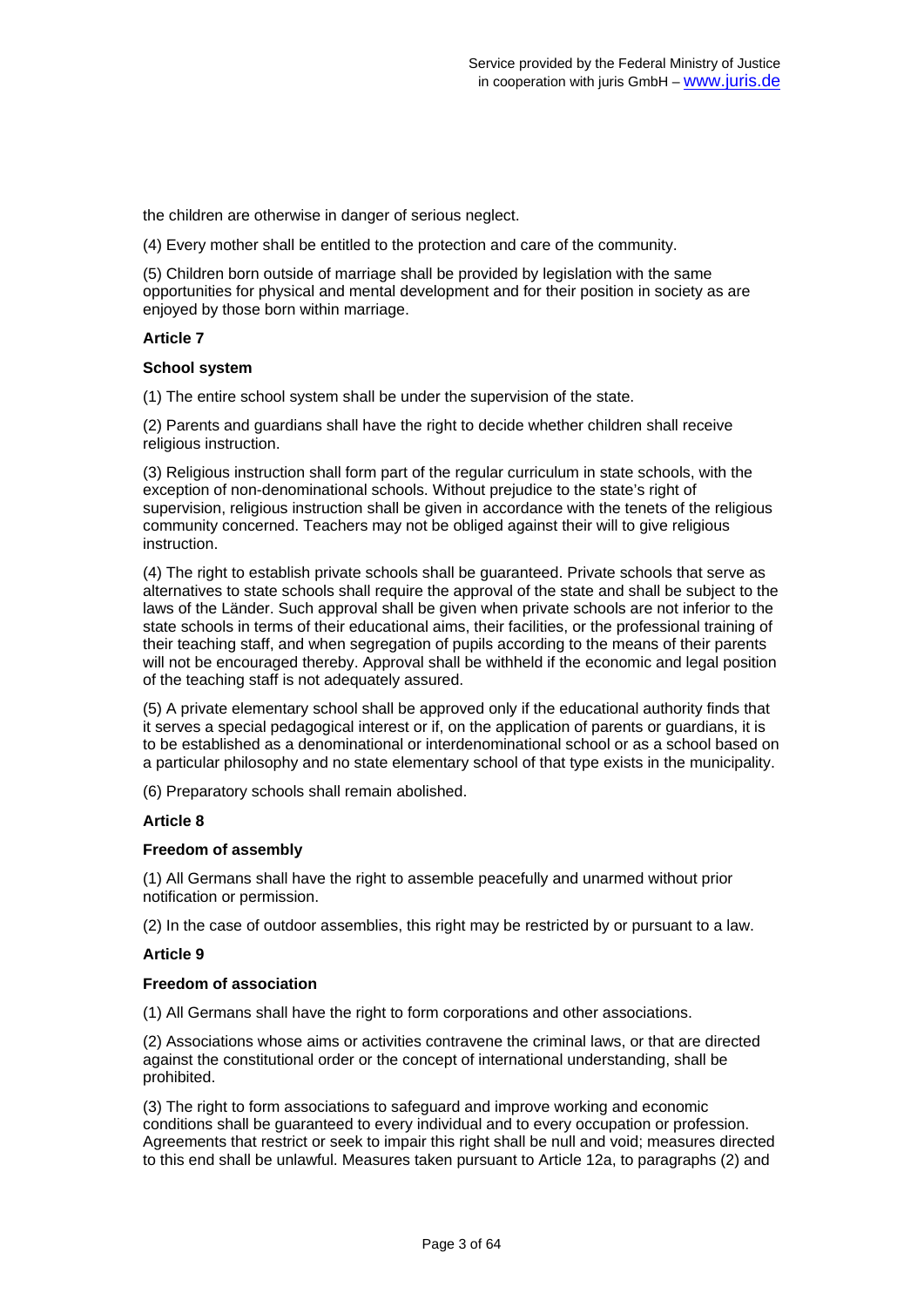(3) of Article 35, to paragraph (4) of Article 87a, or to Article 91 may not be directed against industrial disputes engaged in by associations within the meaning of the first sentence of this paragraph in order to safeguard and improve working and economic conditions.

### **Article 10**

#### **Privacy of correspondence, posts and telecommunications**

(1) The privacy of correspondence, posts and telecommunications shall be inviolable.

(2) Restrictions may be ordered only pursuant to a law. If the restriction serves to protect the free democratic basic order or the existence or security of the Federation or of a Land, the law may provide that the person affected shall not be informed of the restriction and that recourse to the courts shall be replaced by a review of the case by agencies and auxiliary agencies appointed by the legislature.

### **Article 11**

### **Freedom of movement**

(1) All Germans shall have the right to move freely throughout the federal territory.

(2) This right may be restricted only by or pursuant to a law, and only in cases in which the absence of adequate means of support would result in a particular burden for the community, or in which such restriction is necessary to avert an imminent danger to the existence or the free democratic basic order of the Federation or of a Land, to combat the danger of an epidemic, to respond to a grave accident or natural disaster, to protect young persons from serious neglect, or to prevent crime.

### **Article 12**

### **Occupational freedom**

(1) All Germans shall have the right freely to choose their occupation or profession, their place of work and their place of training. The practice of an occupation or profession may be regulated by or pursuant to a law.

(2) No person may be required to perform work of a particular kind except within the framework of a traditional duty of community service that applies generally and equally to all.

(3) Forced labour may be imposed only on persons deprived of their liberty by the judgment of a court.

### **Article 12a**

#### **Compulsory military and alternative civilian service**

(1) Men who have attained the age of eighteen may be required to serve in the Armed Forces, in the Federal Border Police, or in a civil defence organisation.

(2) Any person who, on grounds of conscience, refuses to render military service involving the use of arms may be required to perform alternative service. The duration of alternative service shall not exceed that of military service. Details shall be regulated by a law, which shall not interfere with the freedom to make a decision in accordance with the dictates of conscience, and which shall also provide for the possibility of alternative service not connected with units of the Armed Forces or of the Federal Border Police.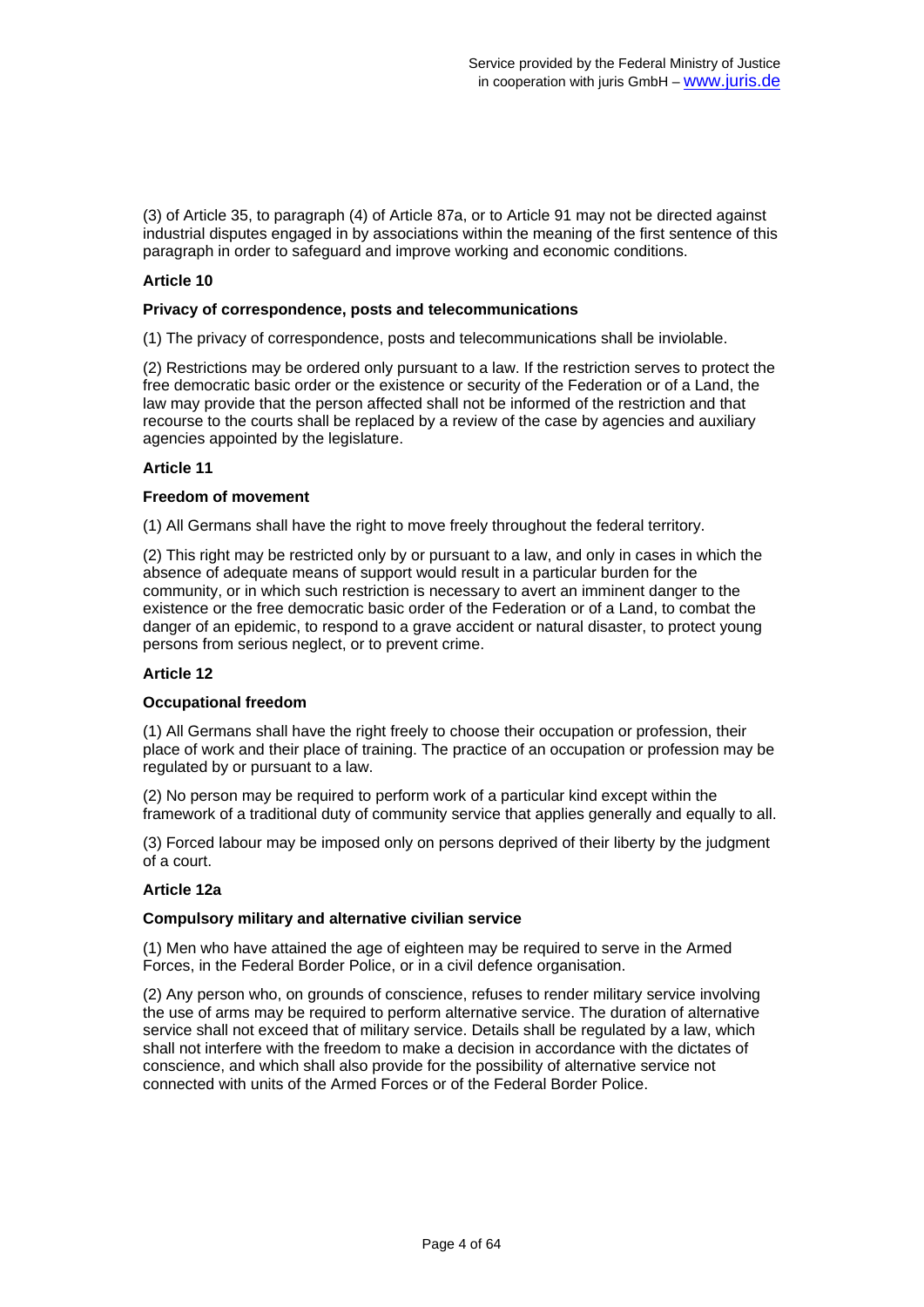(3) Persons liable to compulsory military service who are not called upon to render service pursuant to paragraph (1) or (2) of this Article may, when a state of defence is in effect, be assigned by or pursuant to a law to employment involving civilian services for defence purposes, including the protection of the civilian population; they may be assigned to public employment only for the purpose of discharging police functions or such other sovereign functions of public administration as can be discharged only by persons employed in the public service. The employment contemplated by the first sentence of this paragraph may include services within the Armed Forces, in the provision of military supplies, or with public administrative authorities; assignments to employment connected with supplying and servicing the civilian population shall be permissible only to meet their basic requirements or to guarantee their safety.

(4) If, during a state of defence, the need for civilian services in the civilian health system or in stationary military hospitals cannot be met on a voluntary basis, women between the age of eighteen and fifty-five may be called upon to render such services by or pursuant to a law. Under no circumstances may they be required to render service involving the use of arms.

(5) Prior to the existence of a state of defence, assignments under paragraph (3) of this Article may be made only if the requirements of paragraph (1) of Article 80a are met. In preparation for the provision of services under paragraph (3) of this Article that demand special knowledge or skills, participation in training courses may be required by or pursuant to a law. In this case the first sentence of this paragraph shall not apply.

(6) If, during a state of defence, the need for workers in the areas specified in the second sentence of paragraph (3) of this Article cannot be met on a voluntary basis, the right of German citizens to abandon their occupation or place of employment may be restricted by or pursuant to a law in order to meet this need. Prior to the existence of a state of defence, the first sentence of paragraph (5) of this Article shall apply mutatis mutandis.

### **Article 13**

### **Inviolability of the home**

(1) The home is inviolable.

(2) Searches may be authorised only by a judge or, when time is of the essence, by other authorities designated by the laws, and may be carried out only in the manner therein prescribed.

(3) If particular facts justify the suspicion that any person has committed an especially serious crime specifically defined by a law, technical means of acoustical surveillance of any home in which the suspect is supposedly staying may be employed pursuant to judicial order for the purpose of prosecuting the offence, provided that alternative methods of investigating the matter would be disproportionately difficult or unproductive. The authorisation shall be for a limited time. The order shall be issued by a panel composed of three judges. When time is of the essence, it may also be issued by a single judge.

(4) To avert acute dangers to public safety, especially dangers to life or to the public, technical means of surveillance of the home may be employed only pursuant to judicial order. When time is of the essence, such measures may also be ordered by other authorities designated by a law; a judicial decision shall subsequently be obtained without delay.

(5) If technical means are contemplated solely for the protection of persons officially deployed in a home, the measure may be ordered by an authority designated by a law. The information thereby obtained may be otherwise used only for purposes of criminal prosecution or to avert danger and only if the legality of the measure has been previously determined by a judge; when time is of the essence, a judicial decision shall subsequently be obtained without delay.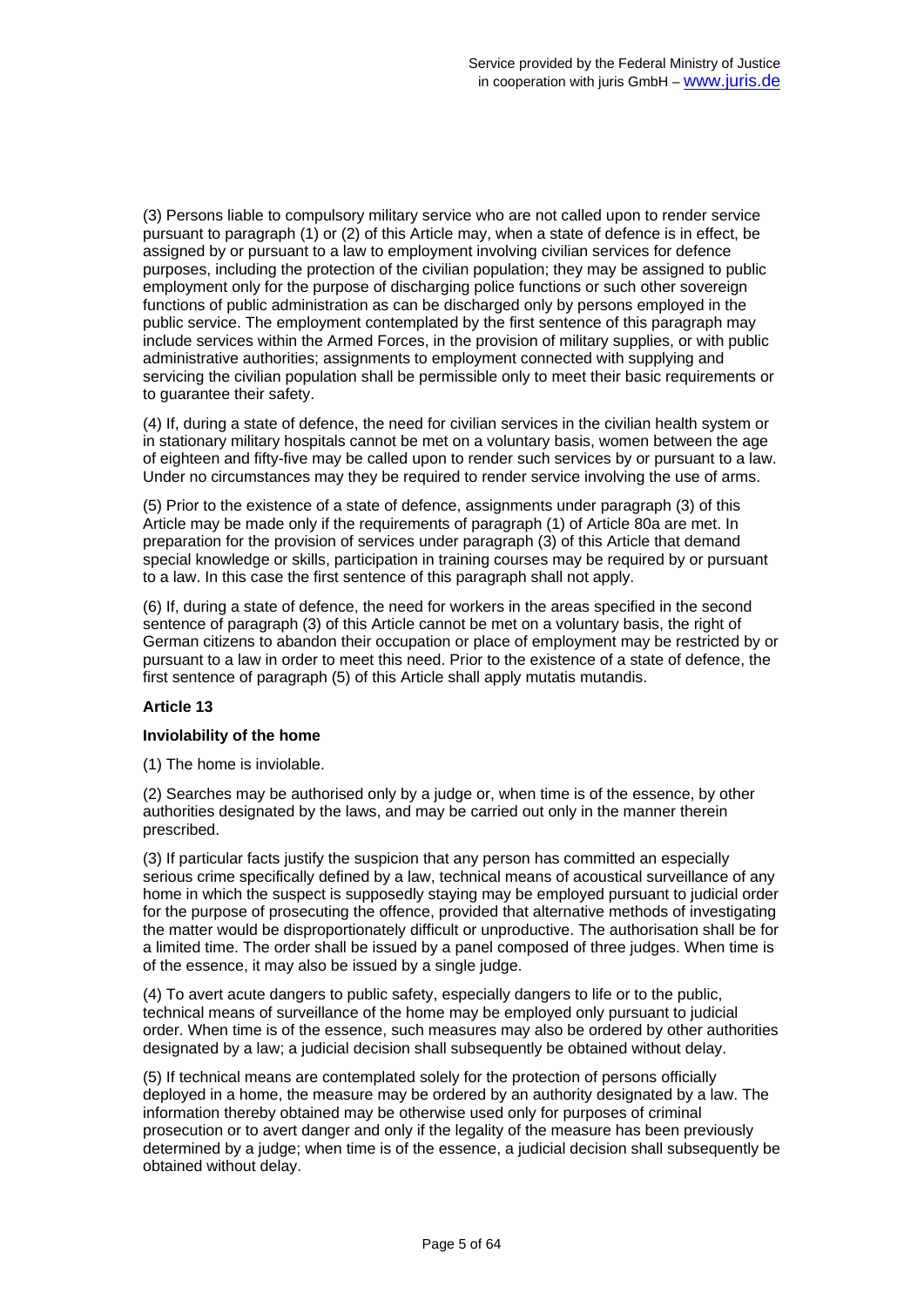(6) The Federal Government shall report to the Bundestag annually as to the employment of technical means pursuant to paragraph (3) and, within the jurisdiction of the Federation, pursuant to paragraph (4) and, insofar as judicial approval is required, pursuant to paragraph (5) of this Article. A panel elected by the Bundestag shall exercise parliamentary oversight on the basis of this report. A comparable parliamentary oversight shall be afforded by the Länder.

(7) Interferences and restrictions shall otherwise only be permissible to avert a danger to the public or to the life of an individual, or, pursuant to a law, to confront an acute danger to public safety and order, in particular to relieve a housing shortage, to combat the danger of an epidemic, or to protect young persons at risk.

### **Article 14**

### **Property - Inheritance - Expropriation**

(1) Property and the right of inheritance shall be guaranteed. Their content and limits shall be defined by the laws.

(2) Property entails obligations. Its use shall also serve the public good.

(3) Expropriation shall only be permissible for the public good. It may only be ordered by or pursuant to a law that determines the nature and extent of compensation. Such compensation shall be determined by establishing an equitable balance between the public interest and the interests of those affected. In case of dispute concerning the amount of compensation, recourse may be had to the ordinary courts.

#### **Article 15**

#### **Socialisation**

Land, natural resources and means of production may for the purpose of socialisation be transferred to public ownership or other forms of public enterprise by a law that determines the nature and extent of compensation. With respect to such compensation the third and fourth sentences of paragraph (3) of Article 14 shall apply mutatis mutandis.

### **Article 16**

### **Citizenship - Extradition**

(1) No German may be deprived of his citizenship. Citizenship may be lost only pursuant to a law, and against the will of the person affected only if he does not become stateless as a result.

(2) No German may be extradited to a foreign country. The law may provide otherwise for extraditions to a member state of the European Union or to an international court, provided that the rule of law is observed.

### **Article 16a**

### **Right of asylum**

(1) Persons persecuted on political grounds shall have the right of asylum.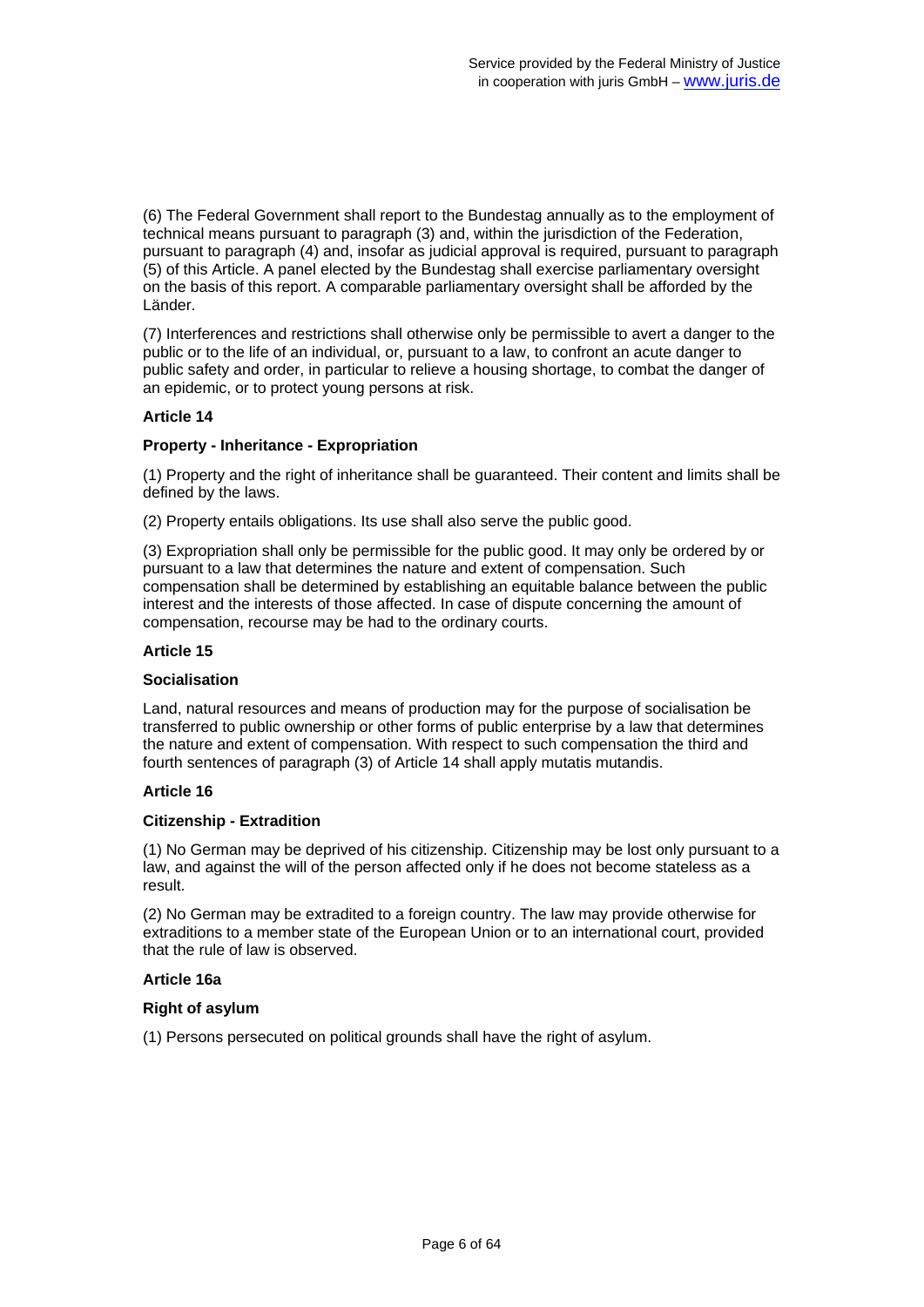(2) Paragraph (1) of this Article may not be invoked by a person who enters the federal territory from a member state of the European Communities or from another third state in which application of the Convention Relating to the Status of Refugees and of the Convention for the Protection of Human Rights and Fundamental Freedoms is assured. The states outside the European Communities to which the criteria of the first sentence of this paragraph apply shall be specified by a law requiring the consent of the Bundesrat. In the cases specified in the first sentence of this paragraph, measures to terminate an applicant's stay may be implemented without regard to any legal challenge that may have been instituted against them.

(3) By a law requiring the consent of the Bundesrat, states may be specified in which, on the basis of their laws, enforcement practices and general political conditions, it can be safely concluded that neither political persecution nor inhuman or degrading punishment or treatment exists. It shall be presumed that a foreigner from such a state is not persecuted, unless he presents evidence justifying the conclusion that, contrary to this presumption, he is persecuted on political grounds.

(4) In the cases specified by paragraph (3) of this Article and in other cases that are plainly unfounded or considered to be plainly unfounded, the implementation of measures to terminate an applicant's stay may be suspended by a court only if serious doubts exist as to their legality; the scope of review may be limited, and tardy objections may be disregarded. Details shall be determined by a law.

(5) Paragraphs (1) to (4) of this Article shall not preclude the conclusion of international agreements of member states of the European Communities with each other or with those third states which, with due regard for the obligations arising from the Convention Relating to the Status of Refugees and the Convention for the Protection of Human Rights and Fundamental Freedoms, whose enforcement must be assured in the contracting states, adopt rules conferring jurisdiction to decide on applications for asylum, including the reciprocal recognition of asylum decisions.

## **Article 17**

### **Right of petition**

Every person shall have the right individually or jointly with others to address written requests or complaints to competent authorities and to the legislature.

### **Article 17a**

### **Restriction of basic rights in specific instances**

(1) Laws regarding military and alternative service may provide that the basic right of members of the Armed Forces and of alternative service freely to express and disseminate their opinions in speech, writing and pictures (first clause of paragraph (1) of Article 5), the basic right of assembly (Article 8), and the right of petition (Article 17) insofar as it permits the submission of requests or complaints jointly with others, be restricted during their period of military or alternative service.

(2) Laws regarding defence, including protection of the civilian population, may provide for restriction of the basic rights of freedom of movement (Article 11) and inviolability of the home (Article 13).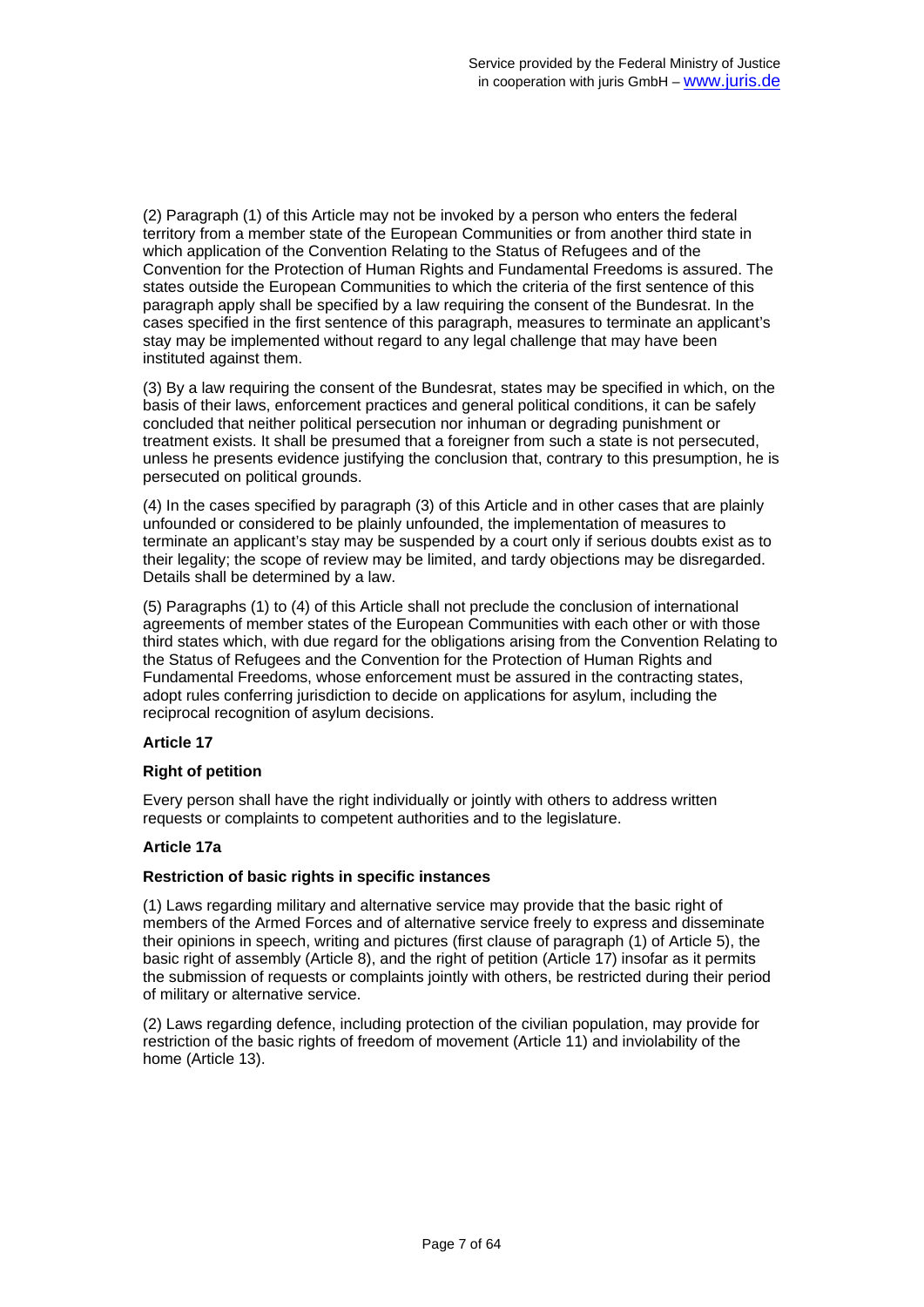### **Forfeiture of basic rights**

Whoever abuses the freedom of expression, in particular the freedom of the press (paragraph (1) of Article 5), the freedom of teaching (paragraph (3) of Article 5), the freedom of assembly (Article 8), the freedom of association (Article 9), the privacy of correspondence, posts and telecommunications (Article 10), the rights of property (Article 14), or the right of asylum (Article 16a) in order to combat the free democratic basic order shall forfeit these basic rights. This forfeiture and its extent shall be declared by the Federal Constitutional Court.

### **Article 19**

### **Restriction of basic rights - Legal remedies**

(1) Insofar as, under this Basic Law, a basic right may be restricted by or pursuant to a law, such law must apply generally and not merely to a single case. In addition, the law must specify the basic right affected and the Article in which it appears.

(2) In no case may the essence of a basic right be affected.

(3) The basic rights shall also apply to domestic artificial persons to the extent that the nature of such rights permits.

(4) Should any person's rights be violated by public authority, he may have recourse to the courts. If no other jurisdiction has been established, recourse shall be to the ordinary courts. The second sentence of paragraph (2) of Article 10 shall not be affected by this paragraph.

**II.** 

### **The Federation and the Länder**

### **Article 20**

### **Constitutional principles - Right of resistance**

(1) The Federal Republic of Germany is a democratic and social federal state.

(2) All state authority is derived from the people. It shall be exercised by the people through elections and other votes and through specific legislative, executive and judicial bodies.

(3) The legislature shall be bound by the constitutional order, the executive and the judiciary by law and justice.

(4) All Germans shall have the right to resist any person seeking to abolish this constitutional order, if no other remedy is available.

#### **Article 20a**

#### **Protection of the natural foundations of life and animals**

Mindful also of its responsibility toward future generations, the state shall protect the natural foundations of life and animals by legislation and, in accordance with law and justice, by executive and judicial action, all within the framework of the constitutional order.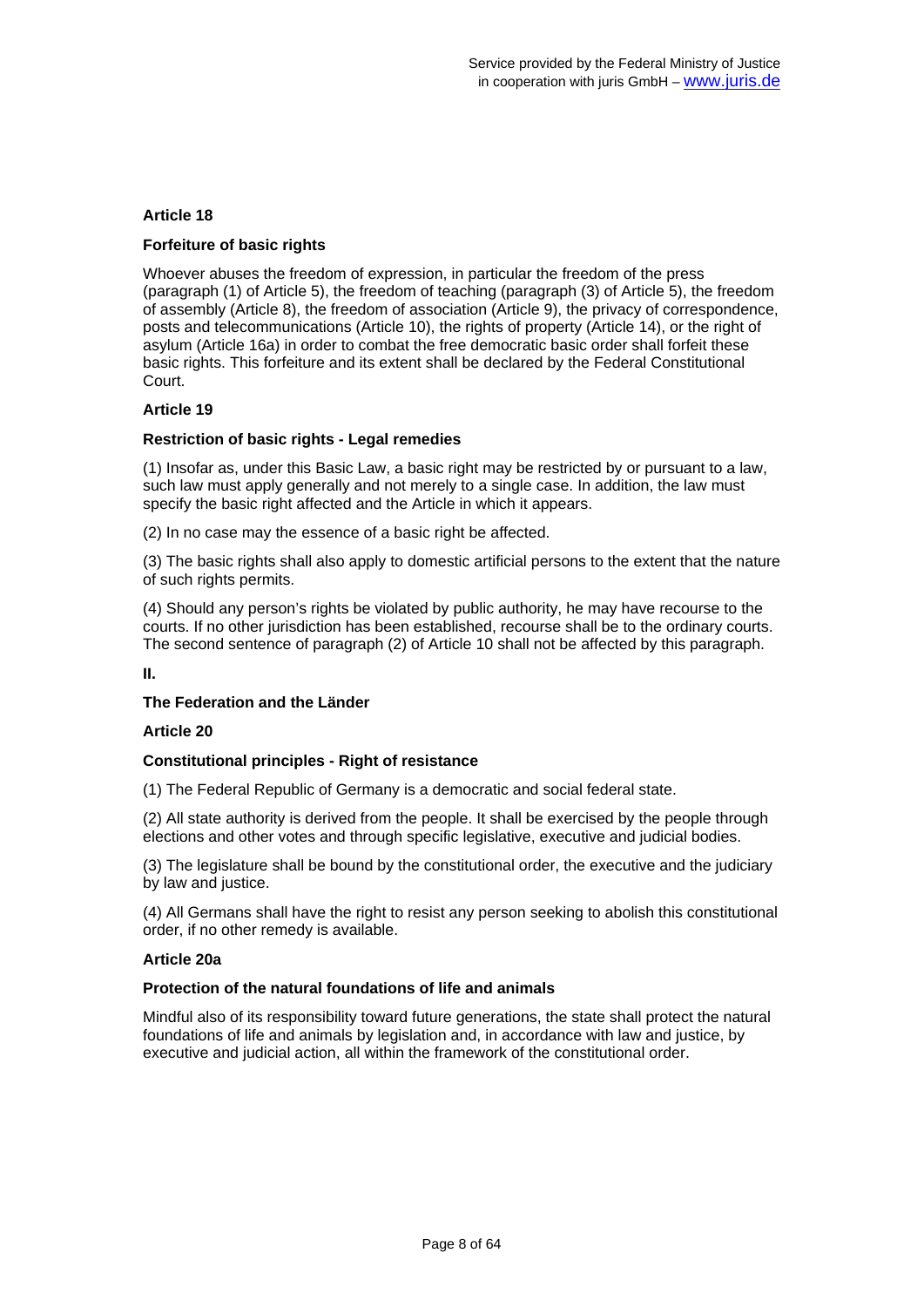### **Political parties**

(1) Political parties shall participate in the formation of the political will of the people. They may be freely established. Their internal organisation must conform to democratic principles. They must publicly account for their assets and for the sources and use of their funds.

(2) Parties that, by reason of their aims or the behaviour of their adherents, seek to undermine or abolish the free democratic basic order or to endanger the existence of the Federal Republic of Germany shall be unconstitutional. The Federal Constitutional Court shall rule on the question of unconstitutionality.

(3) Details shall be regulated by federal laws.

### **Article 22**

### **Federal capital - Federal flag**

(1) Berlin is the capital of the Federal Republic of Germany. The Federation shall be responsible for representing the nation as a whole in the capital. Details shall be regulated by federal law.

(2) The federal flag shall be black, red and gold.

### **Article 23**

### **European Union - Protection of basic rights - Principle of subsidiarity**

(1) With a view to establishing a united Europe, the Federal Republic of Germany shall participate in the development of the European Union that is committed to democratic, social and federal principles, to the rule of law, and to the principle of subsidiarity, and that guarantees a level of protection of basic rights essentially comparable to that afforded by this Basic Law. To this end the Federation may transfer sovereign powers by a law with the consent of the Bundesrat. The establishment of the European Union, as well as changes in its treaty foundations and comparable regulations that amend or supplement this Basic Law, or make such amendments or supplements possible, shall be subject to paragraphs (2) and (3) of Article 79.

(1a) The Bundestag and the Bundesrat shall have the right to bring an action before the Court of Justice of the European Union to challenge a legislative act of the European Union for infringing the principle of subsidiarity. The Bundestag is obliged to initiate such an action at the request of one fourth of its Members. By a statute requiring the consent of the Bundesrat, exceptions from the first sentence of paragraph (2) of Article 42, and the first sentence of paragraph (2) of Article 52, may be authorised for the exercise of the rights granted to the Bundestag and the Bundesrat under the contractual foundations of the European Union.

(2) The Bundestag and, through the Bundesrat, the Länder shall participate in matters concerning the European Union. The Federal Government shall keep the Bundestag and the Bundesrat informed, comprehensively and at the earliest possible time.

(3) Before participating in legislative acts of the European Union, the Federal Government shall provide the Bundestag with an opportunity to state its position. The Federal Government shall take the position of the Bundestag into account during the negotiations. Details shall be regulated by a law.

(4) The Bundesrat shall participate in the decision-making process of the Federation insofar as it would have been competent to do so in a comparable domestic matter, or insofar as the subject falls within the domestic competence of the Länder.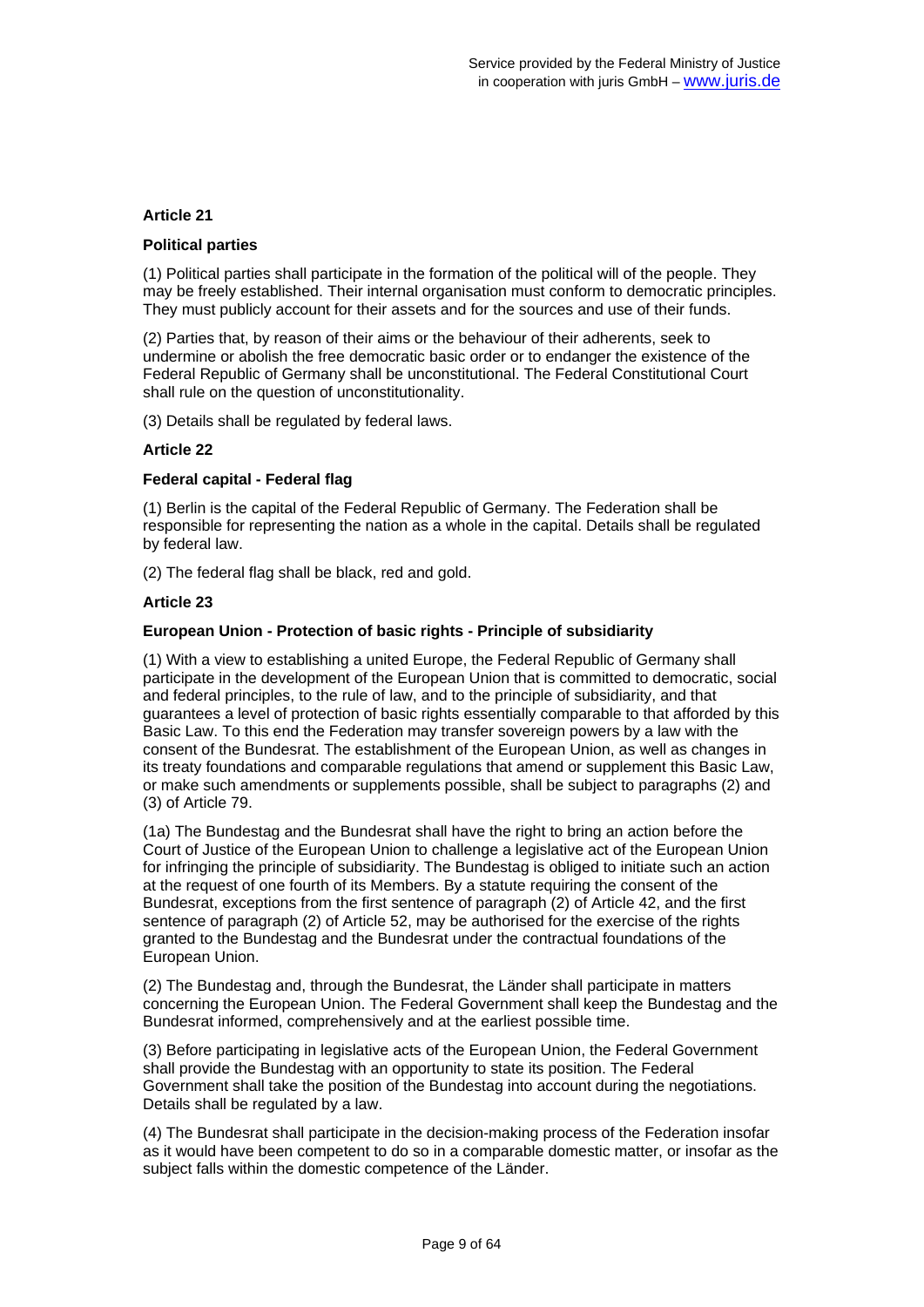(5) Insofar as, in an area within the exclusive competence of the Federation, interests of the Länder are affected, and in other matters, insofar as the Federation has legislative power, the Federal Government shall take the position of the Bundesrat into account. To the extent that the legislative powers of the Länder, the structure of Land authorities, or Land administrative procedures are primarily affected, the position of the Bundesrat shall be given the greatest possible respect in determining the Federation's position consistent with the responsibility of the Federation for the nation as a whole. In matters that may result in increased expenditures or reduced revenues for the Federation, the consent of the Federal Government shall be required.

(6) When legislative powers exclusive to the Länder concerning matters of school education, culture or broadcasting are primarily affected, the exercise of the rights belonging to the Federal Republic of Germany as a member state of the European Union shall be delegated by the Federation to a representative of the Länder designated by the Bundesrat. These rights shall be exercised with the participation of, and in coordination with, the Federal Government; their exercise shall be consistent with the responsibility of the Federation for the nation as a whole.

(7) Details regarding paragraphs (4) to (6) of this Article shall be regulated by a law requiring the consent of the Bundesrat.

### **Article 24**

### **Transfer of sovereign powers - System of collective security**

(1) The Federation may by a law transfer sovereign powers to international organisations.

(1a) Insofar as the Länder are competent to exercise state powers and to perform state functions, they may, with the consent of the Federal Government, transfer sovereign powers to transfrontier institutions in neighbouring regions.

(2) With a view to maintaining peace, the Federation may enter into a system of mutual collective security; in doing so it shall consent to such limitations upon its sovereign powers as will bring about and secure a lasting peace in Europe and among the nations of the world.

(3) For the settlement of disputes between states, the Federation shall accede to agreements providing for general, comprehensive and compulsory international arbitration.

### **Article 25**

#### **Primacy of international law**

The general rules of international law shall be an integral part of federal law. They shall take precedence over the laws and directly create rights and duties for the inhabitants of the federal territory.

#### **Article 26**

#### **Securing international peace**

(1) Acts tending to and undertaken with intent to disturb the peaceful relations between nations, especially to prepare for a war of aggression, shall be unconstitutional. They shall be made a criminal offence.

(2) Weapons designed for warfare may be manufactured, transported or marketed only with the permission of the Federal Government. Details shall be regulated by a federal law.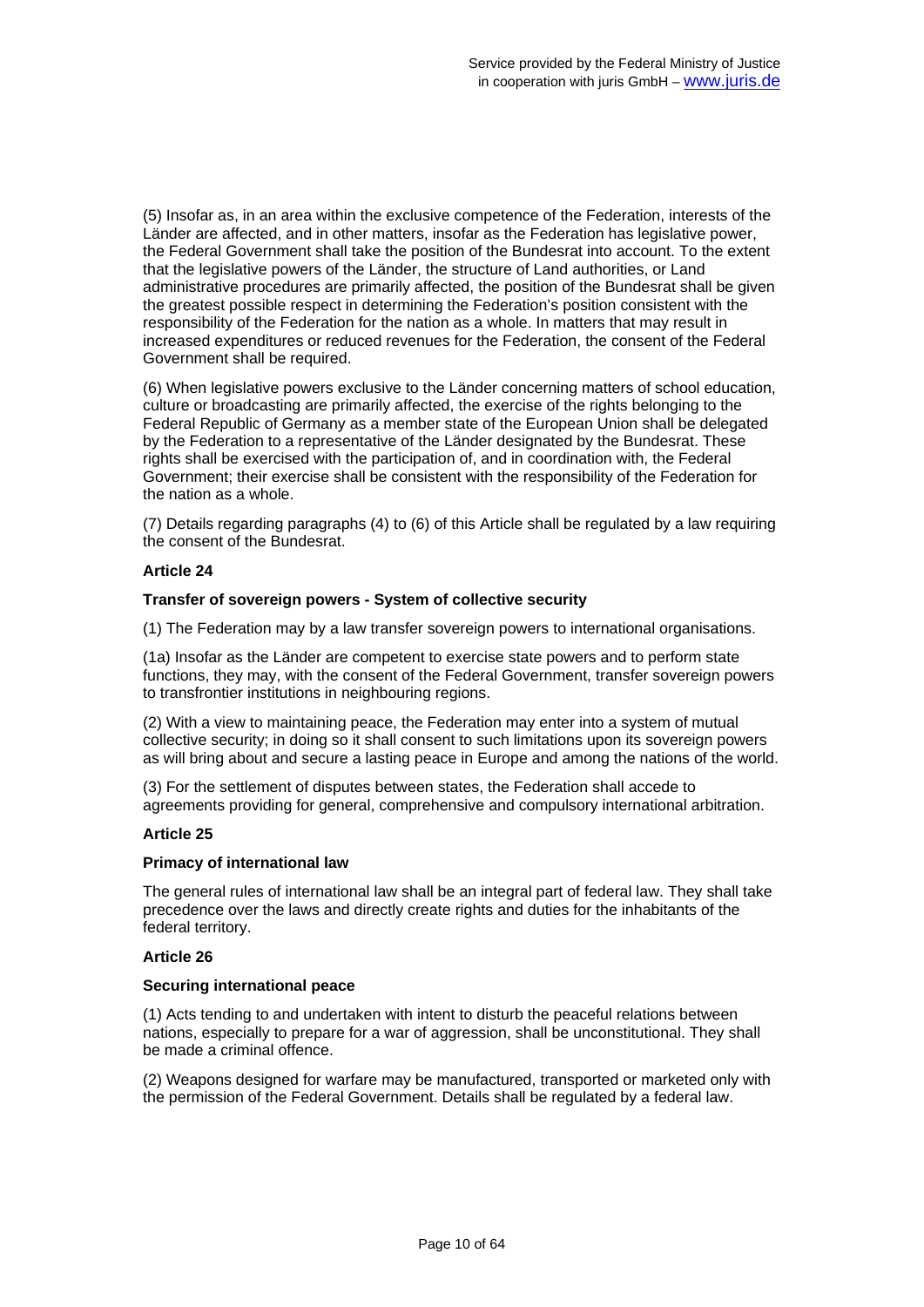### **Merchant fleet**

All German merchant vessels shall constitute a unitary merchant fleet.

### **Article 28**

### **Land constitutions - Autonomy of municipalities**

(1) The constitutional order in the Länder must conform to the principles of a republican, democratic and social state governed by the rule of law, within the meaning of this Basic Law. In each Land, county and municipality the people shall be represented by a body chosen in general, direct, free, equal and secret elections. In county and municipal elections, persons who possess citizenship in any member state of the European Community are also eligible to vote and to be elected in accord with European Community law. In municipalities a local assembly may take the place of an elected body.

(2) Municipalities must be guaranteed the right to regulate all local affairs on their own responsibility, within the limits prescribed by the laws. Within the limits of their functions designated by a law, associations of municipalities shall also have the right of selfgovernment according to the laws. The guarantee of self-government shall extend to the bases of financial autonomy; these bases shall include the right of municipalities to a source of tax revenues based upon economic ability and the right to establish the rates at which these sources shall be taxed.

(3) The Federation shall guarantee that the constitutional order of the Länder conforms to the basic rights and to the provisions of paragraphs (1) and (2) of this Article.

## **Article 29**

### **New delimitation of the federal territory**

(1) The division of the federal territory into Länder may be revised to ensure that each Land be of a size and capacity to perform its functions effectively. Due regard shall be given in this connection to regional, historical and cultural ties, economic efficiency, and the requirements of local and regional planning.

(2) Revisions of the existing division into Länder shall be effected by a federal law, which must be confirmed by referendum. The affected Länder shall be afforded an opportunity to be heard.

(3) The referendum shall be held in the Länder from whose territories or parts of territories a new Land or a Land with redefined boundaries is to be established (affected Länder). The question to be voted on is whether the affected Länder are to remain as they are or whether the new Land or the Land with redefined boundaries should be established. The proposal to establish a new Land or a Land with redefined boundaries shall take effect if the change is approved by a majority in the future territory of such Land and by a majority in the territories or parts of territories of an affected Land taken together whose affiliation with a Land is to be changed in the same way. The proposal shall not take effect if within the territory of any of the affected Länder a majority reject the change; however, such rejection shall be of no consequence if in any part of the territory whose affiliation with the affected Land is to be changed a two-thirds majority approves the change, unless it is rejected by a two-thirds majority in the territory of the affected Land as a whole.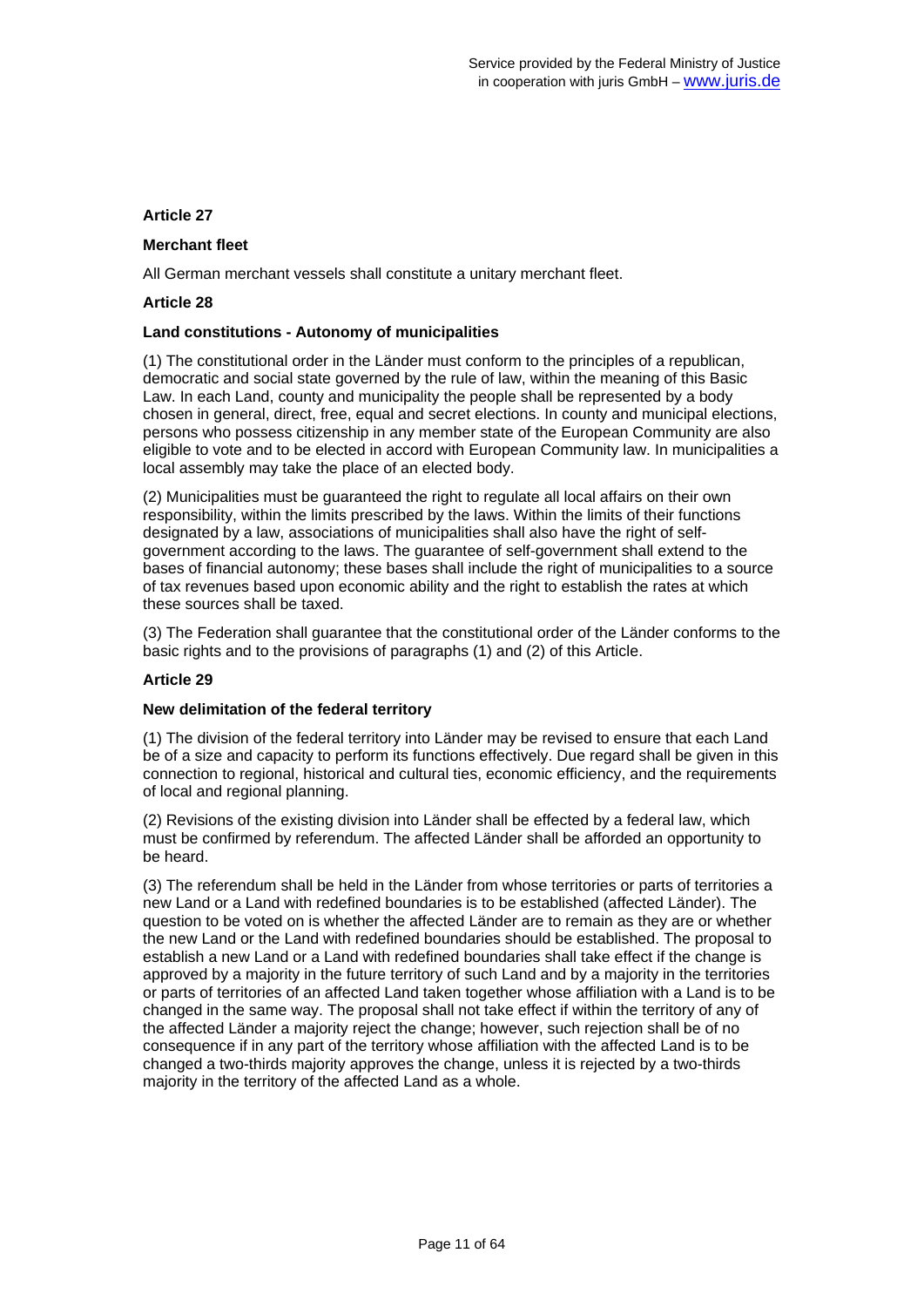(4) If in any clearly defined and contiguous residential and economic area located in two or more Länder and having at least one million inhabitants one tenth of those entitled to vote in Bundestag elections petition for the inclusion of that area in a single Land, a federal law shall specify within two years whether the change shall be made in accordance with paragraph (2) of this Article or that an advisory referendum shall be held in the affected Länder.

(5) The advisory referendum shall establish whether the changes the law proposes meet with the voters' approval. The law may put forward not more than two distinct proposals for consideration by the voters. If a majority approves a proposed change of the existing division into Länder, a federal law shall specify within two years whether the change shall be made in accordance with paragraph (2) of this Article. If a proposal is approved in accordance with the third and fourth sentences of paragraph (3) of this Article, a federal law providing for establishment of the proposed Land shall be enacted within two years after the advisory ballot, and confirmation by referendum shall no longer be required.

(6) A majority in a referendum or in an advisory referendum shall consist of a majority of the votes cast, provided that it amounts to at least one quarter of those entitled to vote in Bundestag elections. Other details concerning referenda, petitions and advisory referenda shall be regulated by a federal law, which may also provide that the same petition may not be filed more than once within a period of five years.

(7) Other changes concerning the territory of the Länder may be effected by agreements between the Länder concerned or by a federal law with the consent of the Bundesrat, if the territory that is to be the subject of the change has no more than 50,000 inhabitants. Details shall be regulated by a federal law requiring the consent of the Bundesrat and of a majority of the Members of the Bundestag. The law must provide affected municipalities and counties with an opportunity to be heard.

(8) Länder may revise the division of their existing territory or parts of their territory by agreement without regard to the provisions of paragraphs (2) to (7) of this Article. Affected municipalities and counties shall be afforded an opportunity to be heard. The agreement shall require confirmation by referendum in each of the Länder concerned. If the revision affects only part of a Land's territory, the referendum may be confined to the areas affected; the second clause of the fifth sentence shall not apply. In a referendum under this paragraph a majority of the votes cast shall be decisive, provided it amounts to at least one quarter of those entitled to vote in Bundestag elections; details shall be regulated by a federal law. The agreement shall require the consent of the Bundestag.

## **Article 30**

### **Sovereign powers of the Länder**

Except as otherwise provided or permitted by this Basic Law, the exercise of state powers and the discharge of state functions is a matter for the Länder.

### **Article 31**

#### **Supremacy of federal law**

Federal law shall take precedence over Land law.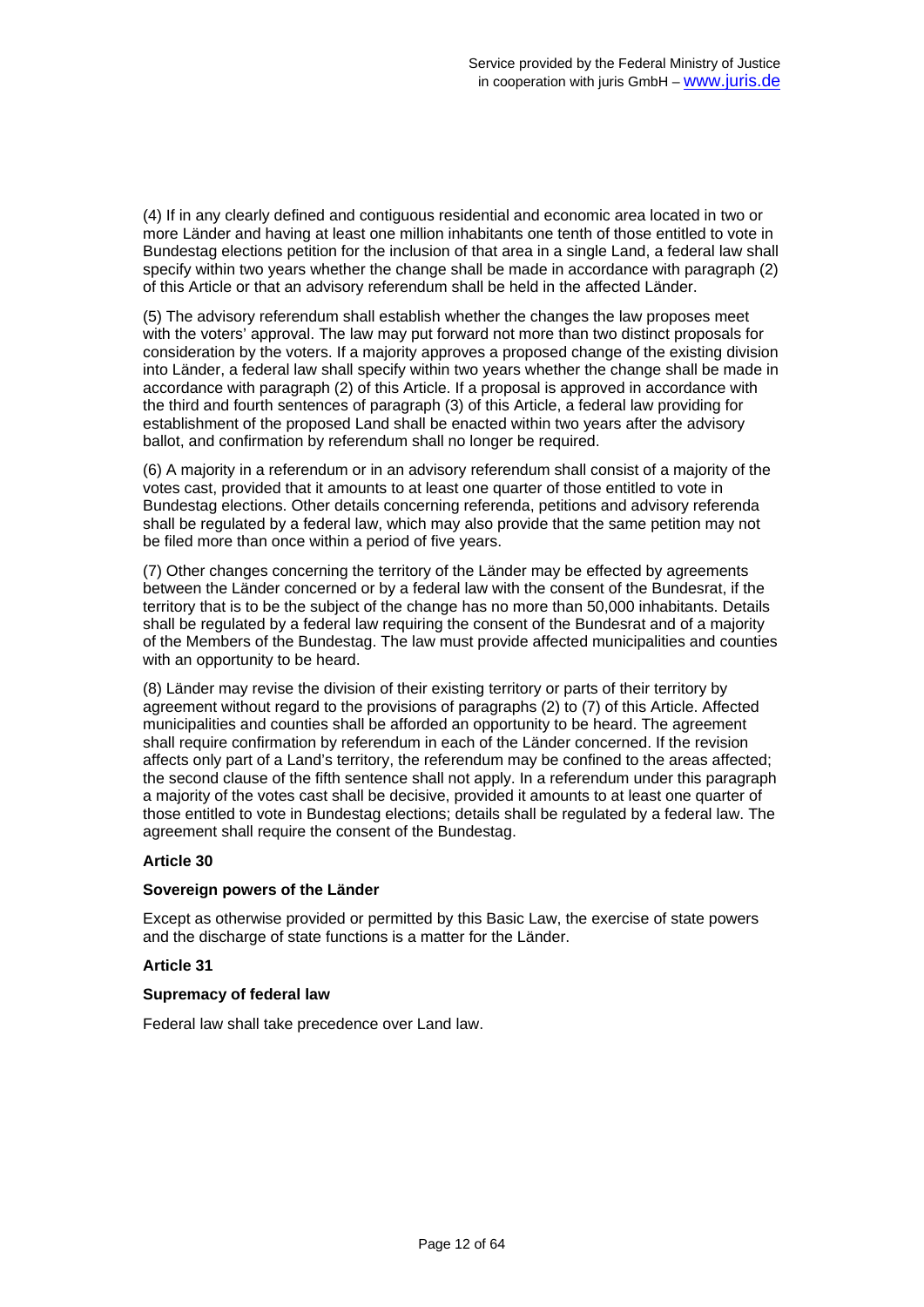### **Foreign relations**

(1) Relations with foreign states shall be conducted by the Federation.

(2) Before the conclusion of a treaty affecting the special circumstances of a Land, that Land shall be consulted in timely fashion.

(3) Insofar as the Länder have power to legislate, they may conclude treaties with foreign states with the consent of the Federal Government.

### **Article 33**

### **Equal citizenship - Public service**

(1) Every German shall have in every Land the same political rights and duties.

(2) Every German shall be equally eligible for any public office according to his aptitude, qualifications and professional achievements.

(3) Neither the enjoyment of civil and political rights, nor eligibility for public office, nor rights acquired in the public service shall be dependent upon religious affiliation. No one may be disadvantaged by reason of adherence or nonadherence to a particular religious denomination or philosophical creed.

(4) The exercise of sovereign authority on a regular basis shall, as a rule, be entrusted to members of the public service who stand in a relationship of service and loyalty defined by public law.

(5) The law governing the public service shall be regulated and developed with due regard to the traditional principles of the professional civil service.

## **Article 34**

### **Liability for violation of official duty**

If any person, in the exercise of a public office entrusted to him, violates his official duty to a third party, liability shall rest principally with the state or public body that employs him. In the event of intentional wrongdoing or gross negligence, the right of recourse against the individual officer shall be preserved. The ordinary courts shall not be closed to claims for compensation or indemnity.

### **Article 35**

### **Legal and administrative assistance and assistance during disasters**

(1) All federal and Land authorities shall render legal and administrative assistance to one another.

(2) In order to maintain or restore public security or order, a Land in particularly serious cases may call upon personnel and facilities of the Federal Border Police to assist its police when without such assistance the police could not fulfil their responsibilities, or could do so only with great difficulty. In order to respond to a grave accident or a natural disaster, a Land may call for the assistance of police forces of other Länder or of personnel and facilities of other administrative authorities, of the Armed Forces, or of the Federal Border Police.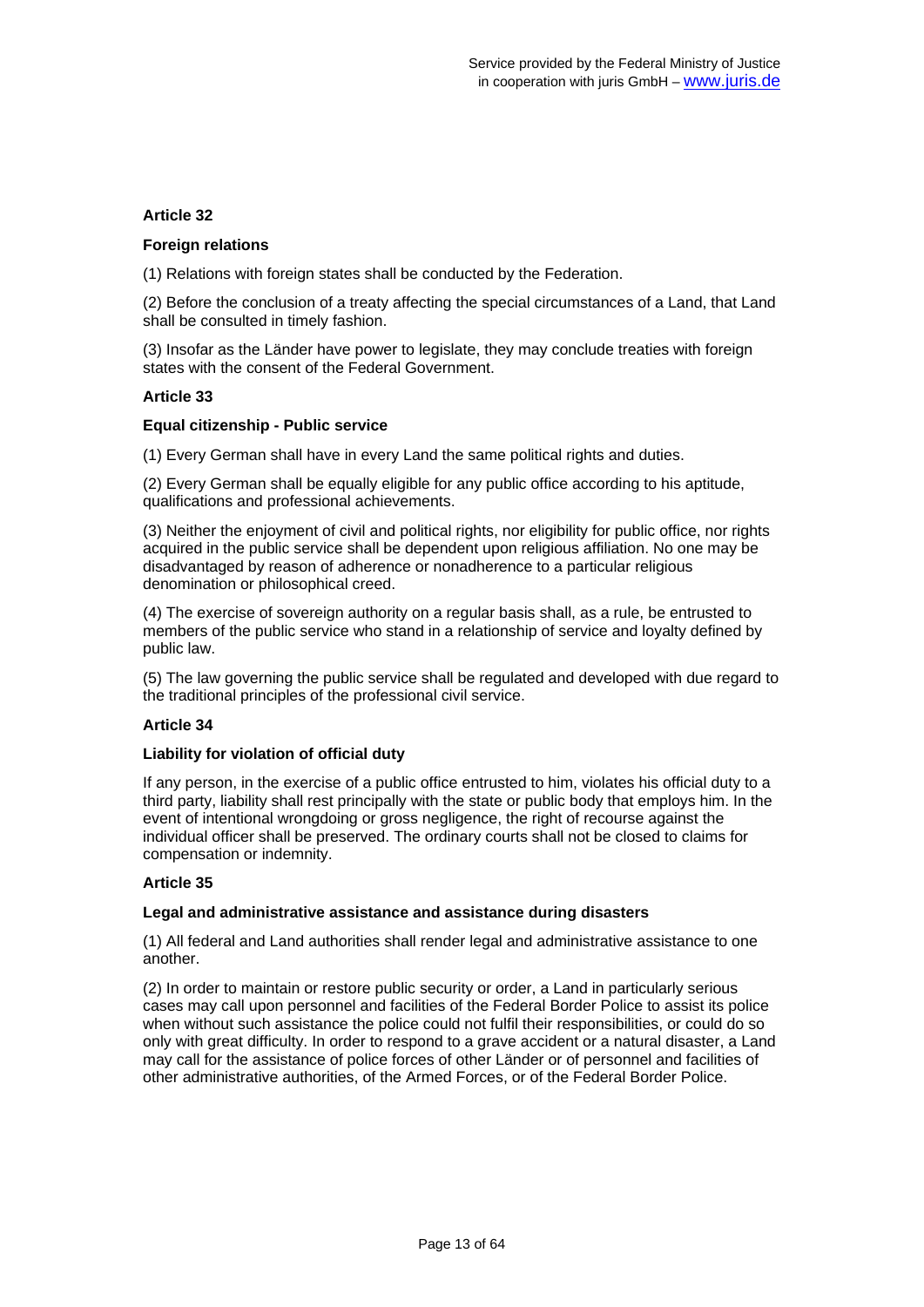(3) If the natural disaster or accident endangers the territory of more than one Land, the Federal Government, insofar as is necessary to combat the danger, may instruct the Land governments to place police forces at the disposal of other Länder, and may deploy units of the Federal Border Police or the Armed Forces to support the police. Measures taken by the Federal Government pursuant to the first sentence of this paragraph shall be rescinded at any time at the demand of the Bundesrat, and in any event as soon as the danger is removed.

### **Article 36**

### **Personnel of federal authorities**

(1) Civil servants employed by the highest federal authorities shall be drawn from all Länder in appropriate proportion. Persons employed by other federal authorities shall, as a rule, be drawn from the Land in which they serve.

(2) Laws regarding military service shall also take into account both the division of the Federation into Länder and the regional loyalties of their people.

### **Article 37**

## **Federal execution**

(1) If a Land fails to comply with its obligations under this Basic Law or other federal laws, the Federal Government, with the consent of the Bundesrat, may take the necessary steps to compel the Land to comply with its duties.

(2) For the purpose of implementing such coercive measures, the Federal Government or its representative shall have the right to issue instructions to all Länder and their authorities.

**III.** 

### **The Bundestag**

#### **Article 38**

### **Elections**

(1) Members of the German Bundestag shall be elected in general, direct, free, equal and secret elections. They shall be representatives of the whole people, not bound by orders or instructions, and responsible only to their conscience.

(2) Any person who has attained the age of eighteen shall be entitled to vote; any person who has attained the age of majority may be elected.

(3) Details shall be regulated by a federal law.

### **Article 39**

#### **Electoral term - Convening**

(1) Save the following provisions, the Bundestag shall be elected for four years. Its term shall end when a new Bundestag convenes. New elections shall be held no sooner than forty-six months and no later than forty-eight months after the electoral term begins. If the Bundestag is dissolved, new elections shall be held within sixty days.

(2) The Bundestag shall convene no later than the thirtieth day after the elections.

(3) The Bundestag shall determine when its sessions shall be adjourned and resumed. The President of the Bundestag may convene it at an earlier date. He shall be obliged to do so if one third of the Members, the Federal President or the Federal Chancellor so demand.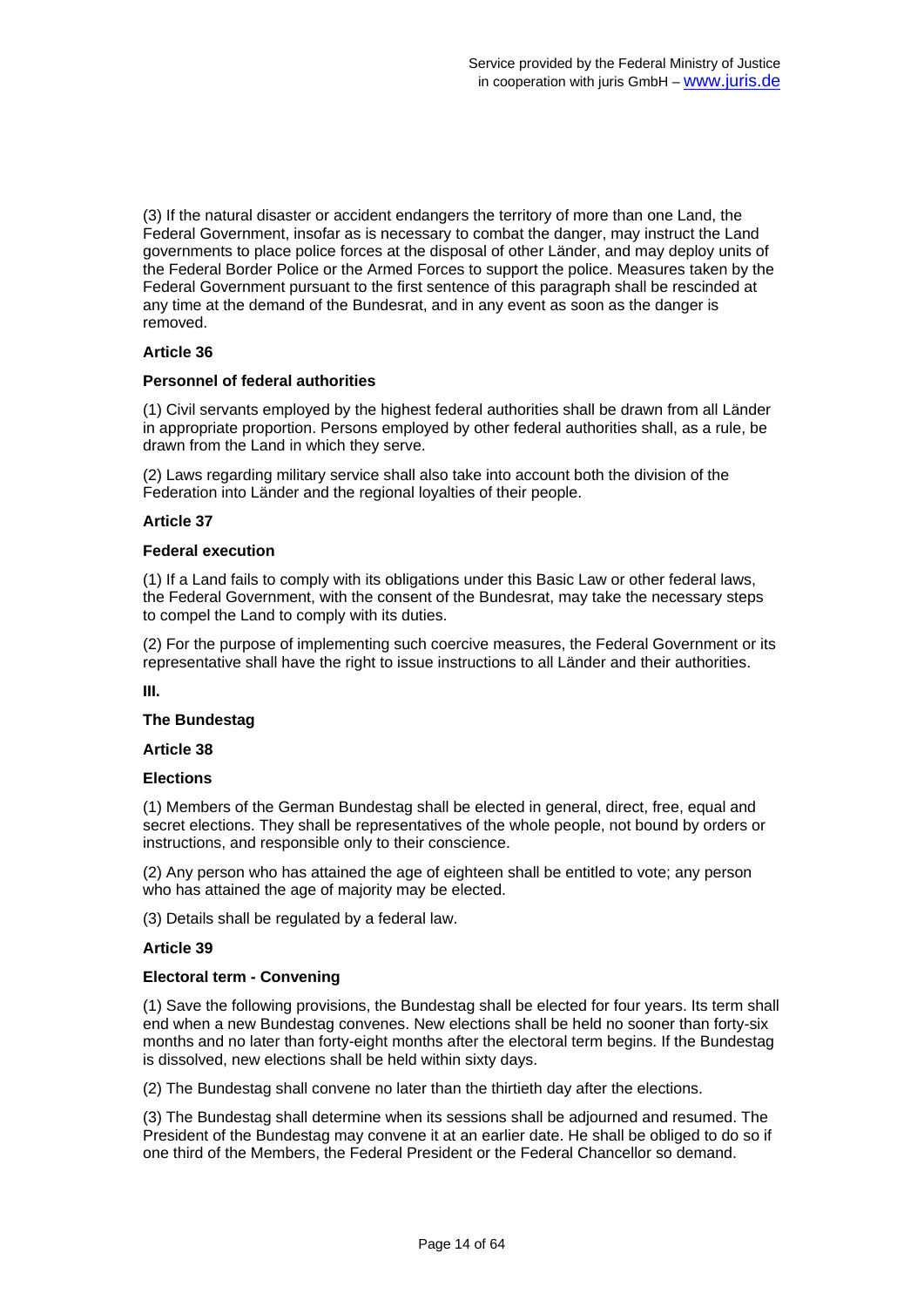### **Presidency - Rules of procedure**

(1) The Bundestag shall elect its President, Vice-Presidents and secretaries. It shall adopt rules of procedure.

(2) The President shall exercise proprietary and police powers in the Bundestag building. No search or seizure may take place on the premises of the Bundestag without his permission.

### **Article 41**

### **Scrutiny of elections**

(1) Scrutiny of elections shall be the responsibility of the Bundestag. It shall also decide whether a Member has lost his seat.

(2) Complaints against such decisions of the Bundestag may be lodged with the Federal Constitutional Court.

(3) Details shall be regulated by a federal law.

### **Article 42**

### **Public sittings - Majority decisions**

(1) Sittings of the Bundestag shall be public. On the motion of one tenth of its Members, or on the motion of the Federal Government, the public may be excluded by a two-thirds majority. The motion shall be voted upon at a sitting not open to the public.

(2) Decisions of the Bundestag shall require a majority of the votes cast unless this Basic Law otherwise provides. The rules of procedure may permit exceptions with respect to elections to be conducted by the Bundestag.

(3) Truthful reports of public sittings of the Bundestag and of its committees shall not give rise to any liability.

## **Article 43**

### **Right to require presence, right of access and right to be heard**

(1) The Bundestag and its committees may require the presence of any member of the Federal Government.

(2) The members of the Bundesrat and of the Federal Government as well as their representatives may attend all sittings of the Bundestag and meetings of its committees. They shall have the right to be heard at any time.

### **Article 44**

### **Committees of inquiry**

(1) The Bundestag shall have the right, and on the motion of one quarter of its Members the duty, to establish a committee of inquiry, which shall take the requisite evidence at public hearings. The public may be excluded.

(2) The rules of criminal procedure shall apply mutatis mutandis to the taking of evidence. The privacy of correspondence, posts and telecommunications shall not be affected.

(3) Courts and administrative authorities shall be required to provide legal and administrative assistance.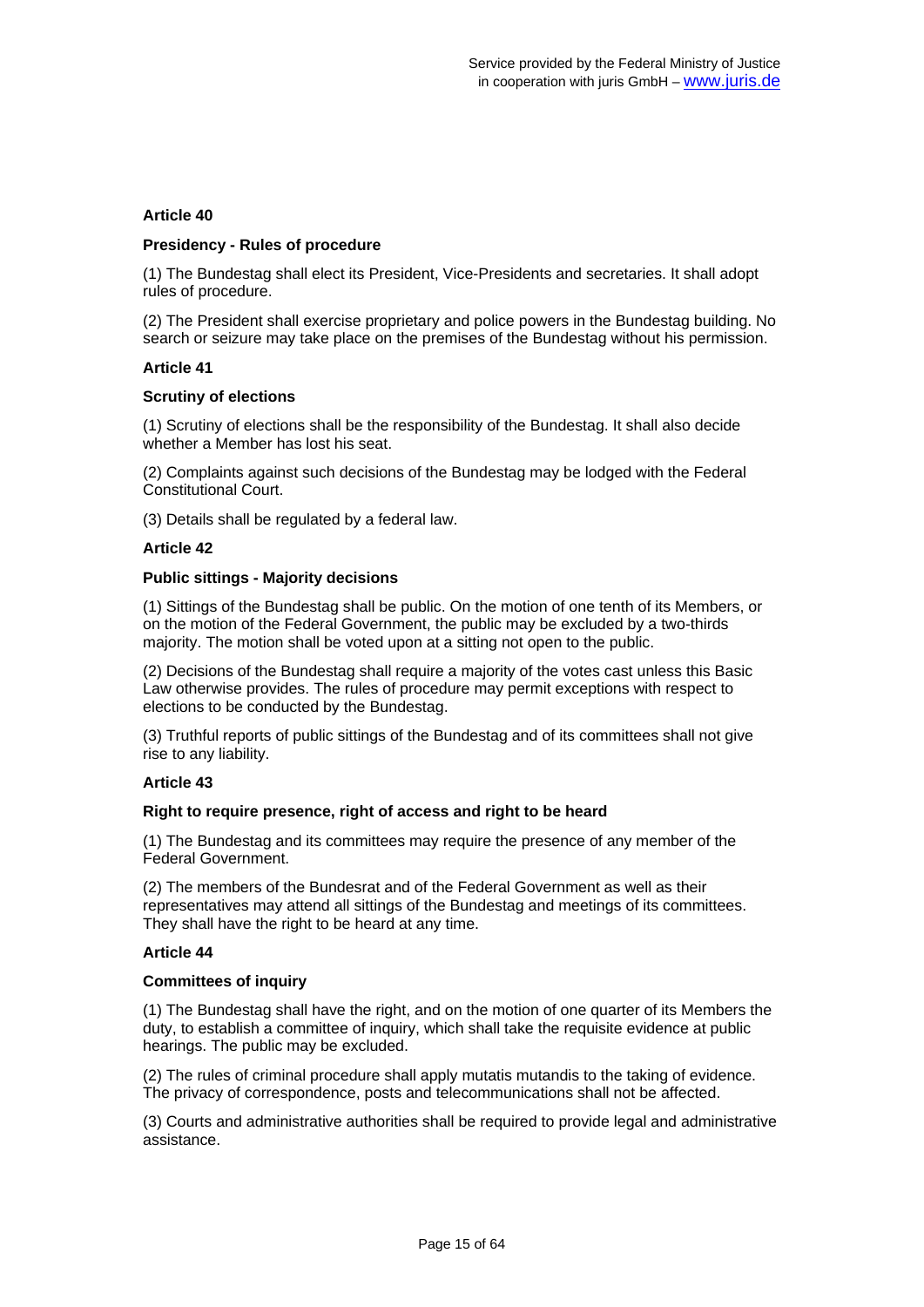(4) The decisions of committees of inquiry shall not be subject to judicial review. The courts shall be free to evaluate and rule upon the facts that were the subject of the investigation.

### **Article 45**

### **Committee on the European Union**

The Bundestag shall appoint a Committee on the Affairs of the European Union. It may authorise the committee to exercise the rights of the Bundestag under Article 23 vis-à-vis the Federal Government. It may also empower it to exercise the rights granted to the Bundestag under the contractual foundations of the European Union.

### **Article 45a**

#### **Committees on Foreign Affairs and Defence**

(1) The Bundestag shall appoint a Committee on Foreign Affairs and a Defence Committee.

(2) The Defence Committee shall also have the powers of a committee of inquiry. On the motion of one quarter of its members it shall have the duty to make a specific matter the subject of inquiry.

(3) Paragraph (1) of Article 44 shall not apply to defence matters.

#### **Article 45b**

#### **Parliamentary Commissioner for the Armed Forces**

A Parliamentary Commissioner for the Armed Forces shall be appointed to safeguard basic rights and to assist the Bundestag in exercising parliamentary oversight over the Armed Forces. Details shall be regulated by a federal law.

#### **Article 45c**

#### **Petitions Committee**

(1) The Bundestag shall appoint a Petitions Committee to deal with requests and complaints addressed to the Bundestag pursuant to Article 17.

(2) The powers of the Committee to consider complaints shall be regulated by a federal law.

#### **Article 45d**

#### **Parliamentary Control Panel**

(1) The Bundestag shall appoint a panel to scrutinise the intelligence activities of the Federation.

(2) Details shall be regulated by a federal law.

### **Article 46**

#### **Immunities of Members**

(1) At no time may a Member be subjected to court proceedings or disciplinary action or otherwise called to account outside the Bundestag for a vote cast or for any speech or debate in the Bundestag or in any of its committees. This provision shall not apply to defamatory insults.

(2) A Member may not be called to account or arrested for a punishable offence without permission of the Bundestag, unless he is apprehended while committing the offence or in the course of the following day.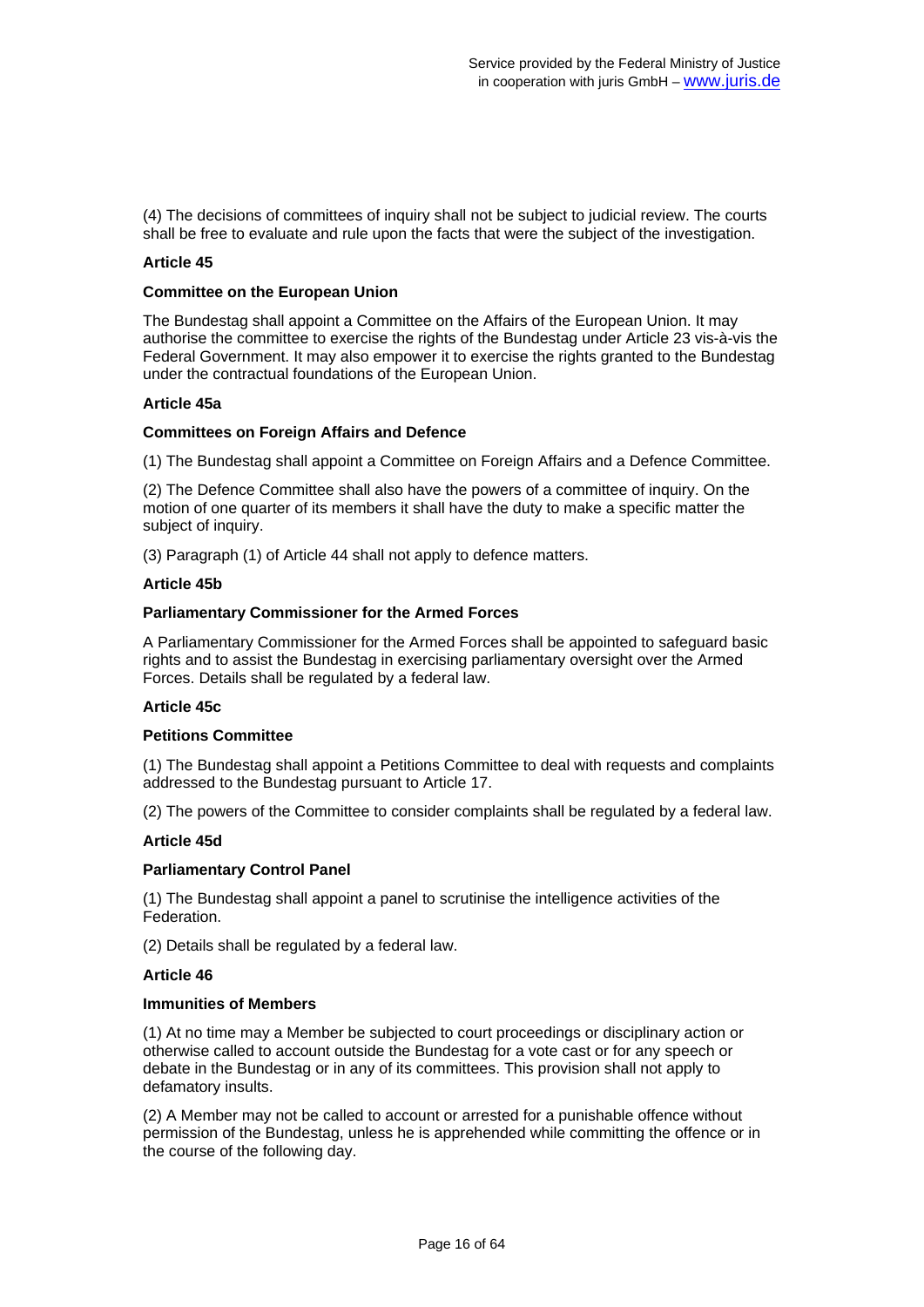(3) The permission of the Bundestag shall also be required for any other restriction of a Member's freedom of the person or for the initiation of proceedings against a Member under Article 18.

(4) Any criminal proceedings or any proceedings under Article 18 against a Member and any detention or other restriction of the freedom of his person shall be suspended at the demand of the Bundestag.

### **Article 47**

### **Right of refusal to give evidence**

Members may refuse to give evidence concerning persons who have confided information to them in their capacity as Members of the Bundestag, or to whom they have confided information in this capacity, as well as evidence concerning this information itself. To the extent that this right of refusal to give evidence applies, no seizure of documents shall be permissible.

### **Article 48**

### **Candidature - Protection of membership - Remuneration**

(1) Every candidate for election to the Bundestag shall be en titled to the leave necessary for his election campaign.

(2) No one may be prevented from accepting or exercising the office of Member of the Bundestag. No one may be given notice of dismissal or discharged from employment on this ground.

(3) Members shall be entitled to remuneration adequate to ensure their independence. They shall be entitled to the free use of all publicly owned means of transport. Details shall be regulated by a federal law.

## **Article 49**

(repealed)

**IV.** 

## **The Bundesrat**

### **Article 50**

### **Functions**

The Länder shall participate through the Bundesrat in the legislation and administration of the Federation and in matters concerning the European Union.

### **Article 51**

### **Composition - Weighted voting**

(1) The Bundesrat shall consist of members of the Land governments, which appoint and recall them. Other members of those governments may serve as alternates.

(2) Each Land shall have at least three votes; Länder with more than two million inhabitants shall have four, Länder with more than six million inhabitants five, and Länder with more than seven million inhabitants six votes.

(3) Each Land may appoint as many members as it has votes. The votes of each Land may be cast only as a unit and only by Members present or their alternates.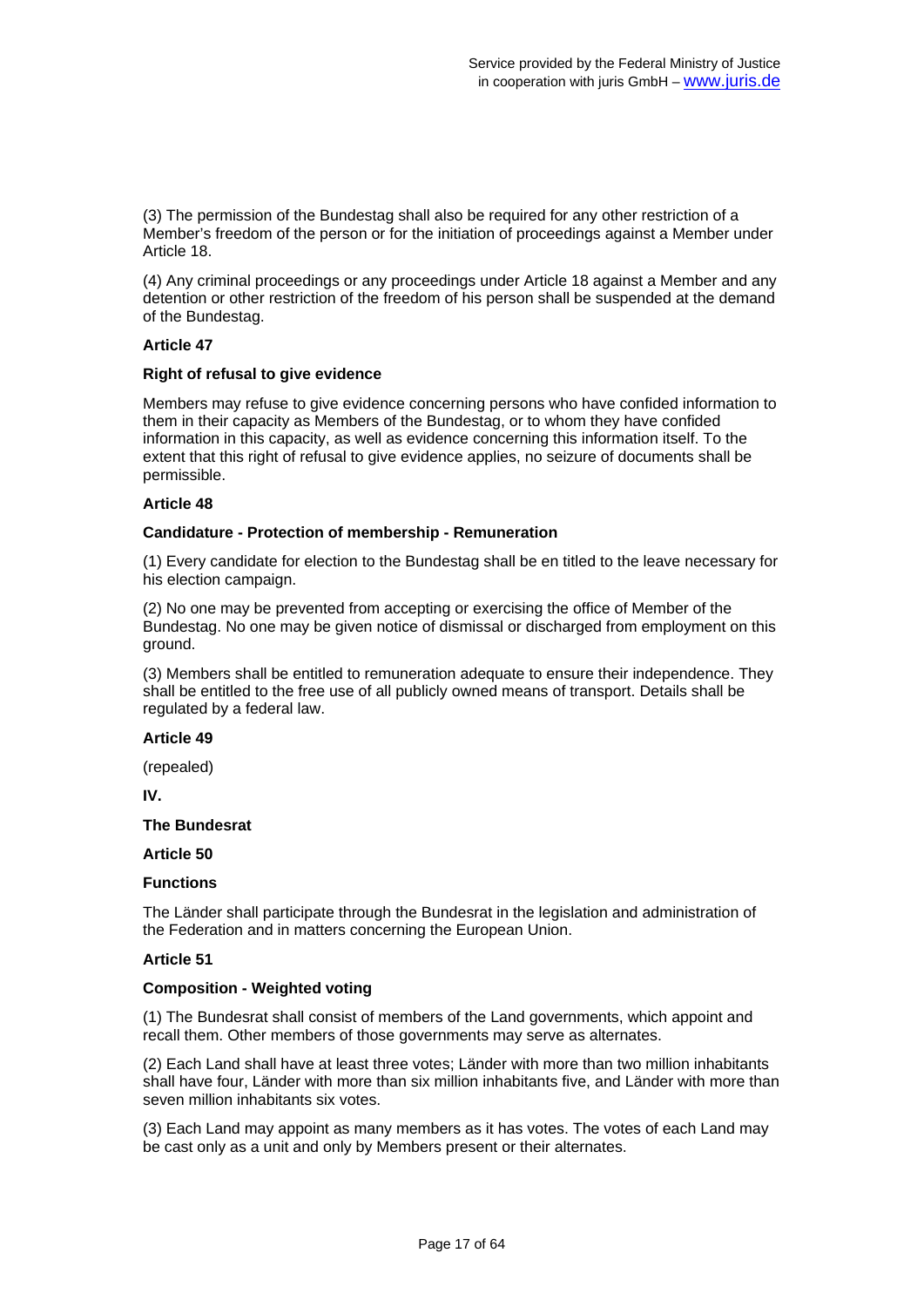### **President - Decisions - Rules of procedure**

(1) The Bundesrat shall elect its President for one year.

(2) The President shall convene the Bundesrat. He shall be obliged to do so if the delegates of at least two Länder or the Federal Government so demand.

(3) Decisions of the Bundesrat shall require at least a majority of its votes. It shall adopt rules of procedure. Its meetings shall be open to the public. The public may be excluded.

(3a) For matters concerning the European Union the Bundesrat may establish a Chamber for European Affairs, whose decisions shall be considered decisions of the Bundesrat; the number of votes to be uniformly cast by the Länder shall be determined by paragraph (2) of Article 51.

(4) Other members or representatives of Land governments may serve on committees of the Bundesrat.

### **Article 53**

### **Attendance of members of the Federal Government**

The members of the Federal Government shall have the right, and on demand the duty, to participate in meetings of the Bundesrat and of its committees. They shall have the right to be heard at any time. The Bundesrat shall be kept informed by the Federal Government with regard to the conduct of its affairs.

**IVa.** 

### **The Joint Committee**

### **Article 53a**

### **Composition - Rules of procedure**

(1) The Joint Committee shall consist of Members of the Bundestag and members of the Bundesrat; the Bundestag shall provide two thirds and the Bundesrat one third of the committee members. The Bundestag shall designate Members in proportion to the relative strength of the various parliamentary groups; they may not be members of the Federal Government. Each Land shall be represented by a Bundesrat member of its choice; these members shall not be bound by instructions. The establishment of the Joint Committee and its proceedings shall be regulated by rules of procedure to be adopted by the Bundestag and requiring the consent of the Bundesrat.

(2) The Federal Government shall inform the Joint Committee about its plans for a state of defence. The rights of the Bundestag and its committees under paragraph (1) of Article 43 shall not be affected by the provisions of this paragraph.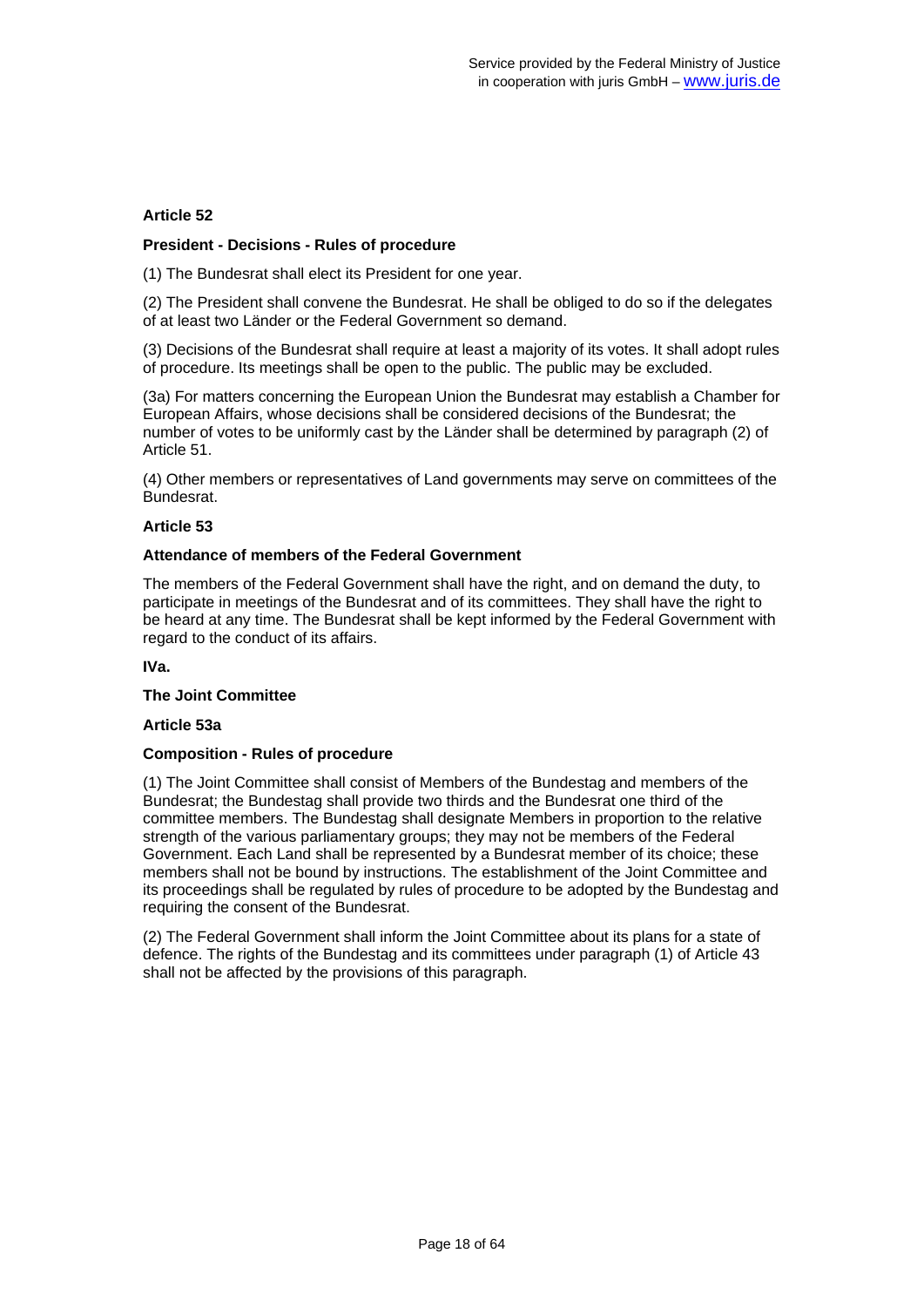**V.** 

## **The Federal President**

### **Article 54**

### **Election - Term of office**

(1) The Federal President shall be elected by the Federal Convention without debate. Any German who is entitled to vote in Bundestag elections and has attained the age of forty may be elected.

(2) The term of office of the Federal President shall be five years. Re-election for a consecutive term shall be permitted only once.

(3) The Federal Convention shall consist of the Members of the Bundestag and an equal number of members elected by the parliaments of the Länder on the basis of proportional representation.

(4) The Federal Convention shall meet not later than thirty days before the term of office of the Federal President expires or, in the case of premature termination, not later than thirty days after that date. It shall be convened by the President of the Bundestag.

(5) After the expiration of an electoral term, the period specified in the first sentence of paragraph (4) of this Article shall begin when the Bundestag first convenes.

(6) The person receiving the votes of a majority of the members of the Federal Convention shall be elected. If after two ballots no candidate has obtained such a majority, the person who receives the largest number of votes on the next ballot shall be elected.

(7) Details shall be regulated by a federal law.

## **Article 55**

### **Incompatibilities**

(1) The Federal President may not be a member of the government or of a legislative body of the Federation or of a Land.

(2) The Federal President may not hold any other salaried office, or engage in any trade or profession, or belong to the management or supervisory board of any enterprise conducted for profit.

### **Article 56**

### **Oath of office**

On assuming his office, the Federal President shall take the following oath before the assembled Members of the Bundestag and the Bundesrat: "I swear that I will dedicate my efforts to the well-being of the German people, promote their welfare, protect them from harm, uphold and defend the Basic Law and the laws of the Federation, perform my duties conscientiously, and do justice to all. So help me God." The oath may also be taken without religious affirmation.

### **Article 57**

### **Substitution**

If the Federal President is unable to perform his duties, or if his office falls prematurely vacant, the President of the Bundesrat shall exercise his powers.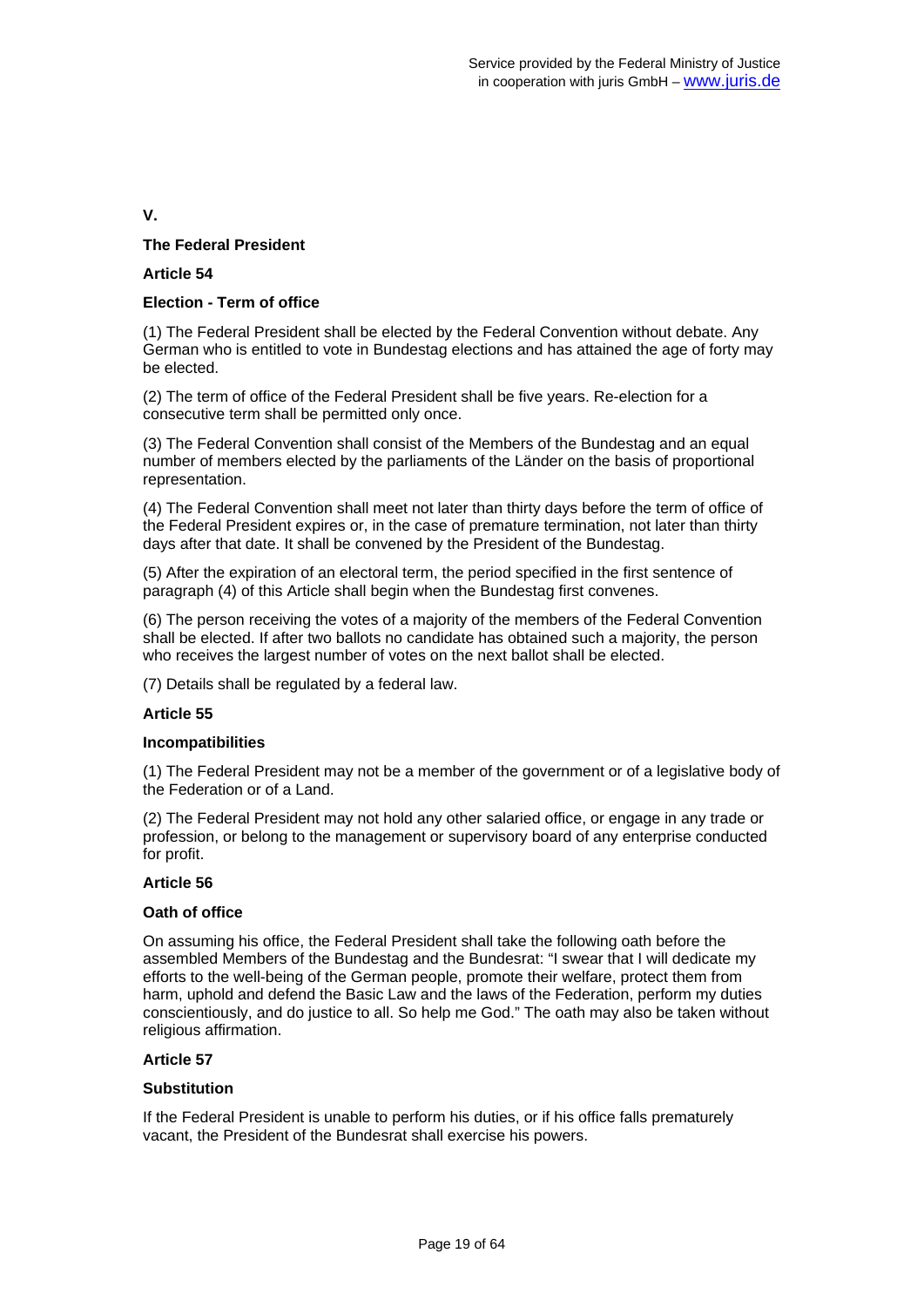### **Countersignature**

Orders and directions of the Federal President shall require for their validity the countersignature of the Federal Chancellor or of the competent Federal Minister. This provision shall not apply to the appointment or dismissal of the Federal Chancellor, the dissolution of the Bundestag under Article 63, or a request made under paragraph (3) of Article 69.

### **Article 59**

### **Representation of the Federation for the purposes of international law**

(1) The Federal President shall represent the Federation for the purposes of international law. He shall conclude treaties with foreign states on behalf of the Federation. He shall accredit and receive envoys.

(2) Treaties that regulate the political relations of the Federation or relate to subjects of federal legislation shall require the consent or participation, in the form of a federal law, of the bodies responsible in such a case for the enactment of federal law. In the case of executive agreements the provisions concerning the federal administration shall apply mutatis mutandis.

### **Article 59a**

(repealed)

### **Article 60**

### **Appointment of civil servants - Pardon - Immunity**

(1) The Federal President shall appoint and dismiss federal judges, federal civil servants, and commissioned and noncommissioned officers of the Armed Forces, except as may otherwise be provided by a law.

(2) He shall exercise the power to pardon individual offenders on behalf of the Federation.

(3) He may delegate these powers to other authorities.

(4) Paragraphs (2) to (4) of Article 46 shall apply to the Federal President mutatis mutandis.

### **Article 61**

### **Impeachment before the Federal Constitutional Court**

(1) The Bundestag or the Bundesrat may impeach the Federal President before the Federal Constitutional Court for wilful violation of this Basic Law or of any other federal law. The motion of impeachment must be supported by at least one quarter of the Members of the Bundestag or one quarter of the votes of the Bundesrat. The decision to impeach shall require a majority of two thirds of the Members of the Bundestag or of two thirds of the votes of the Bundesrat. The case for impeachment shall be presented before the Federal Constitutional Court by a person commissioned by the impeaching body.

(2) If the Federal Constitutional Court finds the Federal President guilty of a wilful violation of this Basic Law or of any other federal law, it may declare that he has forfeited his office. After the Federal President has been impeached, the Court may issue an interim order preventing him from exercising his functions.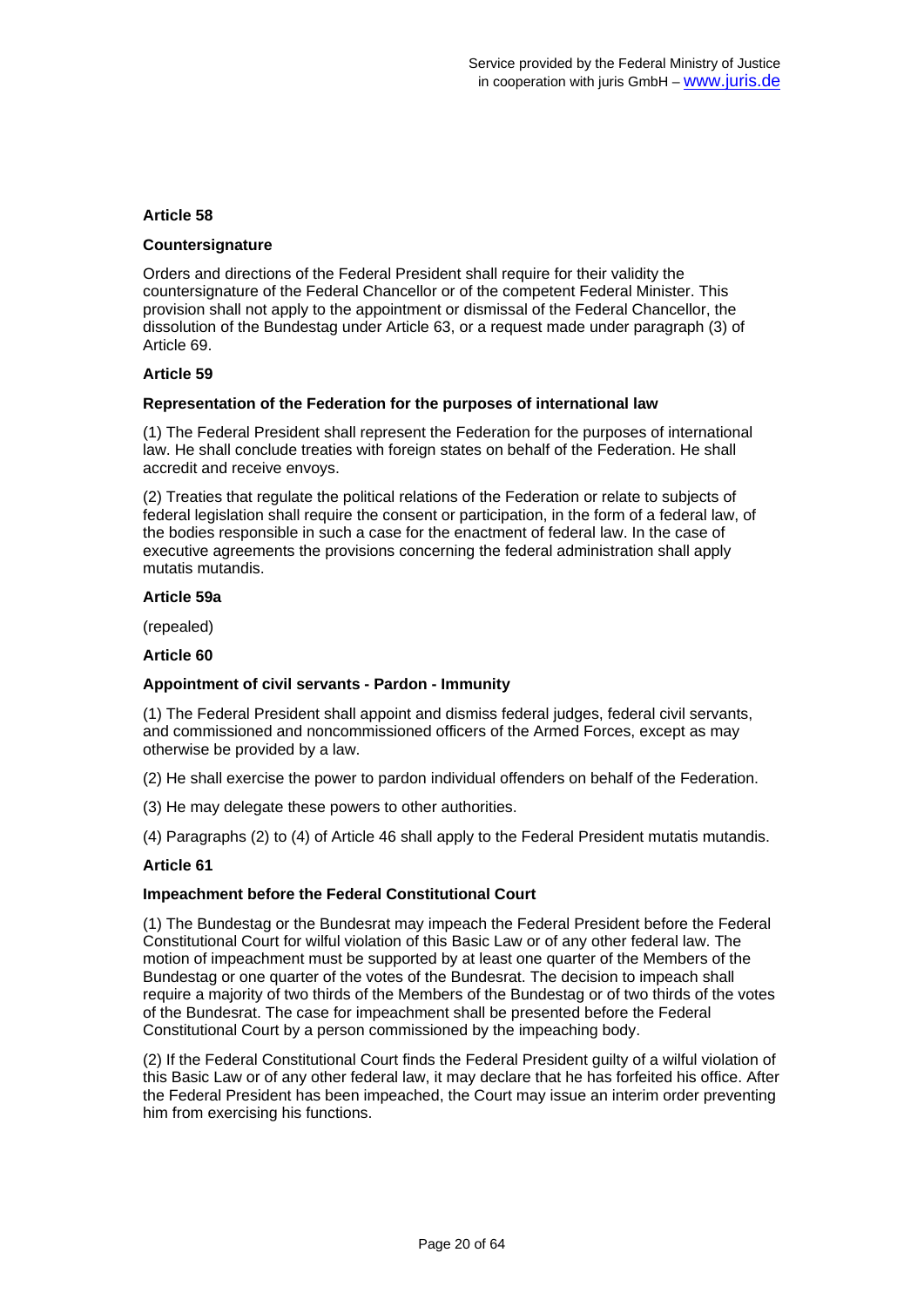**VI.** 

### **The Federal Government**

### **Article 62**

### **Composition**

The Federal Government shall consist of the Federal Chancellor and the Federal Ministers.

### **Article 63**

## **Election of the Federal Chancellor**

(1) The Federal Chancellor shall be elected by the Bundestag without debate on the proposal of the Federal President.

(2) The person who receives the votes of a majority of the Members of the Bundestag shall be elected. The person elected shall be appointed by the Federal President.

(3) If the person proposed by the Federal President is not elected, the Bundestag may elect a Federal Chancellor within fourteen days after the ballot by the votes of more than one half of its Members.

(4) If no Federal Chancellor is elected within this period, a new election shall take place without delay, in which the person who receives the largest number of votes shall be elected. If the person elected receives the votes of a majority of the Members of the Bundestag, the Federal President must appoint him within seven days after the election. If the person elected does not receive such a majority, then within seven days the Federal President shall either appoint him or dissolve the Bundestag.

## **Article 64**

### **Appointment and dismissal of Federal Ministers - Oath of office**

(1) Federal Ministers shall be appointed and dismissed by the Federal President upon the proposal of the Federal Chancellor.

(2) On taking office the Federal Chancellor and the Federal Ministers shall take the oath provided for in Article 56 before the Bundestag.

### **Article 65**

### **Power to determine policy guidelines - Department and collegiate responsibility**

The Federal Chancellor shall determine and be responsible for the general guidelines of policy. Within these limits each Federal Minister shall conduct the affairs of his department independently and on his own responsibility. The Federal Government shall resolve differences of opinion between Federal Ministers. The Federal Chancellor shall conduct the proceedings of the Federal Government in accordance with rules of procedure adopted by the Government and approved by the Federal President.

### **Article 65a**

## **Command of the Armed Forces**

(1) Command of the Armed Forces shall be vested in the Federal Minister of Defence.

(2) (repealed)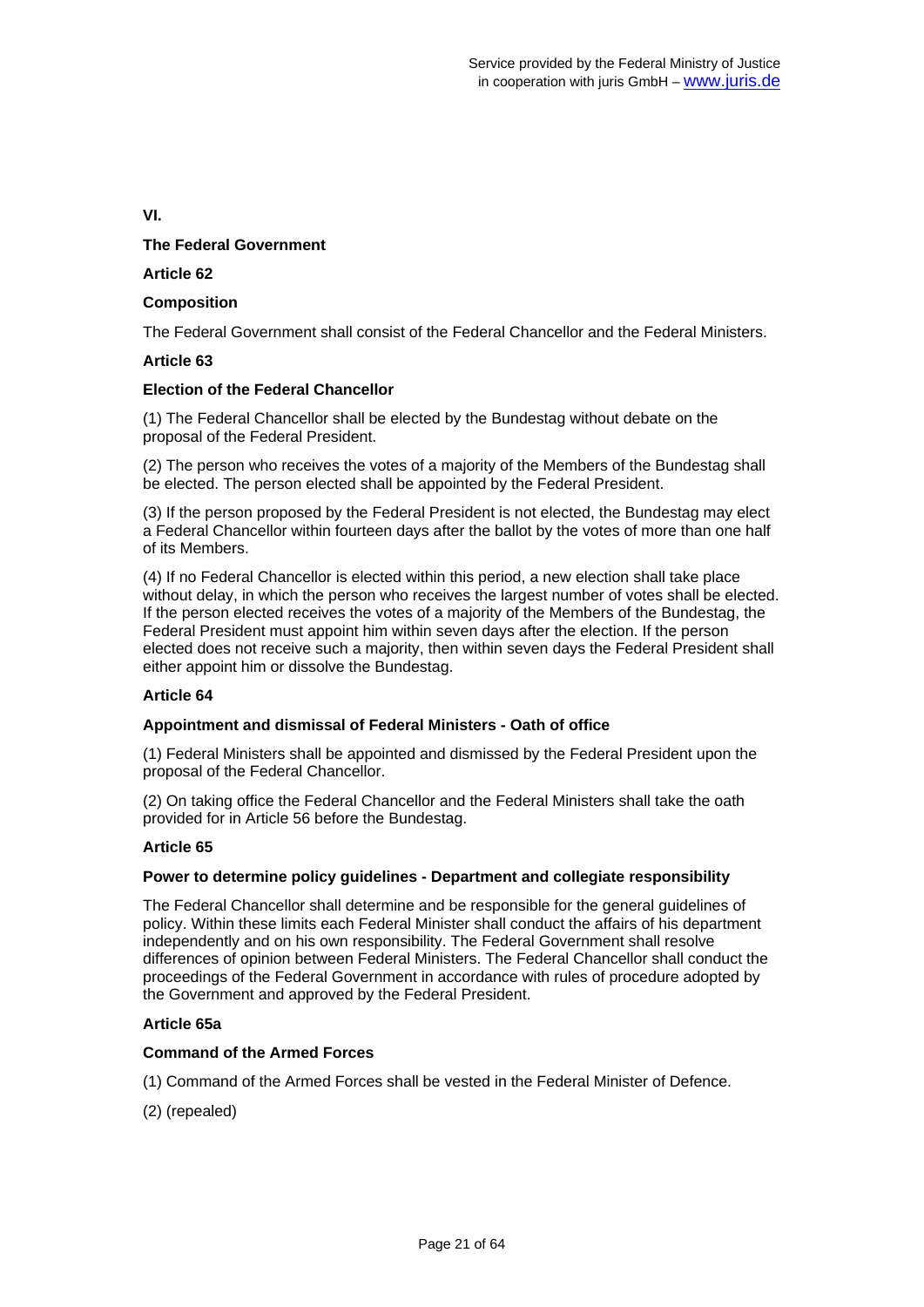### **Incompatibilities**

Neither the Federal Chancellor nor a Federal Minister may hold any other salaried office, or engage in any trade or profession, or belong to the management or, without the consent of the Bundestag, to the supervisory board of an enterprise conducted for profit.

### **Article 67**

### **Vote of no confidence**

(1) The Bundestag may express its lack of confidence in the Federal Chancellor only by electing a successor by the vote of a majority of its Members and requesting the Federal President to dismiss the Federal Chancellor. The Federal President must comply with the request and appoint the person elected.

(2) Forty-eight hours shall elapse between the motion and the election.

### **Article 68**

## **Vote of confidence**

(1) If a motion of the Federal Chancellor for a vote of confidence is not supported by the majority of the Members of the Bundestag, the Federal President, upon the proposal of the Federal Chancellor, may dissolve the Bundestag within twenty-one days. The right of dissolution shall lapse as soon as the Bundestag elects another Federal Chancellor by the vote of a majority of its Members.

(2) Forty-eight hours shall elapse between the motion and the vote.

## **Article 69**

## **Deputy Federal Chancellor - Term of office**

(1) The Federal Chancellor shall appoint a Federal Minister as his deputy.

(2) The tenure of office of the Federal Chancellor or of a Federal Minister shall end in any event when a new Bundestag convenes; the tenure of office of a Federal Minister shall also end on any other occasion on which the Federal Chancellor ceases to hold office.

(3) At the request of the Federal President the Federal Chancellor, or at the request of the Federal Chancellor or of the Federal President a Federal Minister, shall be obliged to continue to manage the affairs of his office until a successor is appointed.

**VII.** 

### **Federal Legislation and Legislative Procedures**

### **Article 70**

### **Division of powers between the Federation and the Länder**

(1) The Länder shall have the right to legislate insofar as this Basic Law does not confer legislative power on the Federation.

(2) The division of authority between the Federation and the Länder shall be governed by the provisions of this Basic Law concerning exclusive and concurrent legislative powers.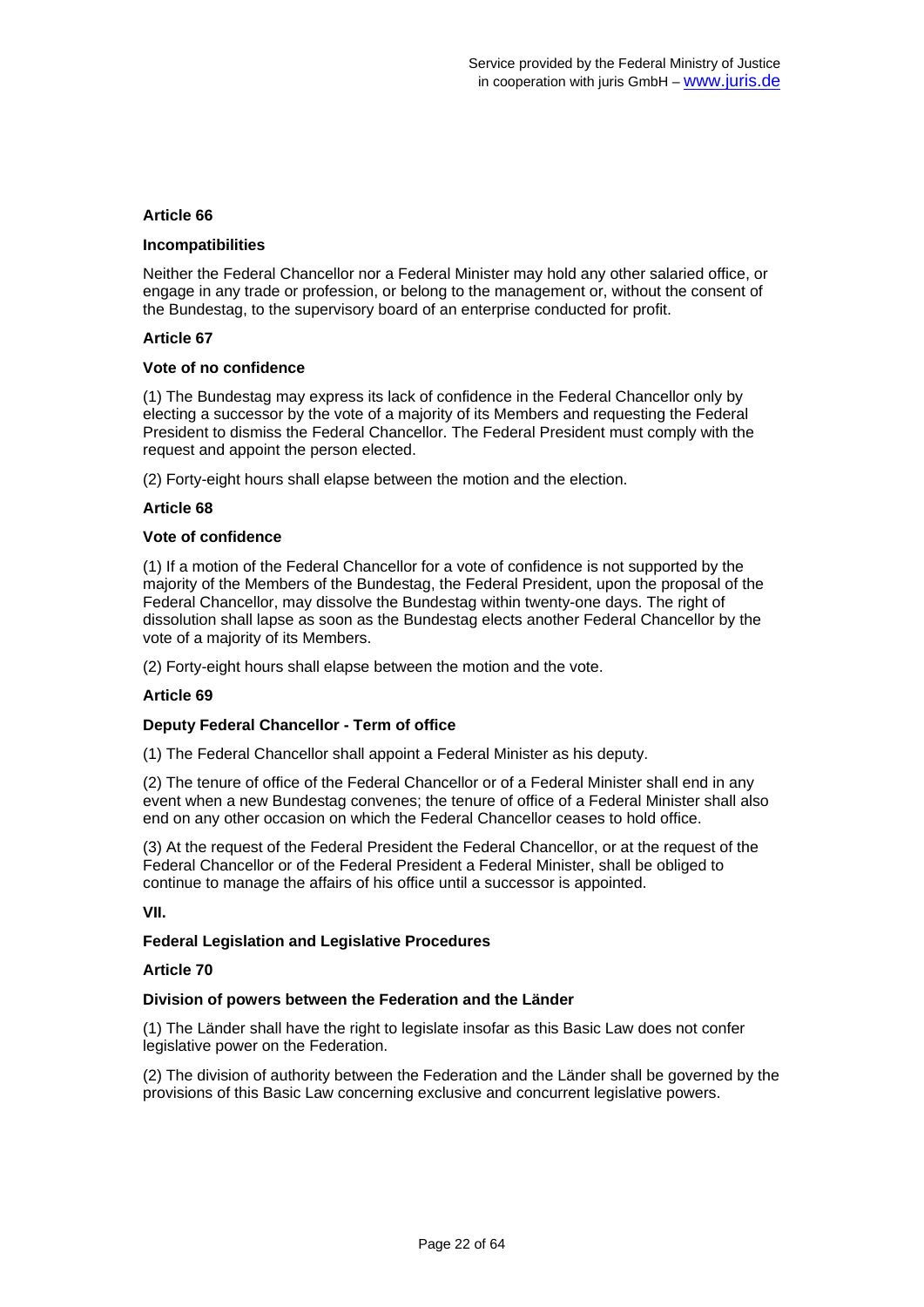### **Exclusive legislative power of the Federation**

On matters within the exclusive legislative power of the Federation, the Länder shall have power to legislate only when and to the extent that they are expressly authorised to do so by a federal law.

### **Article 72**

### **Concurrent legislative powers**

(1) On matters within the concurrent legislative power, the Länder shall have power to legislate so long as and to the extent that the Federation has not exercised its legislative power by enacting a law.

(2) The Federation shall have the right to legislate on matters falling within clauses 4, 7, 11, 13, 15, 19a, 20, 22, 25 and 26 of paragraph (1) of Article 74, if and to the extent that the establishment of equivalent living conditions throughout the federal territory or the maintenance of legal or economic unity renders federal regulation necessary in the national interest.

(3) If the Federation has made use of its power to legislate, the Länder may enact laws at variance with this legislation with respect to:

1. hunting (except for the law on hunting licenses);

2. protection of nature and landscape management (except for the general principles governing the protection of nature, the law on protection of plant and animal species or the law on protection of marine life);

- 3. land distribution;
- 4. regional planning;

5. management of water resources (except for regulations related to materials or facilities);

6. admission to institutions of higher education and requirements for graduation in such institutions.

Federal laws on these matters shall enter into force no earlier than six months following their promulgation unless otherwise provided with the consent of the Bundesrat. As for the relationship between federal law and law of the Länder, the latest law enacted shall take precedence with respect to matters within the scope of the first sentence.

(4) A federal law may provide that federal legislation that is no longer necessary within the meaning of paragraph (2) of this Article may be superseded by Land law.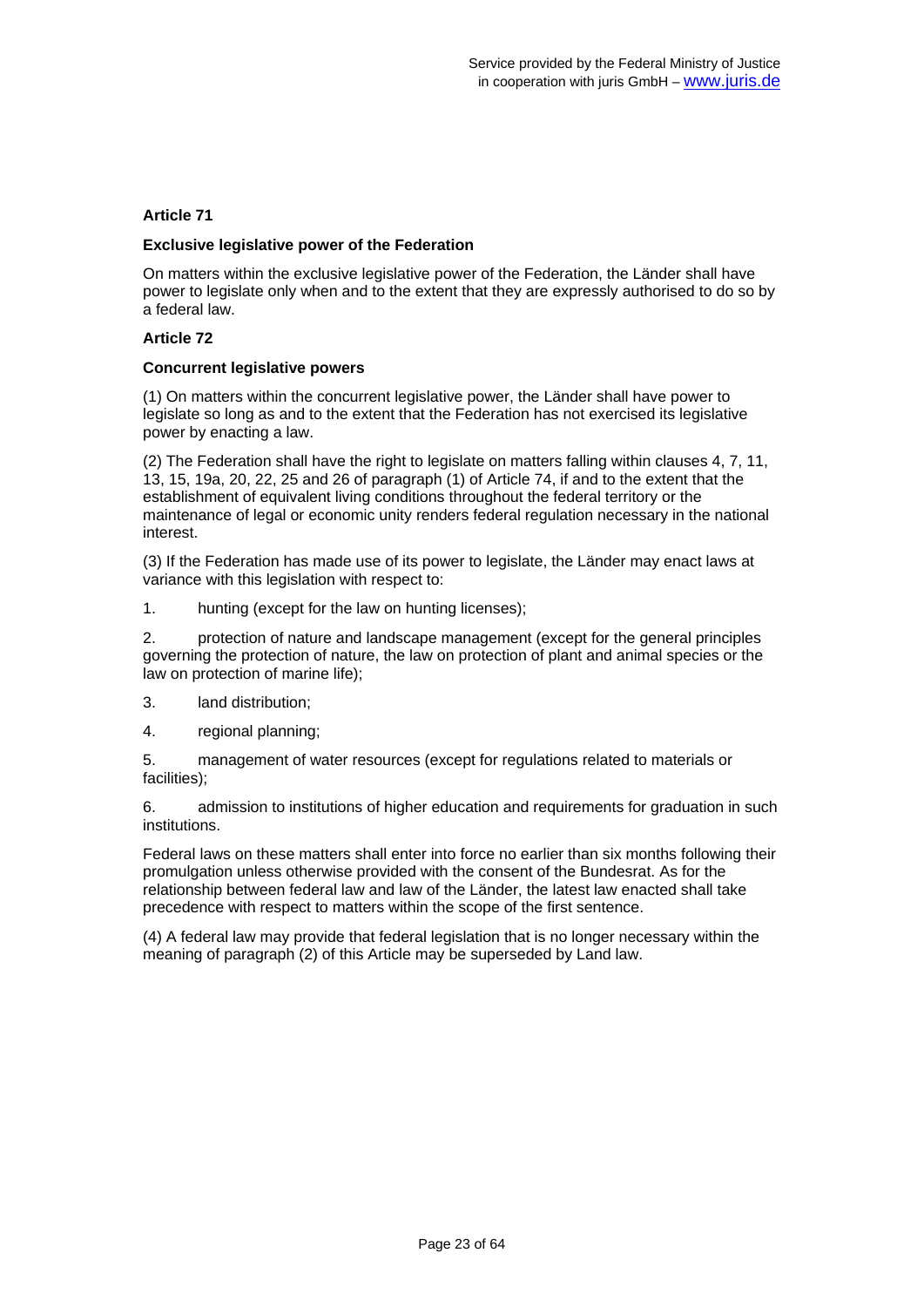### **Matters under exclusive legislative power of the Federation**

(1) The Federation shall have exclusive legislative power with respect to:

- 1. foreign affairs and defence, including protection of the civilian population;
- 2. citizenship in the Federation;

3. freedom of movement, passports, residency registration and identity cards, immigration, emigration and extradition;

4. currency, money and coinage, weights and measures, and the determination of standards of time;

5. the unity of the customs and trading area, treaties regarding commerce and navigation, the free movement of goods, and the exchange of goods and payments with foreign countries, including customs and border protection;

5a. safeguarding German cultural assets against removal from the country;

6. air transport;

6a. the operation of railways wholly or predominantly owned by the Federation (federal railways), the construction, maintenance and operation of railroad lines belonging to federal railways, and the levying of charges for the use of these lines;

7. postal and telecommunications services;

8. the legal relations of persons employed by the Federation and by federal corporations under public law;

9. industrial property rights, copyrights and publishing;

9a. protection by the Federal Criminal Police Office against the dangers of international terrorism when a threat transcends the boundary of one Land, when the jurisdiction of a Land's police authorities cannot be perceived, or when the supreme authority of an individual Land requests the assumption of federal responsibility;

10. cooperation between the Federation and the Länder concerning

a) criminal police work,

b) protection of the free democratic basic order, existence and security of the Federation or of a Land (protection of the constitution), and

c) protection against activities within the federal territory which, by the use of force or preparations for the use of force, endanger the external interests of the Federal Republic of Germany,

as well as the establishment of a Federal Criminal Police Office and international action to combat crime;

11. statistics for federal purposes;

12. the law on weapons and explosives;

13. benefits for persons disabled by war and for dependents of deceased war victims as well as assistance to former prisoners of war;

14. the production and utilisation of nuclear energy for peaceful purposes, the construction and operation of facilities serving such purposes, protection against hazards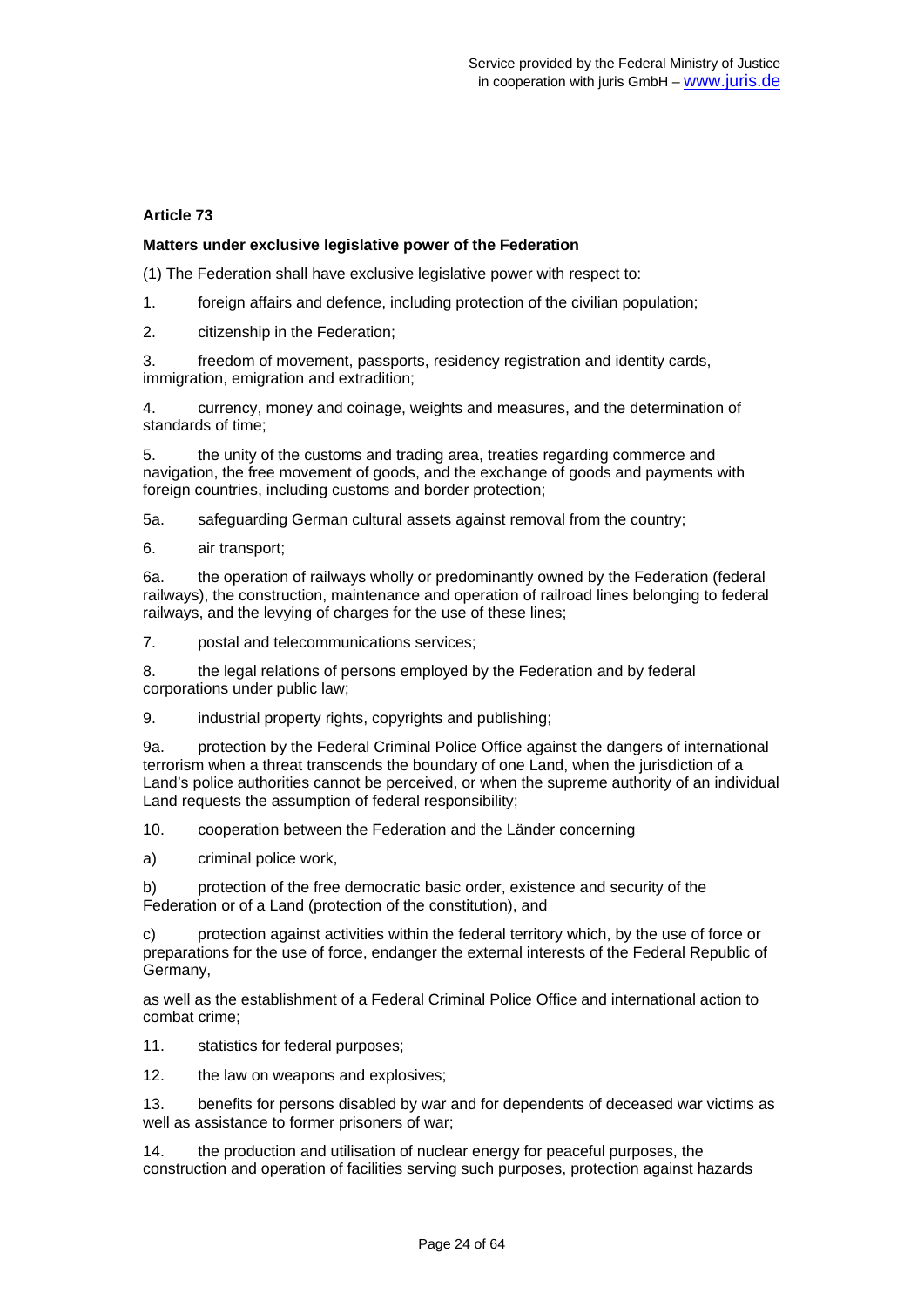arising from the release of nuclear energy or from ionising radiation, and the disposal of radioactive substances.

(2) Laws enacted pursuant to clause 9a of paragraph (1) require the consent of the Bundesrat.

### **Article 74**

### **Matters under concurrent legislative powers**

(1) Concurrent legislative power shall extend to the following matters:

1. civil law, criminal law, court organisation and procedure (except for the correctional law of pretrial detention), the legal profession, notaries, and the provision of legal advice;

- 2. registration of births, deaths and marriages;
- 3. the law of association;
- 4. the law relating to residence and establishment of foreign nationals;
- 4a. (repealed)
- 5. (repealed)
- 6. matters concerning refugees and expellees;
- 7. public welfare (except for the law on social care homes);
- 8. (repealed)
- 9. war damage and reparations;
- 10. war graves and graves of other victims of war or despotism;

11. the law relating to economic matters (mining, industry, energy, crafts, trades, commerce, banking, stock exchanges and private insurance), except for the law on shop closing hours, restaurants, game halls, display of individual persons, trade fairs, exhibitions and markets;

11a. (repealed)

12. labour law, including the organisation of enterprises, occupational health and safety, and employment agencies, as well as social security, including unemployment insurance;

13. the regulation of educational and training grants and the promotion of research;

14. the law regarding expropriation, to the extent relevant to matters enumerated in Articles 73 and 74;

15. the transfer of land, natural resources, and means of production to public ownership or other forms of public enterprise;

16. prevention of the abuse of economic power;

17. the promotion of agricultural production and forestry (except for the law on land consolidation), ensuring the adequacy of food supply, the importation and exportation of agricultural and forestry products, deep-sea and coastal fishing, and preservation of the coasts;

18. urban real estate transactions, land law (except for laws regarding development fees), and the law on rental subsidies, subsidies for old debts, home building loan premiums, miners' homebuilding and homesteading;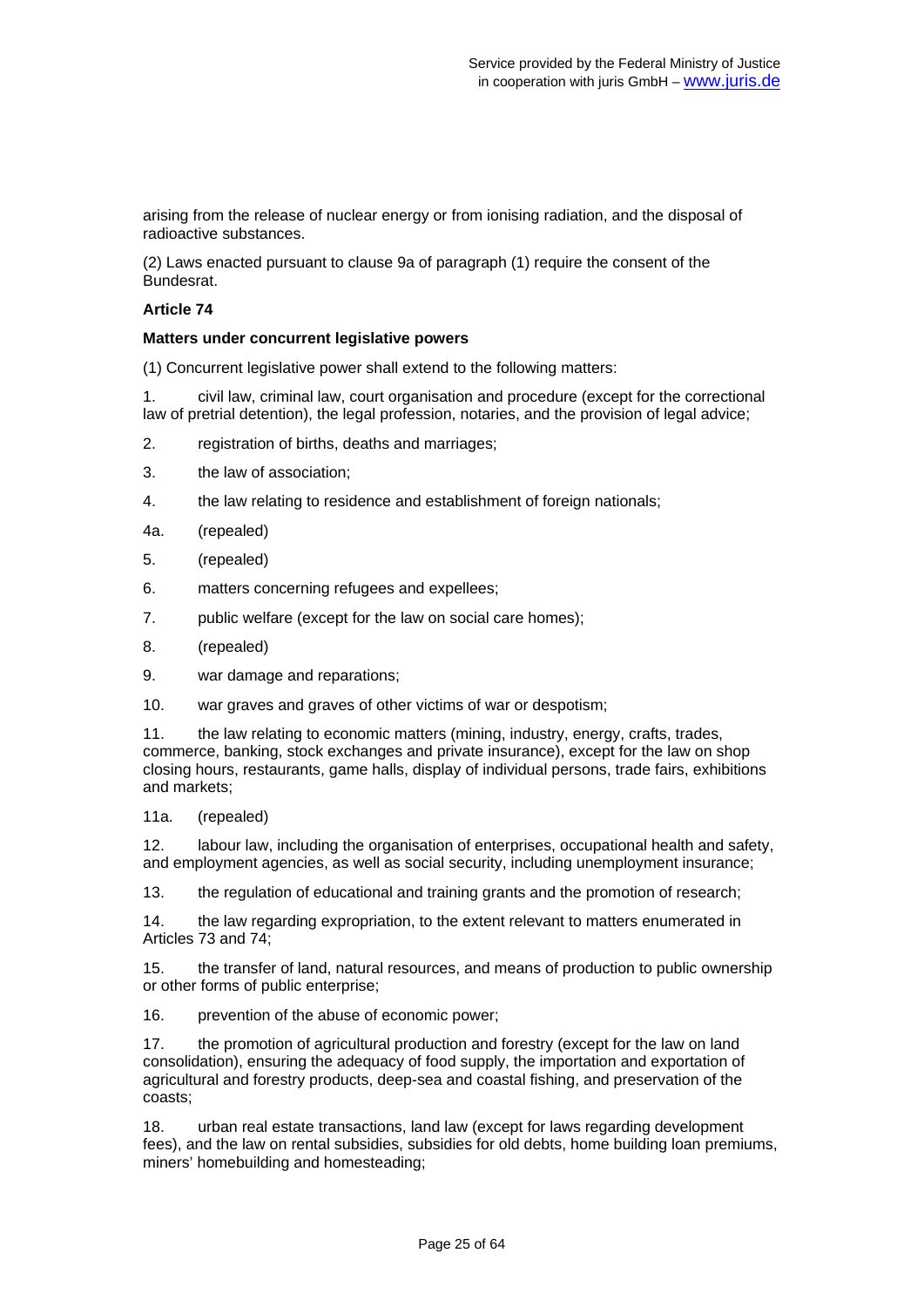19. measures to combat human and animal diseases which pose a danger to the public or are communicable, admission to the medical profession and to ancillary professions or occupations, as well as the law on pharmacies, medicines, medical products, drugs, narcotics and poisons;

19a. the economic viability of hospitals and the regulation of hospital charges;

20. the law on food products including animals used in their production, the law on alcohol and tobacco, essential commodities and feedstuffs as well as protective measures in connection with the marketing of agricultural and forest seeds and seedlings, the protection of plants against diseases and pests, as well as the protection of animals;

21. maritime and coastal shipping, as well as navigational aids, inland navigation, meteorological services, sea routes, and inland waterways used for general traffic;

22. road traffic, motor transport, construction and maintenance of long-distance highways, as well as the collection of tolls for the use of public highways by vehicles and the allocation of the revenue;

23. non-federal railways, except mountain railways;

24. waste disposal, air pollution control, and noise abatement (except for the protection from noise associated with human activity);

25. state liability;

26. medically assisted generation of human life, analysis and modification of genetic information as well as the regulation of organ, tissue and cell transplantation;

27. the statutory rights and duties of civil servants of the Länder, the municipalities and other corporations of public law as well as of the judges in the Länder, except for their career regulations, remuneration and pensions;

- 28. hunting;
- 29. protection of nature and landscape management;
- 30. land distribution;
- 31. regional planning;
- 32. management of water resources;

33. admission to institutions of higher education and requirements for graduation in such institutions.

(2) Laws enacted pursuant to clauses 25 and 27 of paragraph (1) shall require the consent of the Bundesrat.

#### **Article 74a**

(repealed)

#### **Article 75**

(repealed)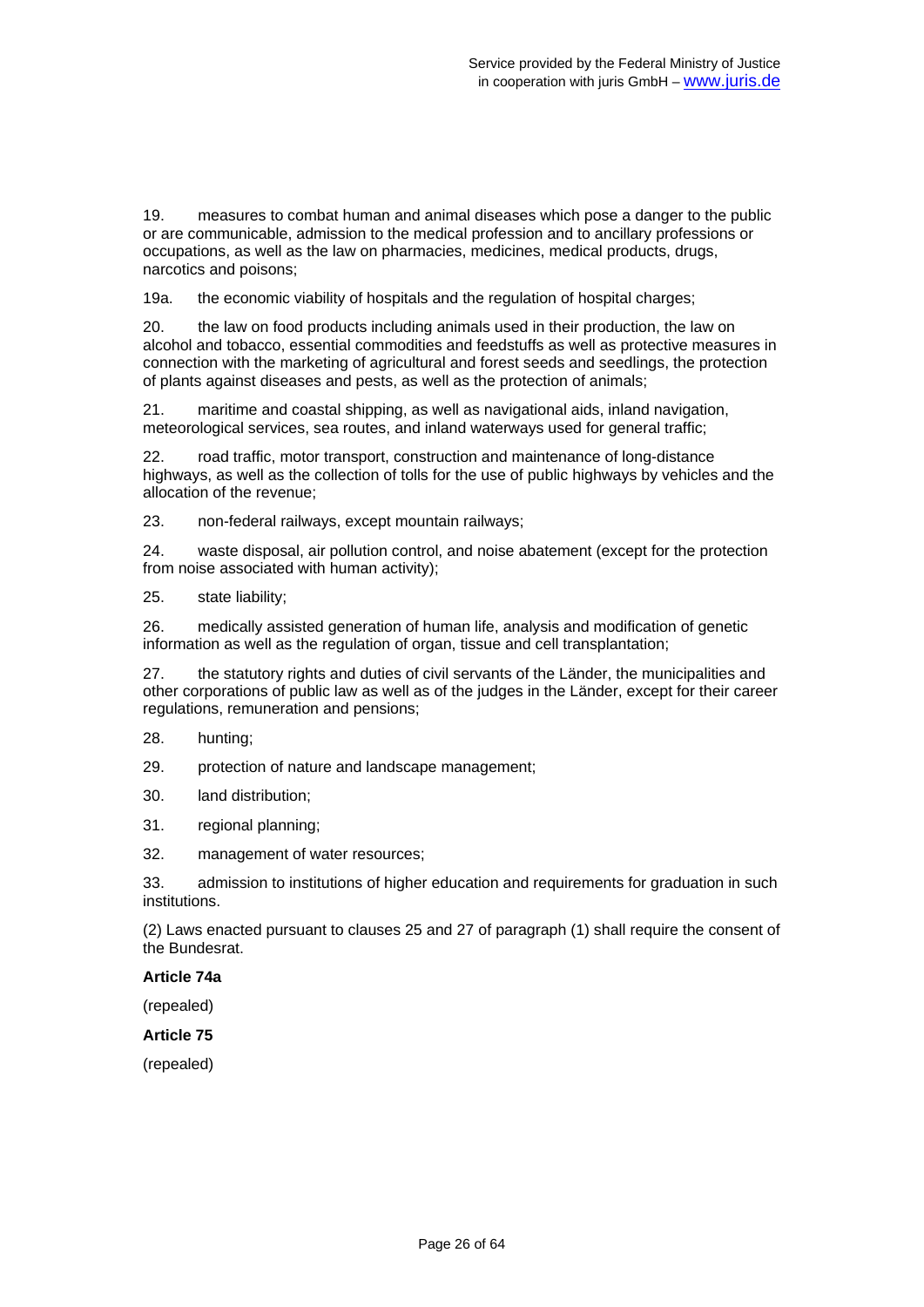### **Bills**

(1) Bills may be introduced in the Bundestag by the Federal Government, by the Bundesrat, or from the fl oor of the Bundestag.

(2) Federal Government bills shall first be submitted to the Bundesrat. The Bundesrat shall be entitled to comment on such bills within six weeks. If for important reasons, especially with respect to the scope of the bill, the Bundesrat demands an extension, the period shall be increased to nine weeks. If in exceptional circumstances the Federal Government on submitting a bill to the Bundesrat declares it to be particularly urgent, it may submit the bill to the Bundestag after three weeks or, if the Bundesrat has demanded an extension pursuant to the third sentence of this paragraph, after six weeks, even if it has not yet received the Bundesrat's comments; upon receiving such comments, it shall transmit them to the Bundestag without delay. In the case of bills to amend this Basic Law or to transfer sovereign powers pursuant to Article 23 or 24 the comment period shall be nine weeks; the fourth sentence of this paragraph shall not apply.

(3) Bundesrat bills shall be submitted to the Bundestag by the Federal Government within six weeks. In submitting them the Federal Government shall state its own views. If for important reasons, especially with respect to the scope of the bill, the Federal Government demands an extension, the period shall be increased to nine weeks. If in exceptional circumstances the Bundesrat declares a bill to be particularly urgent, the period shall be three weeks or, if the Federal Government has demanded an extension pursuant to the third sentence of this paragraph, six weeks. In the case of bills to amend this Basic Law or to transfer sovereign powers pursuant to Article 23 or 24 the comment period shall be nine weeks; the fourth sentence of this paragraph shall not apply. The Bundestag shall consider and vote on bills within a reasonable time.

## **Article 77**

## **Legislative procedure - Mediation Committee**

(1) Federal laws shall be adopted by the Bundestag. After their adoption the President of the Bundestag shall submit them to the Bundesrat without delay.

(2) Within three weeks after receiving an adopted bill, the Bundesrat may demand that a committee for joint consideration of bills, composed of Members of the Bundestag and of the Bundesrat, be convened. The composition and proceedings of this committee shall be regulated by rules of procedure adopted by the Bundestag and requiring the consent of the Bundesrat. The members of the Bundesrat on this committee shall not be bound by instructions. When the consent of the Bundesrat is required for a bill to become law, the Bundestag and the Federal Government may likewise demand that such a committee be convened. Should the committee propose any amendment to the adopted bill, the Bundestag shall vote on it a second time.

(2a) Insofar as its consent is required for a bill to become law, the Bundesrat, if no request has been made pursuant to the first sentence of paragraph (2) of this Article or if the mediation proceeding has been completed without a proposal to amend the bill, shall vote on the bill within a reasonable time.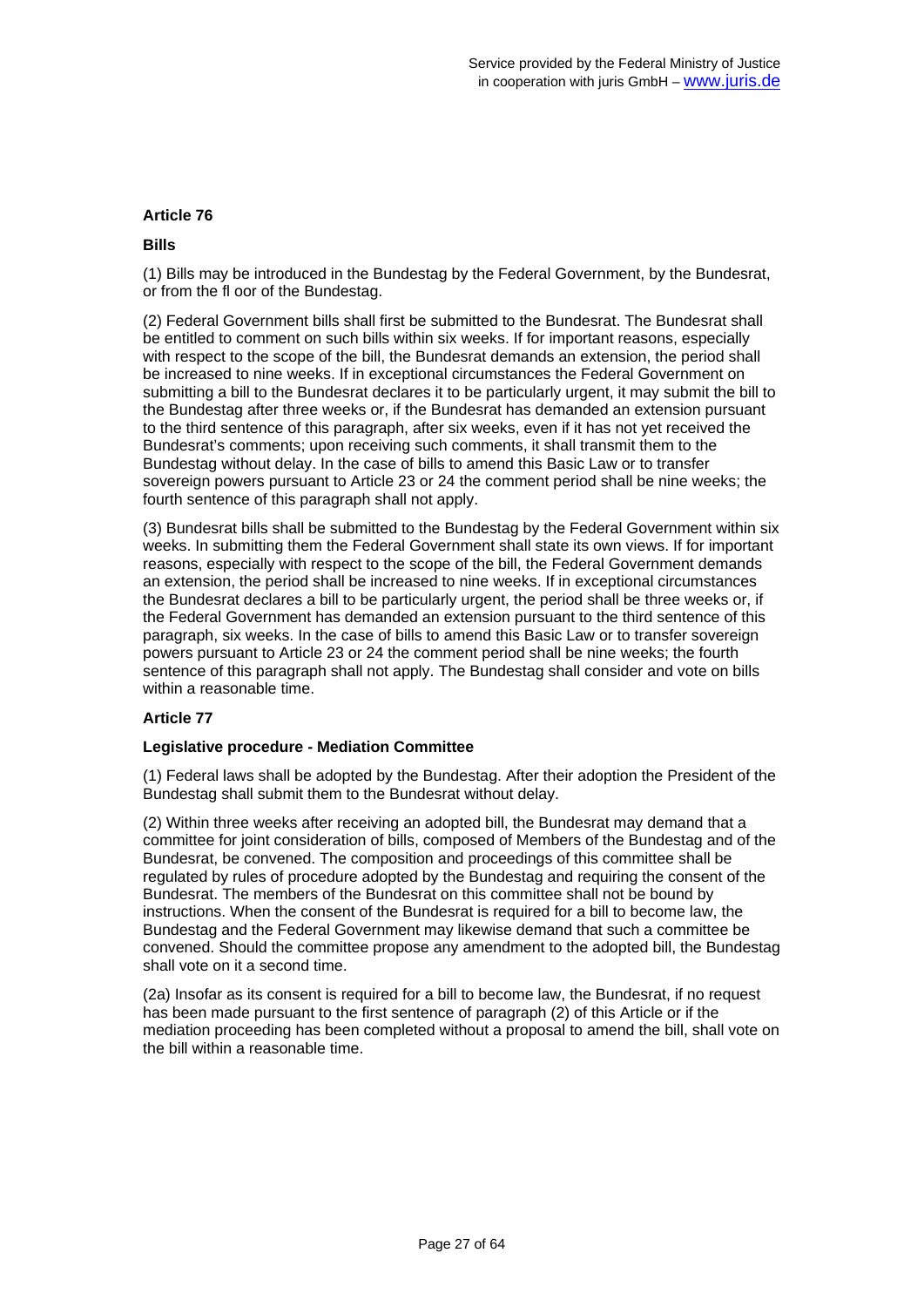(3) Insofar as its consent is not required for a bill to become law, the Bundesrat, once proceedings under paragraph (2) of this Article are completed, may within two weeks object to a bill adopted by the Bundestag. The time for objection shall begin, in the case described in the last sentence of paragraph (2) of this Article, upon receipt of the bill as readopted by the Bundestag, and in all other cases upon receipt of a communication from the chairman of the committee provided for in paragraph (2) of this Article to the effect that the committee's proceedings have been concluded.

(4) If the objection is adopted by the majority of the votes of the Bundesrat, it may be rejected by a decision of the majority of the Members of the Bundestag. If the Bundesrat adopted the objection by a majority of at least two thirds of its votes, its rejection by the Bundestag shall require a two-thirds majority, including at least a majority of the Members of the Bundestag.

### **Article 78**

### **Passage of federal laws**

A bill adopted by the Bundestag shall become law if the Bundesrat consents to it, or fails to make a demand pursuant to paragraph (2) of Article 77, or fails to enter an objection within the period stipulated in paragraph (3) of Article 77, or withdraws such an objection, or if the objection is overridden by the Bundestag.

### **Article 79**

#### **Amendment of the Basic Law**

(1) This Basic Law may be amended only by a law expressly amending or supplementing its text. In the case of an international treaty regarding a peace settlement, the preparation of a peace settlement, or the phasing out of an occupation regime, or designed to promote the defence of the Federal Republic, it shall be sufficient, for the purpose of making clear that the provisions of this Basic Law do not preclude the conclusion and entry into force of the treaty, to add language to the Basic Law that merely makes this clarification.

(2) Any such law shall be carried by two thirds of the Members of the Bundestag and two thirds of the votes of the Bundesrat.

(3) Amendments to this Basic Law affecting the division of the Federation into Länder, their participation on principle in the legislative process, or the principles laid down in Articles 1 and 20 shall be inadmissible.

### **Article 80**

#### **Issuance of statutory instruments**

(1) The Federal Government, a Federal Minister or the Land governments may be authorised by a law to issue statutory instruments. The content, purpose and scope of the authority conferred shall be specified in the law. Each statutory instrument shall contain a statement of its legal basis. If the law provides that such authority may be further delegated, such subdelegation shall be effected by statutory instrument.

(2) Unless a federal law otherwise provides, the consent of the Bundesrat shall be required for statutory instruments issued by the Federal Government or a Federal Minister regarding fees or basic principles for the use of postal and telecommunication facilities, basic principles for levying of charges for the use of facilities of federal railways, or the construction and operation of railways, as well as for statutory instruments issued pursuant to federal laws that require the consent of the Bundesrat or that are executed by the Länder on federal commission or in their own right.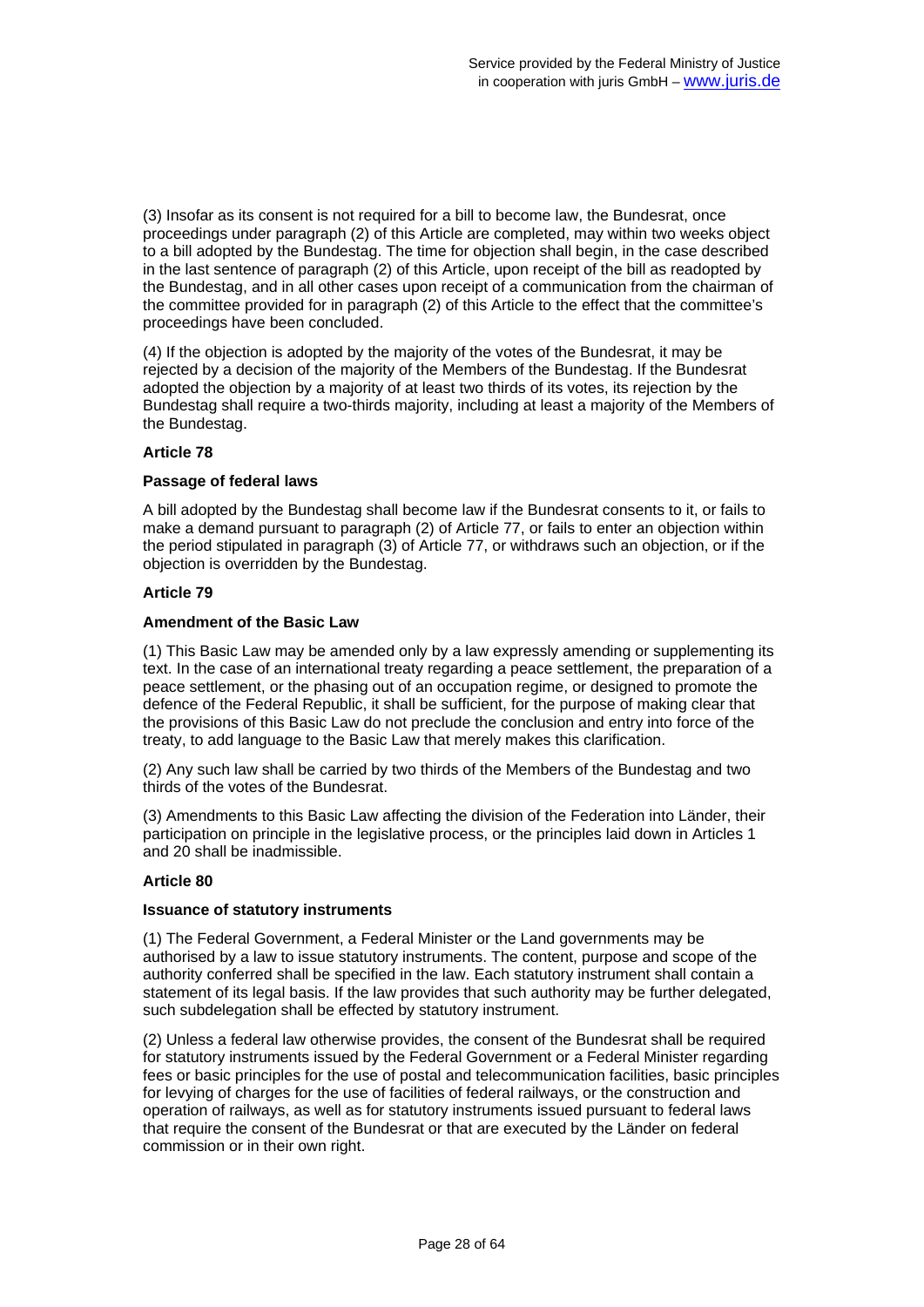(3) The Bundesrat may submit to the Federal Government drafts of statutory instruments that require its consent.

(4) Insofar as Land governments are authorised by or pursuant to federal laws to issue statutory instruments, the Länder shall also be entitled to regulate the matter by a law.

### **Article 80a**

### **State of tension**

(1) If this Basic Law or a federal law regarding defence, including protection of the civilian population, provides that legal provisions may be applied only in accordance with this Article, their application, except when a state of defence has been declared, shall be permissible only after the Bundestag has determined that a state of tension exists or has specifically approved such application. The determination of a state of tension and specific approval in the cases mentioned in the first sentence of paragraph (5) and the second sentence of paragraph (6) of Article 12a shall require a two-thirds majority of the votes cast.

(2) Any measures taken pursuant to legal provisions by virtue of paragraph (1) of this Article shall be rescinded whenever the Bundestag so demands.

(3) Notwithstanding paragraph (1) of this Article, the application of such legal provisions shall also be permissible on the basis of and in accordance with a decision made by an international body within the framework of a treaty of alliance with the approval of the Federal Government. Any measures taken pursuant to this paragraph shall be rescinded whenever the Bundestag, by the vote of a majority of its Members, so demands.

#### **Article 81**

### **Legislative emergency**

(1) If, in the circumstances described in Article 68, the Bundestag is not dissolved, the Federal President, at the request of the Federal Government and with the consent of the Bundesrat, may declare a state of legislative emergency with respect to a bill, if the Bundestag rejects the bill although the Federal Government has declared it to be urgent. The same shall apply if a bill has been rejected although the Federal Chancellor had combined it with a motion under Article 68.

(2) If, after a state of legislative emergency has been declared, the Bundestag again rejects the bill or adopts it in a version the Federal Government declares unacceptable, the bill shall be deemed to have become law to the extent that it receives the consent of the Bundesrat. The same shall apply if the Bundestag does not pass the bill within four weeks after it is reintroduced.

(3) During the term of office of a Federal Chancellor, any other bill rejected by the Bundestag may become law in accordance with paragraphs (1) and (2) of this Article within a period of six months after the first declaration of a state of legislative emergency. After the expiration of this period, no further declaration of a state of legislative emergency may be made during the term of office of the same Federal Chancellor.

(4) This Basic Law may neither be amended nor abrogated nor suspended in whole or in part by a law enacted pursuant to paragraph (2) of this Article.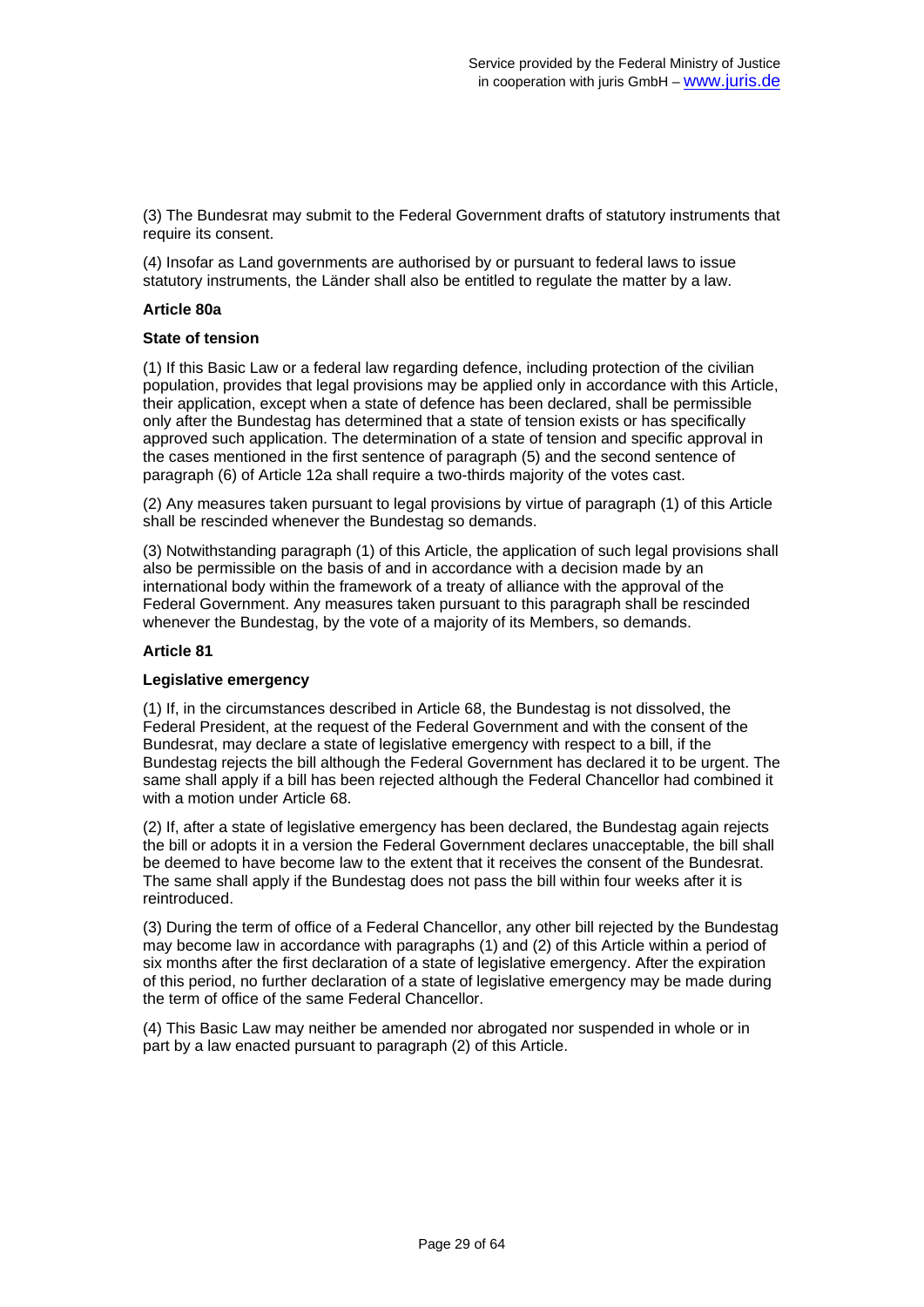### **Certification - Promulgation - Entry into force**

(1) Laws enacted in accordance with the provisions of this Basic Law shall, after countersignature, be certified by the Federal President and promulgated in the Federal Law Gazette. Statutory instruments shall be certified by the agency that issues them and, unless a law otherwise provides, shall be promulgated in the Federal Law Gazette.

(2) Every law or statutory instrument shall specify the date on which it shall take effect. In the absence of such a provision, it shall take effect on the fourteenth day after the day on which the Federal Law Gazette containing it was published.

### **VIII.**

### **The Execution of Federal Laws and the Federal Administration**

### **Article 83**

### **Execution by the Länder**

The Länder shall execute federal laws in their own right insofar as this Basic Law does not otherwise provide or permit.

### **Article 84**

### **Länder administration - Federal oversight**

(1) Where the Länder execute federal laws in their own right, they shall provide for the establishment of the requisite authorities and regulate their administrative procedures. If federal laws provide otherwise, the Länder may enact deviating regulations. If a Land has enacted a law pursuant to the second sentence, subsequent federal laws regulating the organisation of authorities and their administrative procedure shall not be enacted until at least six months after their promulgation, provided that no other determination has been made with the consent of the Bundesrat. The third sentence of paragraph (2) of Article 72 shall apply accordingly. In exceptional cases, owing to a special need for uniform federal legislation, the Federation may regulate the administrative procedure with no possibility of separate Land legislation. Such laws shall require the consent of the Bundesrat. Federal laws may not entrust municipalities and associations of municipalities with any tasks.

(2) The Federal Government, with the consent of the Bundesrat, may issue general administrative rules.

(3) The Federal Government shall exercise oversight to ensure that the Länder execute federal laws in accordance with the law. For this purpose the Federal Government may send commissioners to the highest Land authorities and, with their consent or, where such consent is refused, with the consent of the Bundesrat, also to subordinate authorities.

(4) Should any deficiencies that the Federal Government has identified in the execution of federal laws in the Länder not be corrected, the Bundesrat, on application of the Federal Government or of the Land concerned, shall decide whether that Land has violated the law. The decision of the Bundesrat may be challenged in the Federal Constitutional Court.

(5) With a view to the execution of federal laws, the Federal Government may be authorised by a federal law requiring the consent of the Bundesrat to issue instructions in particular cases. They shall be addressed to the highest Land authorities unless the Federal Government considers the matter urgent.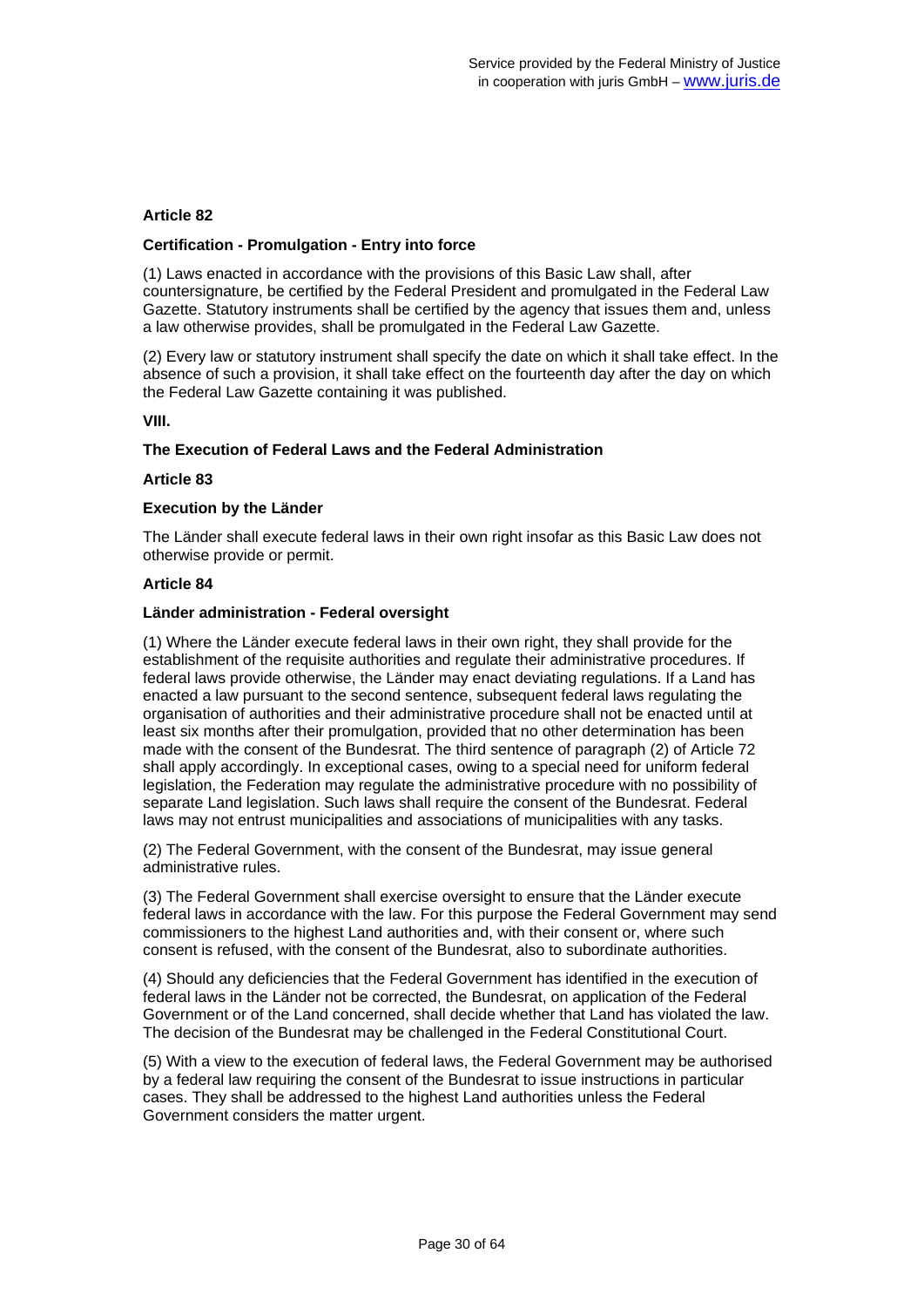### **Execution by the Länder on federal commission**

(1) Where the Länder execute federal laws on federal commission, establishment of the authorities shall remain the concern of the Länder, except insofar as federal laws enacted with the consent of the Bundesrat otherwise provide. Federal laws may not entrust municipalities and associations of municipalities with any tasks.

(2) The Federal Government, with the consent of the Bundesrat, may issue general administrative rules. It may provide for the uniform training of civil servants and other salaried public employees. The heads of intermediate authorities shall be appointed with its approval.

(3) The Land authorities shall be subject to instructions from the competent highest federal authorities. Such instructions shall be addressed to the highest Land authorities unless the Federal Government considers the matter urgent. Implementation of the instructions shall be ensured by the highest Land authorities.

(4) Federal oversight shall extend to the legality and appropriateness of execution. For this purpose the Federal Government may require the submission of reports and documents and send commissioners to all authorities.

### **Article 86**

### **Federal administration**

Where the Federation executes laws through its own administrative authorities or through federal corporations or institutions established under public law, the Federal Government shall, insofar as the law in question contains no special provision, issue general administrative rules. The Federal Government shall provide for the establishment of the authorities insofar as the law in question does not otherwise provide.

## **Article 87**

### **Matters**

(1) The foreign service, the federal financial administration, and, in accordance with the provisions of Article 89, the administration of federal waterways and shipping shall be conducted by federal administrative authorities with their own administrative substructures. A federal law may establish Federal Border Police authorities and central offices for police information and communications, for the criminal police, and for the compilation of data for purposes of protection of the constitution and of protection against activities within the federal territory which, through the use of force or acts preparatory to the use of force, endanger the external interests of the Federal Republic of Germany.

(2) Social insurance institutions whose jurisdiction extends beyond the territory of a single Land shall be administered as federal corporations under public law. Social insurance institutions whose jurisdiction extends beyond the territory of a single Land but not beyond that of three Länder shall, notwithstanding the first sentence of this paragraph, be administered as Land corporations under public law, if the Länder concerned have specified which Land shall exercise supervisory authority.

(3) In addition, autonomous federal higher authorities as well as new federal corporations and institutions under public law may be established by a federal law for matters on which the Federation has legislative power. When the Federation is confronted with new responsibilities with respect to matters on which it has legislative power, federal authorities at intermediate and lower levels may be established, with the consent of the Bundesrat and of a majority of the Members of the Bundestag, in cases of urgent need.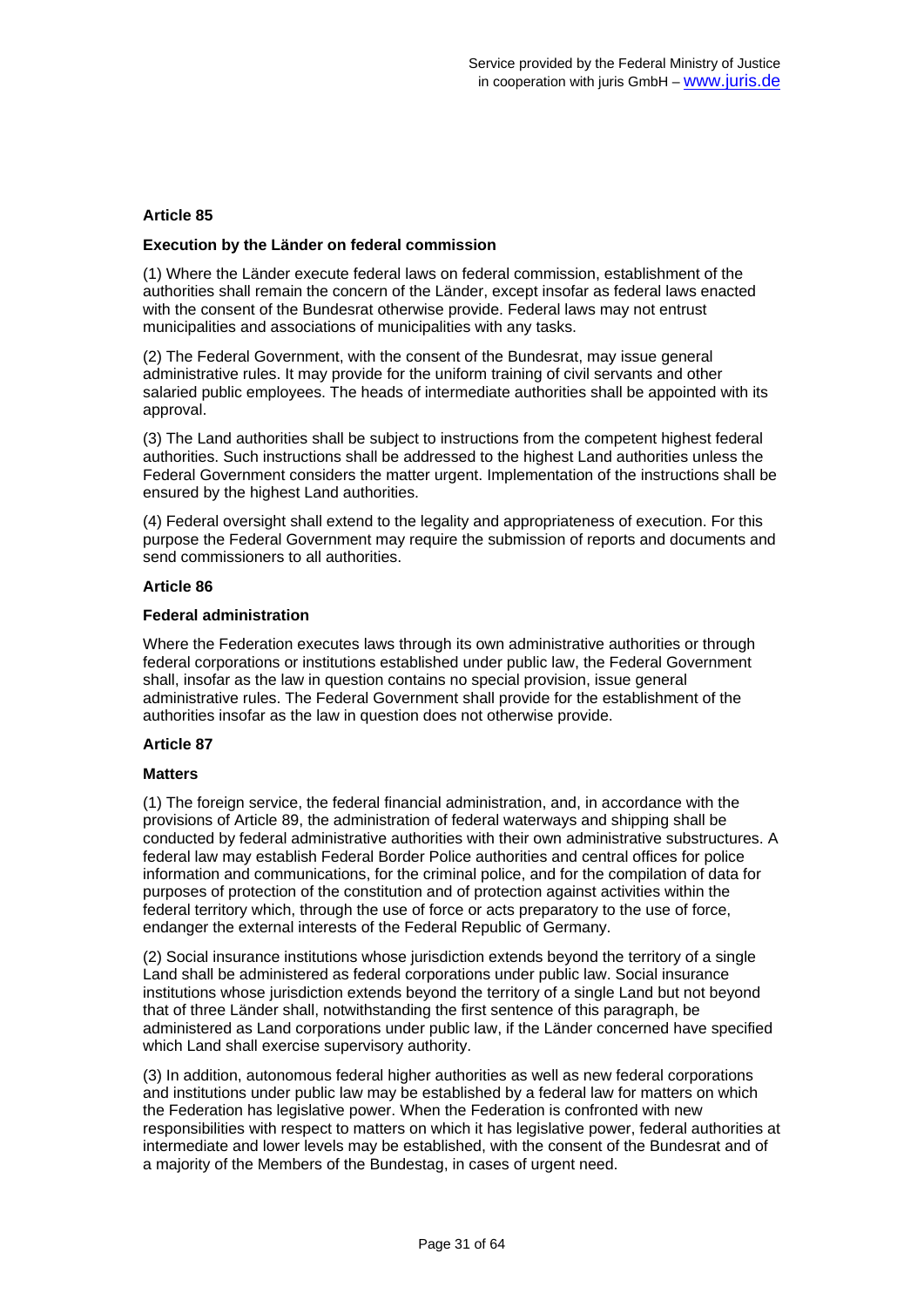## **Article 87a**

### **Armed Forces**

(1) The Federation shall establish Armed Forces for purposes of defence. Their numerical strength and general organisational structure must be shown in the budget.

(2) Apart from defence, the Armed Forces may be employed only to the extent expressly permitted by this Basic Law.

(3) During a state of defence or a state of tension the Armed Forces shall have the power to protect civilian property and to perform traffic control functions to the extent necessary to accomplish their defence mission. Moreover, during a state of defence or a state of tension, the Armed Forces may also be authorised to support police measures for the protection of civilian property; in this event the Armed Forces shall cooperate with the competent authorities.

(4) In order to avert an imminent danger to the existence or free democratic basic order of the Federation or of a Land, the Federal Government, if the conditions referred to in paragraph (2) of Article 91 obtain and the police forces and the Federal Border Police prove inadequate, may employ the Armed Forces to support the police and the Federal Border Police in protecting civilian property and in combating organised armed insurgents. Any such employment of the Armed Forces shall be discontinued if the Bundestag or the Bundesrat so demands.

## **Article 87b**

### **Federal Defence Administration**

(1) The Federal Defence Administration shall be conducted as a federal administrative authority with its own administrative substructure. It shall have jurisdiction for personnel matters and direct responsibility for satisfaction of the procurement needs of the Armed Forces. Responsibilities connected with pensions for injured persons or with construction work may be assigned to the Federal Defence Administration only by a federal law requiring the consent of the Bundesrat. Such consent shall also be required for any laws to the extent that they empower the Federal Defence Administration to interfere with rights of third parties; this requirement, however, shall not apply in the case of laws regarding personnel matters.

(2) In addition, federal laws concerning defence, including recruitment for military service and protection of the civilian population, may, with the consent of the Bundesrat, provide that they shall be executed, wholly or in part, either by federal administrative authorities with their own administrative substructures or by the Länder on federal commission. If such laws are executed by the Länder on federal commission, they may, with the consent of the Bundesrat, provide that the powers vested in the Federal Government or in the competent highest federal authorities pursuant to Article 85 be transferred wholly or in part to federal higher authorities; in this event the law may provide that such authorities shall not require the consent of the Bundesrat in issuing general administrative rules pursuant to the first sentence of paragraph (2) of Article 85.

## **Article 87c**

### **Production and utilisation of nuclear energy**

Laws enacted under clause 14 of paragraph (1) of Article 73 may, with the consent of the Bundesrat, provide that they shall be executed by the Länder on federal commission.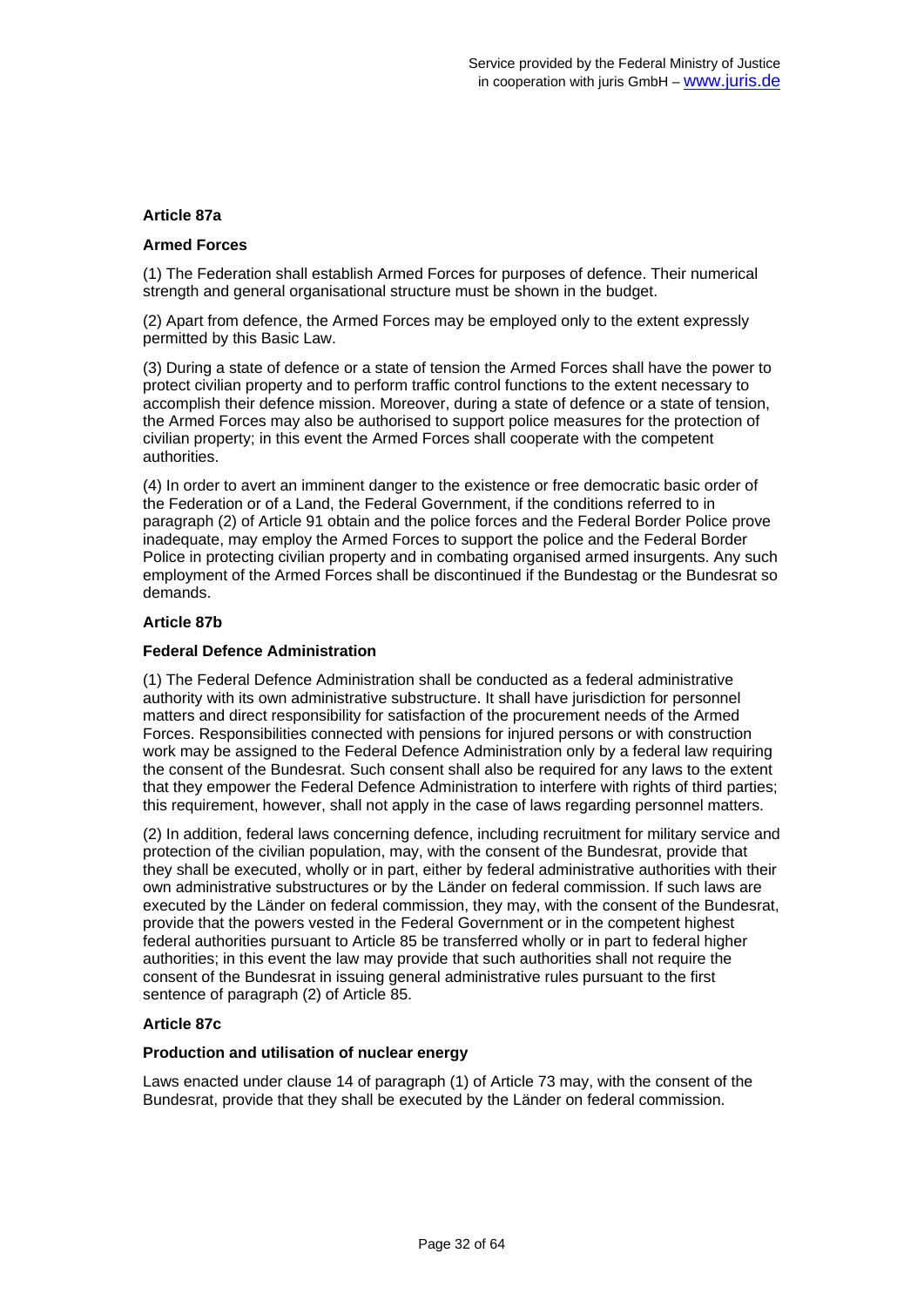### **Article 87d**

### **Air transport administration**

(1) Air transport administration shall be conducted by federal authorities. Responsibilities for air security may also be discharged by foreign air security organisations recognised under the law of the European Community. Details shall be regulated by a federal law.

(2) By a federal law requiring the consent of the Bundesrat, responsibilities for air transport administration may be delegated to the Länder acting on federal commission.

### **Article 87e**

### **Rail transport administration**

(1) Rail transport with respect to federal railways shall be administered by federal authorities. Responsibilities for rail transport administration may be delegated by a federal law to the Länder acting in their own right.

(2) The Federation shall discharge rail transport administration responsibilities assigned to it by a federal law, above and beyond those regarding federal railways.

(3) Federal railways shall be operated as enterprises under private law. They shall remain the property of the Federation to the extent that their activities embrace the construction, maintenance and operation of the tracks. The transfer of federal shares in these enterprises under the second sentence of this paragraph shall be effected pursuant to a law; the Federation shall retain a majority of the shares. Details shall be regulated by a federal law.

(4) The Federation shall ensure that in developing and maintaining the federal railway system as well as in offering services over this system, other than local passenger services, due account is taken of the interests and especially the transportation needs of the public. Details shall be regulated by a federal law.

(5) Laws enacted pursuant to paragraphs (1) to (4) of this Article shall require the consent of the Bundesrat. The consent of the Bundesrat shall also be required for laws regarding the dissolution, merger or division of federal railway enterprises, the transfer of tracks of federal railways to third parties, or the abandonment of such tracks, or affecting local passenger services.

### **Article 87f**

### **Posts and telecommunications**

(1) In accordance with a federal law requiring the consent of the Bundesrat, the Federation shall ensure the availability of adequate and appropriate postal and telecommunications services throughout the federal territory.

(2) Services within the meaning of paragraph (1) of this Article shall be provided as a matter of private enterprise by the firms succeeding to the special trust Deutsche Bundespost and by other private providers. Sovereign functions in the area of posts and telecommunications shall be discharged by federal administrative authorities.

(3) Notwithstanding the second sentence of paragraph (2) of this Article, the Federation, by means of a federal institution under public law, shall discharge particular responsibilities relating to the firms succeeding to the special trust Deutsche Bundespost as prescribed by a federal law.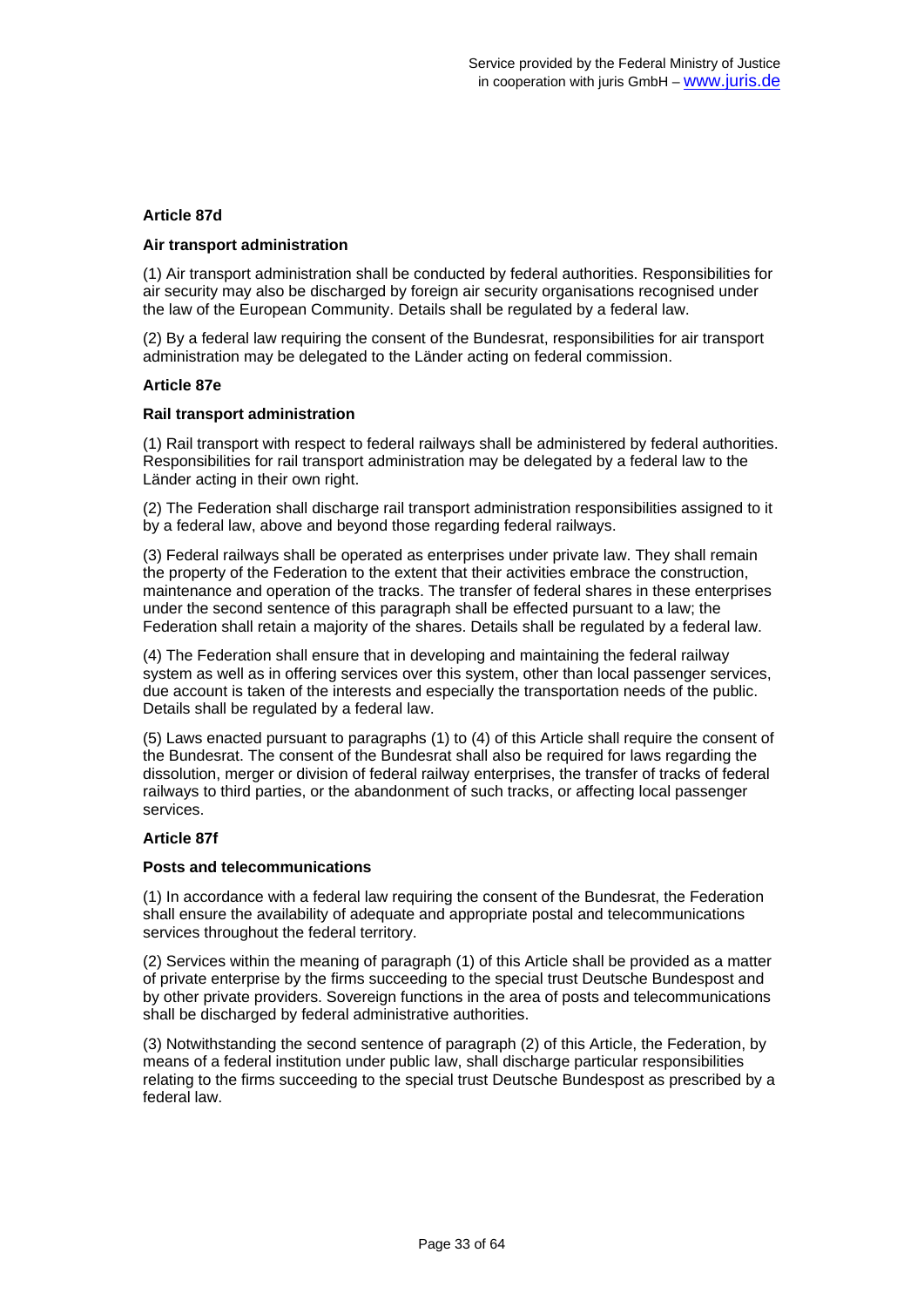### **The Federal Bank - The European Central Bank**

The Federation shall establish a note-issuing and currency bank as the Federal Bank. Within the framework of the European Union, its responsibilities and powers may be transferred to the European Central Bank, which is independent and committed to the overriding goal of assuring price stability.

### **Article 89**

### **Federal waterways - Administration of waterways**

(1) The Federation shall be the owner of the former Reich waterways.

(2) The Federation shall administer the federal waterways through its own authorities. It shall exercise those state functions relating to inland shipping which extend beyond the territory of a single Land, and those functions relating to maritime shipping, which are conferred on it by a law. Insofar as federal waterways lie within the territory of a single Land, the Federation on its application may delegate their administration to that Land on federal commission. If a waterway touches the territory of several Länder, the Federation may commission that Land which is designated by the affected Länder.

(3) In the administration, development and new construction of waterways, the requirements of land improvement and of water management shall be assured in agreement with the Länder.

### **Article 90**

### **Federal highways**

(1) The Federation shall be the owner of the former Reich motorways and highways.

(2) The Länder, or such self-governing corporate bodies as are competent under Land law, shall administer the federal motorways and other federal highways used by long-distance traffic on federal commission.

(3) On application of a Land, the Federation may assume the administration of federal motorways and other federal highways used by long-distance traffic insofar as they lie within the territory of that Land.

### **Article 91**

### **Internal emergency**

(1) In order to avert an imminent danger to the existence or free democratic basic order of the Federation or of a Land, a Land may call upon police forces of other Länder, or upon personnel and facilities of other administrative authorities and of the Federal Border Police.

(2) If the Land where such danger is imminent is not itself willing or able to combat the danger, the Federal Government may place the police in that Land and the police forces of other Länder under its own orders and deploy units of the Federal Border Police. Any such order shall be rescinded once the danger is removed, or at any time on the demand of the Bundesrat. If the danger extends beyond the territory of a single Land, the Federal Government, insofar as is necessary to combat such danger, may issue instructions to the Land governments; the first and second sentences of this paragraph shall not be affected by this provision.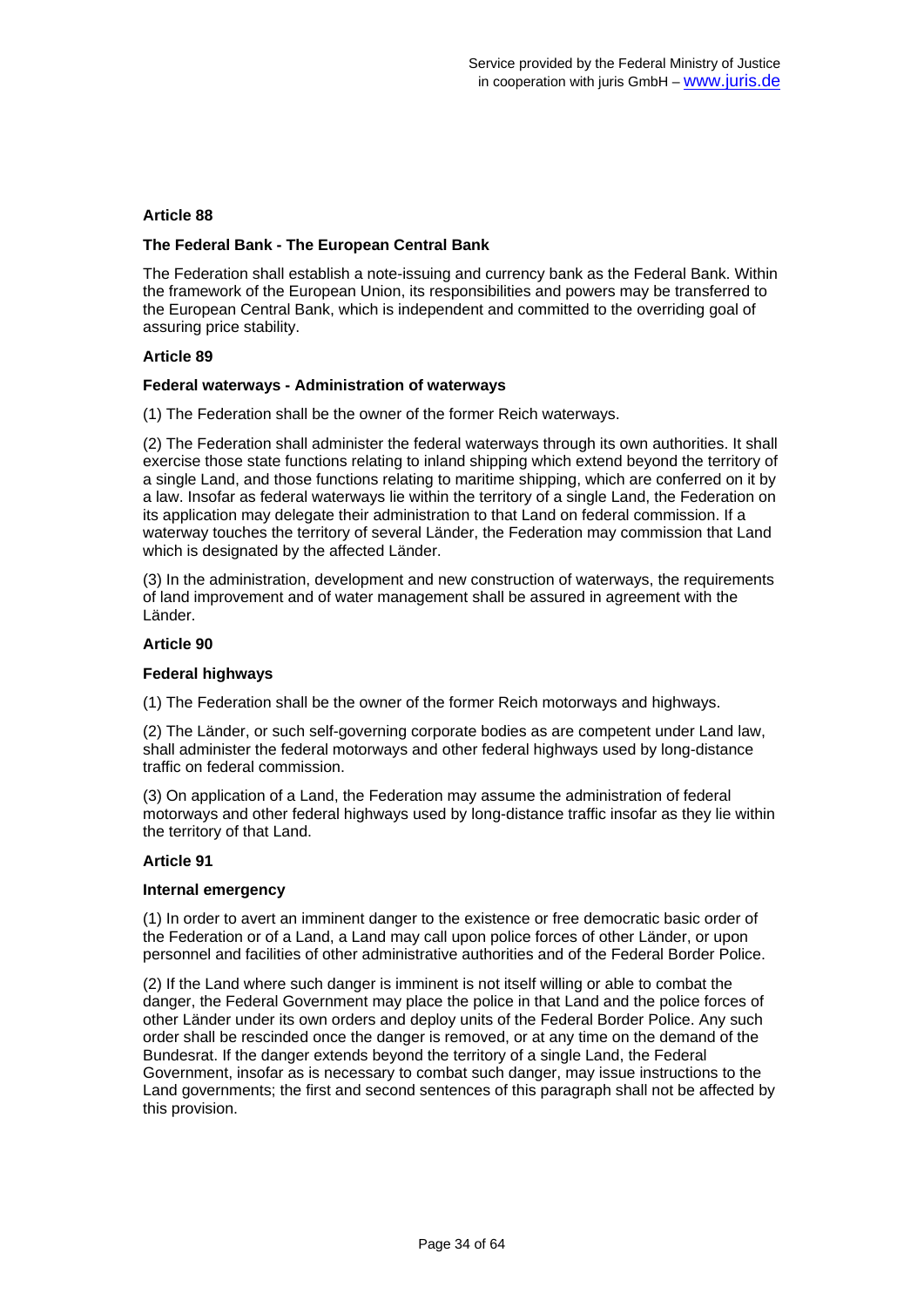### **VIIIa.**

**Joint Tasks** 

**Article 91a** 

### **Joint tasks - Responsibility for expenditure**

(1) In the following areas the Federation shall participate in the discharge of responsibilities of the Länder, provided that such responsibilities are important to society as a whole and that federal participation is necessary for the improvement of living conditions (joint tasks):

- 1. improvement of regional economic structures;
- 2. improvement of the agrarian structure and of coastal preservation.

(2) Federal laws enacted with the consent of the Bundesrat shall specify the joint tasks as well as the details of coordination.

(3) In cases to which clause 1 of paragraph (1) of this Article applies, the Federation shall finance one half of the expenditure in each Land. In cases to which clause 2 of paragraph (1) of this Article applies, the Federation shall finance at least one half of the expenditure, and the proportion shall be the same for all Länder. Details shall be regulated by law. The provision of funds shall be subject to appropriation in the budgets of the Federation and the Länder.

(4) (repealed)

(5) (repealed)

## **Article 91b**

### **Education programmes and promotion of research**

(1) The Federation and the Länder may mutually agree to cooperate in cases of supraregional importance in the promotion of:

- 1. research facilities and projects apart from institutions of higher education;
- 2. scientific projects and research at institutions of higher education;

3. construction of facilities at institutions of higher education, including large scientific installations.

Agreements under clause 2 of paragraph (1) shall require the consent of all the Länder.

(2) The Federation and the Länder may mutually agree to cooperate for the assessment of the performance of educational systems in international comparison and in drafting relevant reports and recommendations.

(3) The apportionment of costs shall be regulated in the pertinent agreement.

### **Article 91c**

### **Information technology systems**

(1) The Federation and the Länder may cooperate in planning, constructing, and operating information technology systems needed to discharge their responsibilities.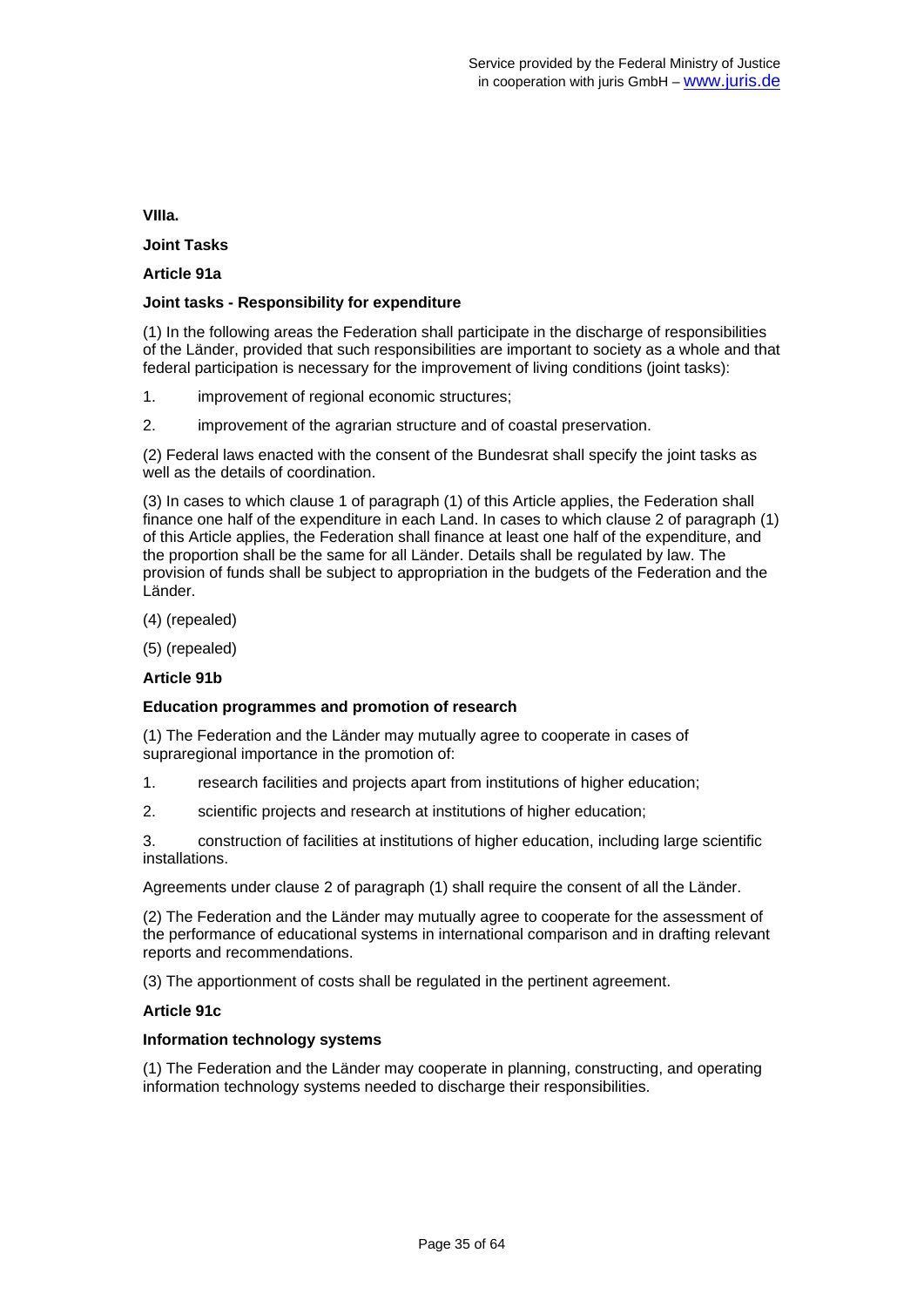(2) The Federation and the Länder may agree to specify the standards and security requirements necessary for exchanges between their information technology systems. Agreements regarding the bases of cooperation under the first sentence may provide, for individual responsibilities determined by their content and scope, that detailed regulations be enacted with the consent of a qualified majority of the Federation and the Länder as laid down in the agreements. They require the consent of the Bundestag and the legislatures of the participating Länder; the right to withdraw from these agreements cannot be precluded. The agreements shall also regulate the sharing of costs.

(3) The Länder may also agree on the joint operation of information technology systems along with the establishment of installations for that purpose.

(4) For linking the information networks of the Federation and the Länder, the Federation shall establish a connecting network. Details regarding the establishment and the operation of the connecting network shall be regulated by a federal law with the consent of the Bundesrat.

### **Article 91d**

### **Comparison of performance**

With a view to ascertaining and improving the performance of their administrations, the Federation and the Länder may conduct comparative studies and publish the results thereof.

**IX.** 

### **The Judiciary**

### **Article 92**

### **Court organisation**

The judicial power shall be vested in the judges; it shall be exercised by the Federal Constitutional Court, by the federal courts provided for in this Basic Law, and by the courts of the Länder.

## **Article 93**

### **Jurisdiction of the Federal Constitutional Court**

(1) The Federal Constitutional Court shall rule:

1. on the interpretation of this Basic Law in the event of disputes concerning the extent of the rights and duties of a supreme federal body or of other parties vested with rights of their own by this Basic Law or by the rules of procedure of a supreme federal body;

2. in the event of disagreements or doubts concerning the formal or substantive compatibility of federal law or Land law with this Basic Law, or the compatibility of Land law with other federal law, on application of the Federal Government, of a Land government, or of one fourth of the Members of the Bundestag;

2a. in the event of disagreements whether a law meets the requirements of paragraph (2) of Article 72, on application of the Bundesrat or of the government or legislature of a Land;

3. in the event of disagreements concerning the rights and duties of the Federation and the Länder, especially in the execution of federal law by the Länder and in the exercise of federal oversight;

4. on other disputes involving public law between the Federation and the Länder, between different Länder, or within a Land, unless there is recourse to another court;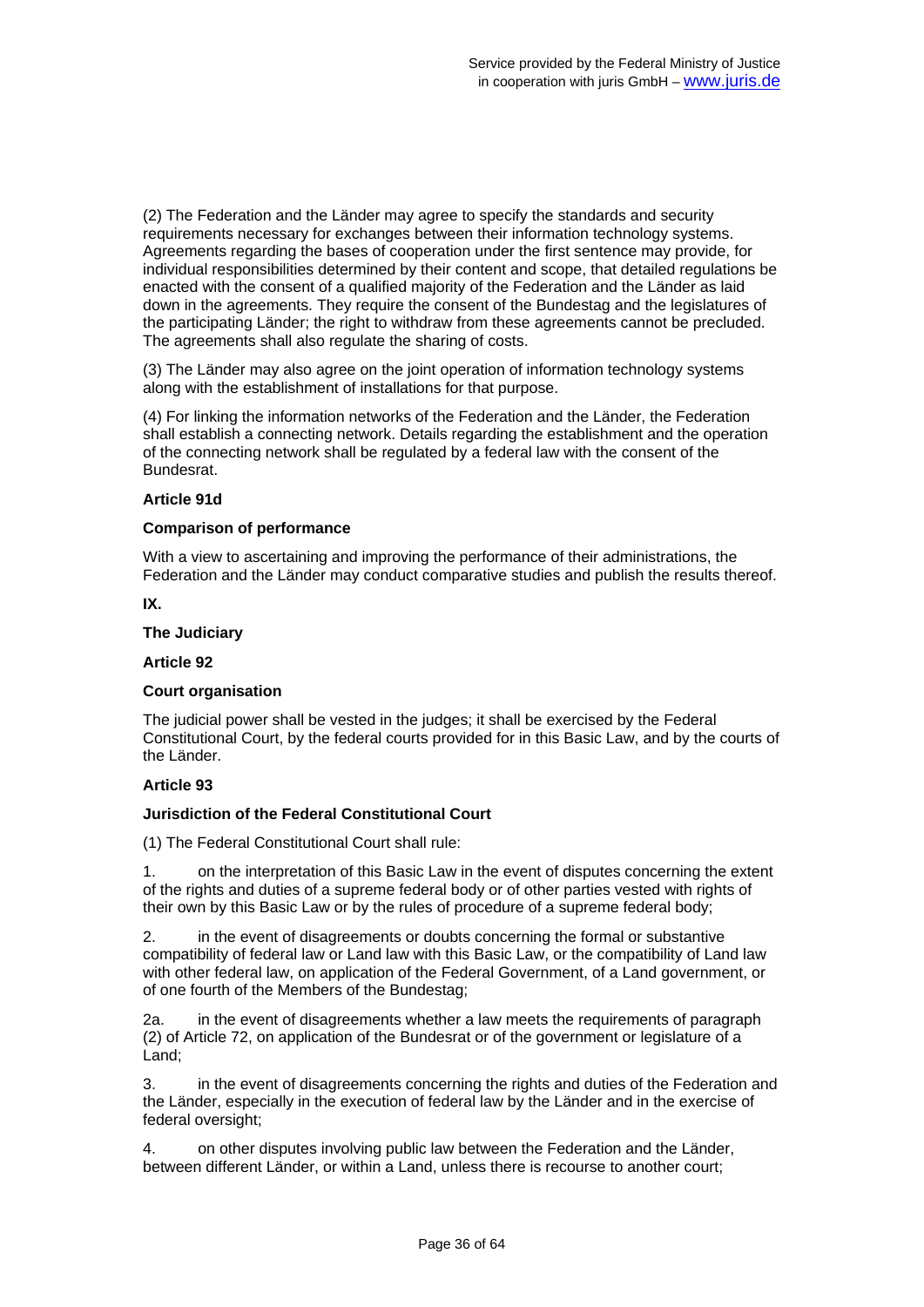4a. on constitutional complaints, which may be filed by any person alleging that one of his basic rights or one of his rights under paragraph (4) of Article 20 or under Article 33, 38, 101, 103 or 104 has been infringed by public authority;

4b. on constitutional complaints filed by municipalities or associations of municipalities on the ground that their right to self-government under Article 28 has been infringed by a law; in the case of infringement by a Land law, however, only if the law cannot be challenged in the constitutional court of the Land;

5. in the other instances provided for in this Basic Law.

(2) At the request of the Bundesrat, a Land government or the parliamentary assembly of a Land, the Federal Constitutional Court shall also rule whether in cases falling under paragraph (4) of Article 72 the need for a regulation by federal law does not exist any longer or whether in the cases referred to in clause 1 of paragraph (2) of Article 125a federal law could not be enacted any longer. The Court's determination that the need has ceased to exist or that federal law could no longer be enacted substitutes a federal law according to paragraph (4) of Article 72 or clause 2 of paragraph (2) of Article 125a. A request under the first sentence is admissible only if a bill falling under paragraph (4) of Article 72 or the second sentence of paragraph (2) of Article 125a has been rejected by the German Bundestag or if it has not been considered and determined upon within one year, or if a similar bill has been rejected by the Bundesrat.

(3) The Federal Constitutional Court shall also rule on such other matters as shall be assigned to it by a federal law.

## **Article 94**

### **Composition of the Federal Constitutional Court**

(1) The Federal Constitutional Court shall consist of federal judges and other members. Half the members of the Federal Constitutional Court shall be elected by the Bundestag and half by the Bundesrat. They may not be members of the Bundestag, of the Bundesrat, of the Federal Government, or of any of the corresponding bodies of a Land.

(2) The organisation and procedure of the Federal Constitutional Court shall be regulated by a federal law, which shall specify in which instances its decisions shall have the force of law. The law may require that all other legal remedies be exhausted before a constitutional complaint may be fi led, and may provide for a separate proceeding to determine whether the complaint will be accepted for decision.

### **Article 95**

### **Supreme federal courts**

(1) The Federation shall establish the Federal Court of Justice, the Federal Administrative Court, the Federal Finance Court, the Federal Labour Court and the Federal Social Court as supreme courts of ordinary, administrative, financial, labour and social jurisdiction.

(2) The judges of each of these courts shall be chosen jointly by the competent Federal Minister and a committee for the selection of judges consisting of the competent Land ministers and an equal number of members elected by the Bundestag.

(3) A Joint Chamber of the courts specified in paragraph (1) of this Article shall be established to preserve the uniformity of decisions. Details shall be regulated by a federal law.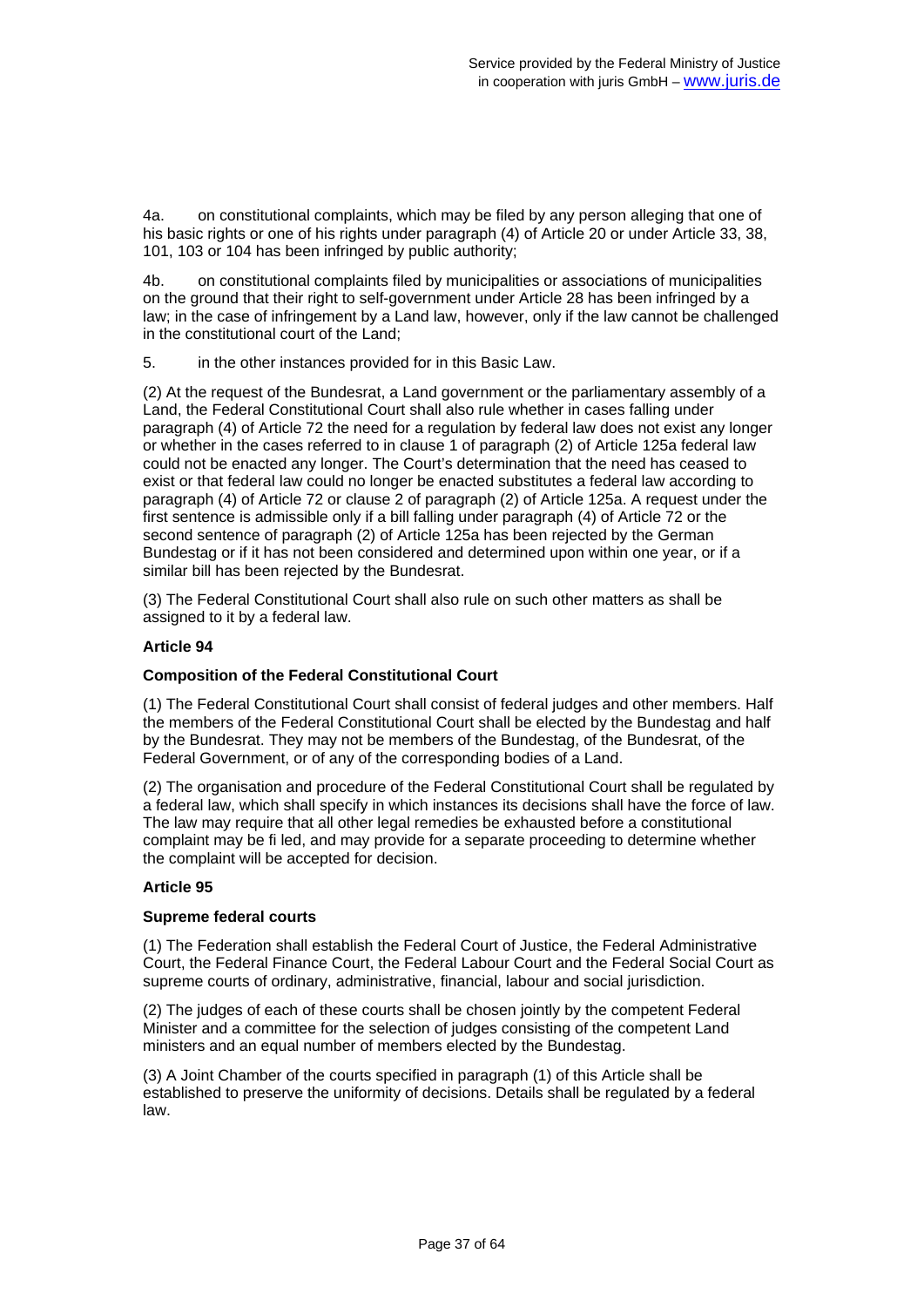### **Other federal courts**

(1) The Federation may establish a federal court for matters concerning industrial property rights.

(2) The Federation may establish federal military criminal courts for the Armed Forces. These courts may exercise criminal jurisdiction only during a state of defence or over members of the Armed Forces serving abroad or on board warships. Details shall be regulated by a federal law. These courts shall be under the aegis of the Federal Minister of Justice. Their full-time judges shall be persons qualified to hold judicial office.

(3) The supreme court of review from the courts designated in paragraphs (1) and (2) of this Article shall be the Federal Court of Justice.

(4) The Federation may establish federal courts for disciplinary proceedings against, and for proceedings on complaints by, persons in the federal public service.

(5) With the consent of the Bundesrat, a federal law may provide that courts of the Länder shall exercise federal jurisdiction over criminal proceedings in the following matters:

- 1. genocide;
- 2. crimes against humanity under international criminal law;
- 3. war crimes;

4. other acts tending to and undertaken with the intent to disturb the peaceful relations between nations (paragraph (1) of Article 26);

5. state security.

## **Article 97**

### **Judicial independence**

(1) Judges shall be independent and subject only to the law.

(2) Judges appointed permanently to full-time positions may be involuntarily dismissed, permanently or temporarily suspended, transferred or retired before the expiration of their term of office only by virtue of judicial decision and only for the reasons and in the manner specified by the laws. The legislature may set age limits for the retirement of judges appointed for life. In the event of changes in the structure of courts or in their districts, judges may be transferred to another court or removed from office, provided they retain their full salary.

## **Article 98**

## **Legal status of judges - Impeachment**

(1) The legal status of federal judges shall be regulated by a special federal law.

(2) If a federal judge infringes the principles of this Basic Law or the constitutional order of a Land in his official capacity or unofficially, the Federal Constitutional Court, upon application of the Bundestag, may by a two-thirds majority order that the judge be transferred or retired. In the case of an intentional infringement it may order him dismissed.

(3) The legal status of the judges in the Länder shall be regulated by special Land laws if clause 27 of paragraph (1) of Article 74 does not otherwise provide.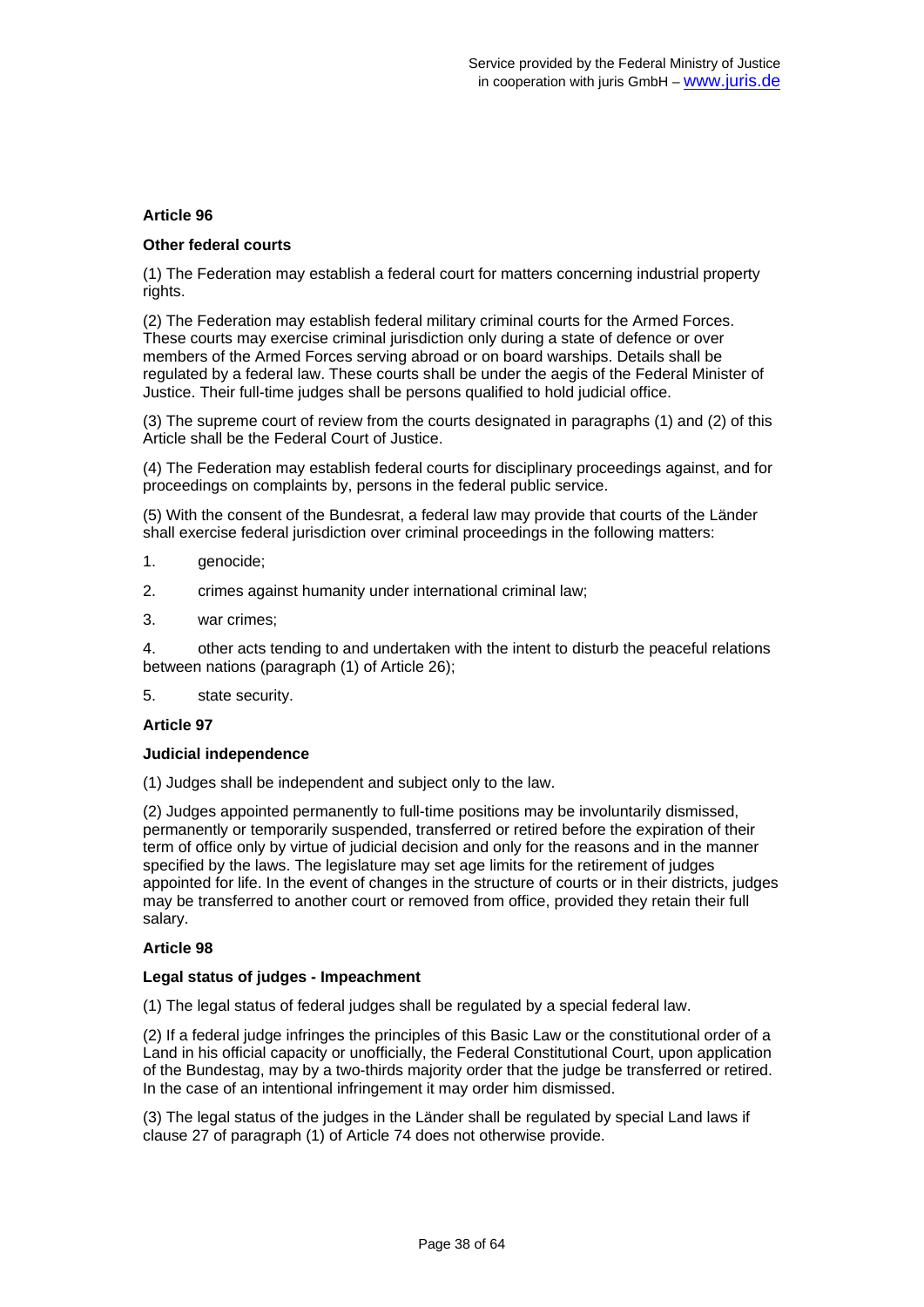(4) The Länder may provide that Land judges shall be chosen jointly by the Land Minister of Justice and a committee for the selection of judges.

(5) The Länder may enact provisions regarding Land judges that correspond with those of paragraph (2) of this Article. Existing Land constitutional law shall not be affected. The decision in cases of judicial impeachment shall rest with the Federal Constitutional Court.

### **Article 99**

#### **Constitutional disputes within a Land**

A Land law may assign the decision of constitutional disputes within a Land to the Federal Constitutional Court, and the final decision in matters involving the application of Land law to the supreme courts specified in paragraph (1) of Article 95.

#### **Article 100**

### **Concrete judicial review**

(1) If a court concludes that a law on whose validity its decision depends is unconstitutional, the proceedings shall be stayed, and a decision shall be obtained from the Land court with jurisdiction over constitutional disputes where the constitution of a Land is held to be violated, or from the Federal Constitutional Court where this Basic Law is held to be violated. This provision shall also apply where the Basic Law is held to be violated by Land law and where a Land law is held to be incompatible with a federal law.

(2) If, in the course of litigation, doubt exists whether a rule of international law is an integral part of federal law and whether it directly creates rights and duties for the individual (Article 25), the court shall obtain a decision from the Federal Constitutional Court.

(3) If the constitutional court of a Land, in interpreting this Basic Law, proposes to deviate from a decision of the Federal Constitutional Court or of the constitutional court of another Land, it shall obtain a decision from the Federal Constitutional Court.

### **Article 101**

#### **Ban on extraordinary courts**

(1) Extraordinary courts shall not be allowed. No one may be removed from the jurisdiction of his lawful judge.

(2) Courts for particular fields of law may be established only by a law.

### **Article 102**

### **Abolition of capital punishment**

Capital punishment is abolished.

#### **Article 103**

**Fair trial** 

(1) In the courts every person shall be entitled to a hearing in accordance with law.

(2) An act may be punished only if it was defined by a law as a criminal offence before the act was committed.

(3) No person may be punished for the same act more than once under the general criminal laws.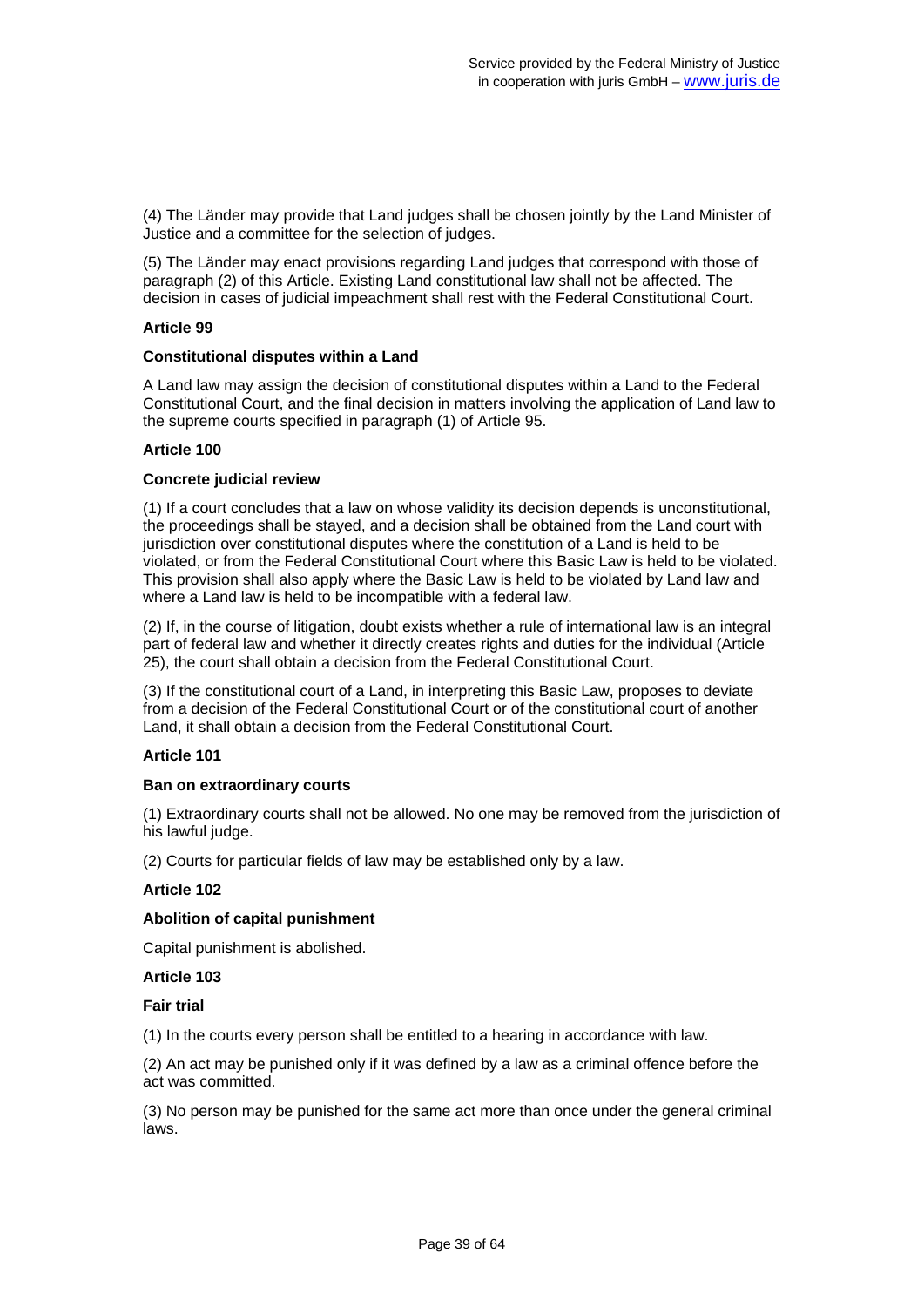### **Deprivation of liberty**

(1) Liberty of the person may be restricted only pursuant to a formal law and only in compliance with the procedures prescribed therein. Persons in custody may not be subjected to mental or physical mistreatment.

(2) Only a judge may rule upon the permissibility or continuation of any deprivation of liberty. If such a deprivation is not based on a judicial order, a judicial decision shall be obtained without delay. The police may hold no one in custody on their own authority beyond the end of the day following the arrest. Details shall be regulated by a law.

(3) Any person provisionally detained on suspicion of having committed a criminal offence shall be brought before a judge no later than the day following his arrest; the judge shall inform him of the reasons for the arrest, examine him, and give him an opportunity to raise objections. The judge shall, without delay, either issue a written arrest warrant setting forth the reasons therefor or order his release.

(4) A relative or a person enjoying the confidence of the person in custody shall be notified without delay of any judicial decision imposing or continuing a deprivation of liberty.

**X.** 

### **Finance**

### **Article 104a**

### **Apportionment of expenditures - Financial system - Liability**

(1) The Federation and the Länder shall separately finance the expenditures resulting from the discharge of their respective responsibilities insofar as this Basic Law does not otherwise provide.

(2) Where the Länder act on federal commission, the Federation shall finance the resulting expenditures.

(3) Federal laws providing for money grants to be administered by the Länder may provide that the Federation shall pay for such grants wholly or in part. If any such law provides that the Federation shall finance one half or more of the expenditure, it shall be executed by the Länder on federal commission.

(4) Federal laws that oblige the Länder to provide money grants, benefits in kind or comparable services to third persons and which are executed by the Länder in their own right or according to the second sentence of paragraph (3) on commission of the Federation shall require the consent of the Bundesrat if the expenditure resulting therefrom shall be borne by the Länder.

(5) The Federation and the Länder shall finance the administrative expenditures incurred by their respective authorities and shall be responsible to one another for ensuring proper administration. Details shall be regulated by a federal law requiring the consent of the **Bundesrat.**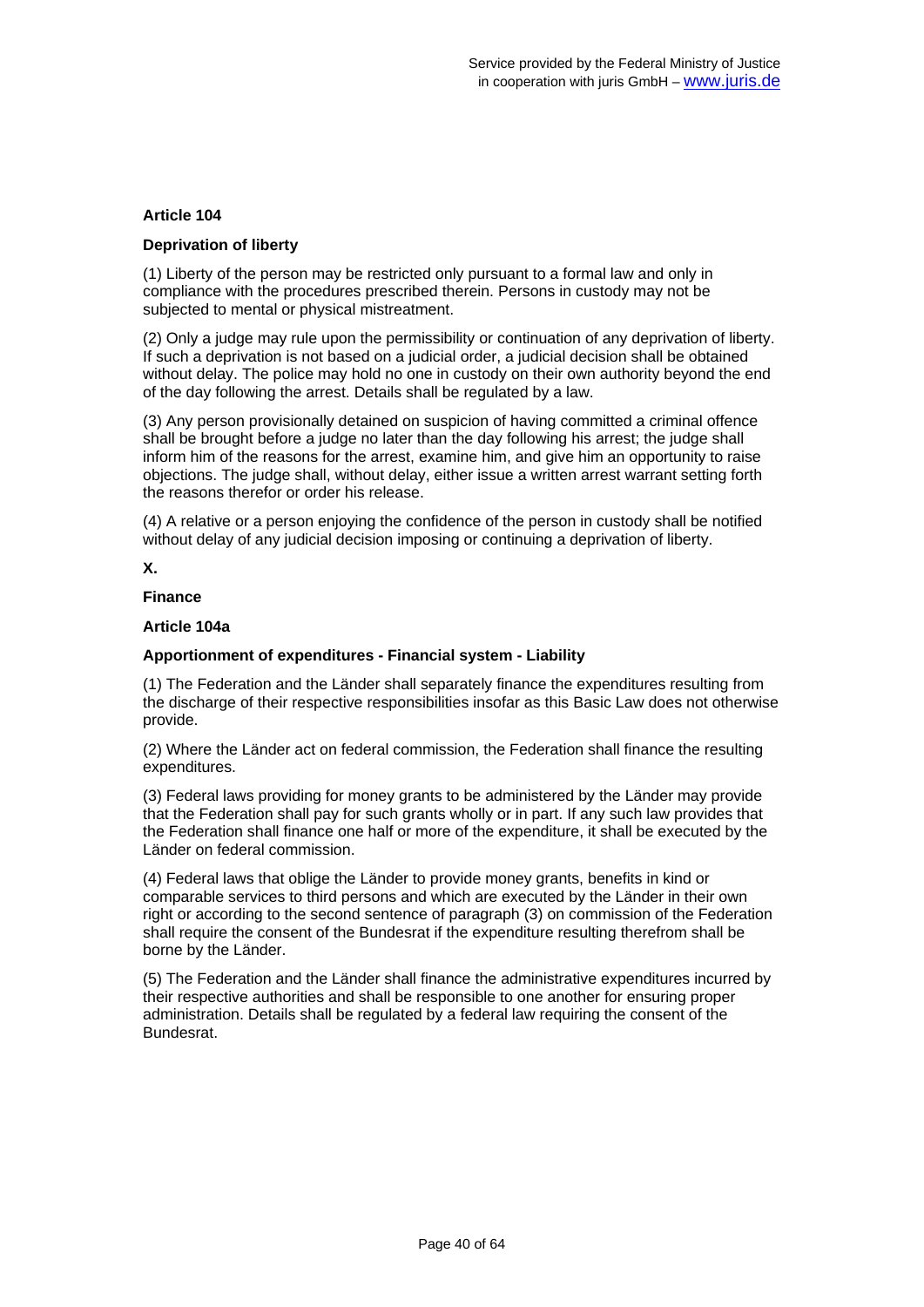(6) In accord with the internal allocation of competencies and responsibilities, the Federation and the Länder shall bear the costs entailed by a violation of obligations incumbent on Germany under supranational or international law. In cases of financial corrections by the European Union with effect transcending one specific Land, the Federation and the Länder shall bear such costs at a ratio of 15 to 85. In such cases, the Länder as a whole shall be responsible in solidarity for 35 per cent of the total burden according to a general formula; 50 per cent of the total burden shall be borne by those Länder which have caused the encumbrance, adjusted to the size of the amount of the financial means received. Details shall be regulated by a federal law which shall require the consent of the Bundesrat.

### **Article 104b**

### **Financial assistance for investments**

(1) To the extent that this Basic Law confers on it the power to legislate, the Federation may grant the Länder financial assistance for particularly important investments by the Länder and municipalities (associations of municipalities) which are necessary to:

- 1. avert a disturbance of the overall economic equilibrium;
- 2. equalise differing economic capacities within the federal territory; or
- 3. promote economic growth.

In deviating from the first sentence, the Federation may grant financial assistance even outside its field of legislative powers in cases of natural disasters or exceptional emergency situations beyond governmental control and substantially harmful to the state's financial capacity.

(2) Details, especially with respect to the kinds of investments to be promoted, shall be regulated by a federal law requiring the consent of the Bundesrat or by an executive agreement based on the federal budget law. The duration of the grants shall be limited and the grants must be reviewed at regular intervals with respect to the manner in which they are used. The financial assistance must be designed with descending annual contributions.

(3) Upon request, the Bundestag, the Federal Government as well as the Bundesrat shall be informed about the implementation of such measures and the improvements reached.

### **Article 105**

### **Distribution of powers regarding tax laws**

(1) The Federation shall have exclusive power to legislate with respect to customs duties and fiscal monopolies.

(2) The Federation shall have concurrent power to legislate with respect to all other taxes the revenue from which accrues to it wholly or in part or as to which the conditions provided for in paragraph (2) of Article 72 apply.

(2a) The Länder shall have power to legislate with regard to local taxes on consumption and expenditures so long and insofar as such taxes are not substantially similar to taxes regulated by federal law. They are empowered to determine the rate of the tax on acquisition of real estate.

(3) Federal laws relating to taxes the revenue from which accrues wholly or in part to the Länder or to municipalities (associations of municipalities) shall require the consent of the **Bundesrat.**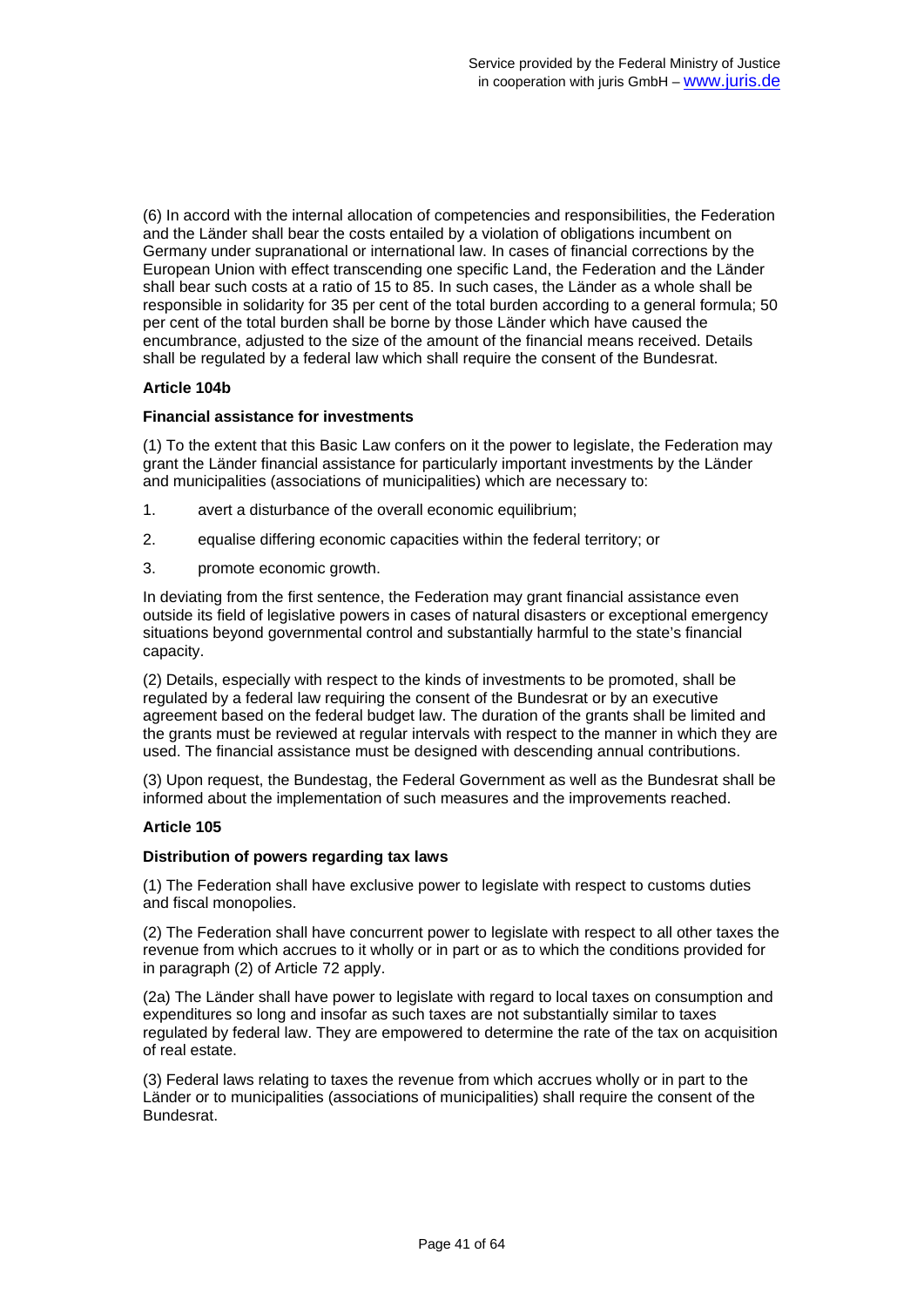### **Apportionment of tax revenue and yield of fiscal monopolies**

(1) The yield of fiscal monopolies and the revenue from the following taxes shall accrue to the Federation:

1. customs duties;

2. taxes on consumption insofar as they do not accrue to the Länder pursuant to paragraph (2), or jointly to the Federation and the Länder in accordance with paragraph (3), or to municipalities in accordance with paragraph (6) of this Article;

3. the road freight tax, motor vehicle tax, and other taxes on transactions related to motorised vehicles;

- 4. the taxes on capital transactions, insurance and bills of exchange;
- 5. non-recurring levies on property and equalisation of burdens levies;
- 6. income and corporation surtaxes;
- 7. levies imposed within the framework of the European Communities.

(2) Revenue from the following taxes shall accrue to the Länder:

- 1. the property tax;
- 2. the inheritance tax;
- 3. the motor vehicle tax;

4. such taxes on transactions as do not accrue to the Federation pursuant to paragraph (1) or jointly to the Federation and the Länder pursuant to paragraph (3) of this Article

- 5. the beer tax;
- 6. the tax on gambling establishments.

(3) Revenue from income taxes, corporation taxes and turnover taxes shall accrue jointly to the Federation and the Länder (joint taxes) to the extent that the revenue from the income tax and the turnover tax is not allocated to municipalities pursuant to paragraphs (5) and (5a) of this Article. The Federation and the Länder shall share equally the revenues from income taxes and corporation taxes. The respective shares of the Federation and the Länder in the revenue from the turnover tax shall be determined by a federal law requiring the consent of the Bundesrat. Such determination shall be based on the following principles:

1. The Federation and the Länder shall have an equal claim against current revenues to cover their necessary expenditures. The extent of such expenditures shall be determined with due regard to multi-year financial planning.

2. The financial requirements of the Federation and of the Länder shall be coordinated in such a way as to establish a fair balance, avoid excessive burdens on taxpayers, and ensure uniformity of living standards throughout the federal territory.

In determining the respective shares of the Federation and the Länder in the revenue from the turnover tax, reductions in revenue incurred by the Länder from 1 January 1996 because of the provisions made with respect to children in the income tax law shall also be taken into account. Details shall be regulated by the federal law enacted pursuant to the third sentence of this paragraph.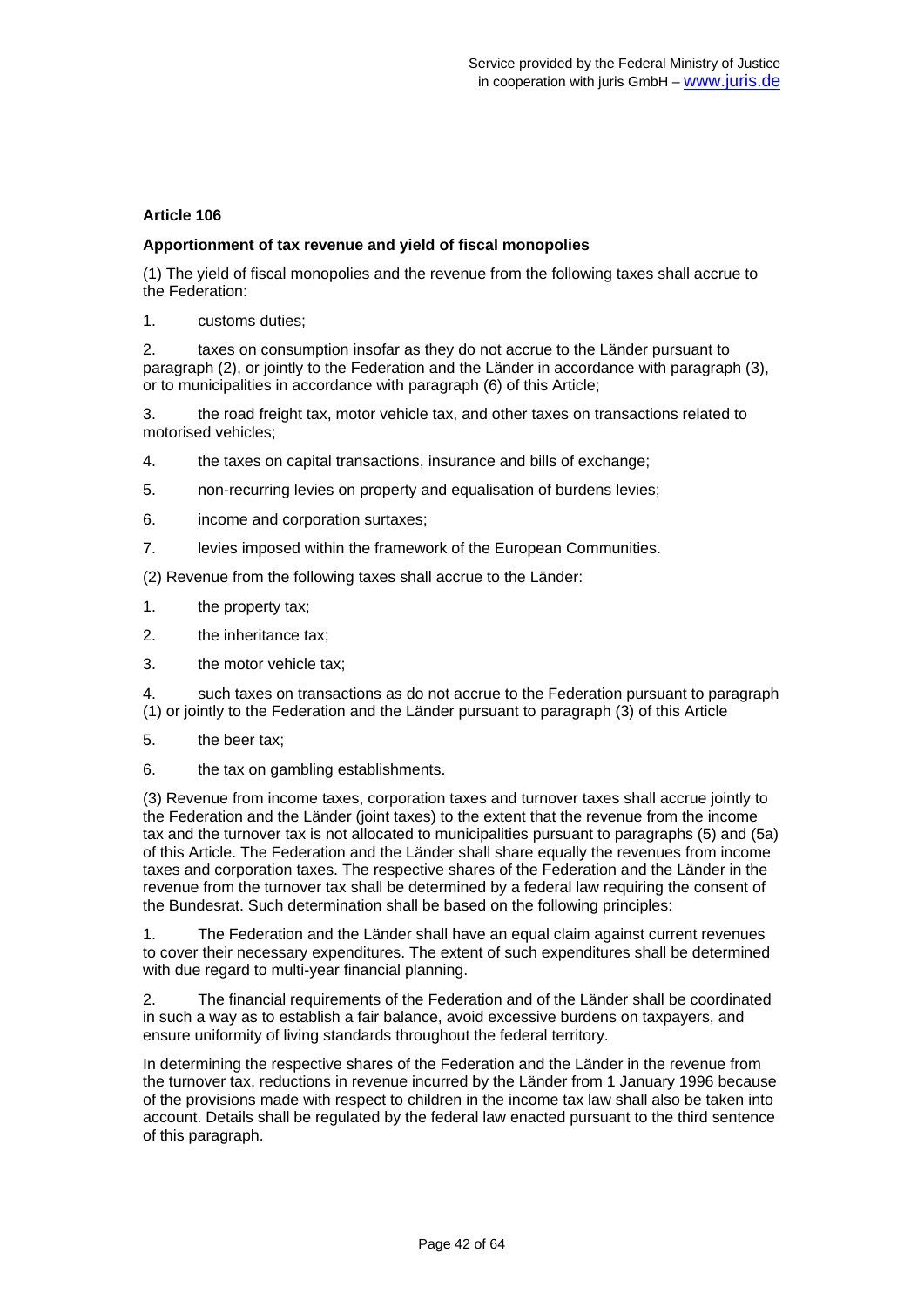(4) The respective shares of the Federation and the Länder in the revenue from the turnover tax shall be apportioned anew whenever the ratio of revenues to expenditures of the Federation becomes substantially different from that of the Länder; reductions in revenue that are taken into account in determining the respective shares of revenue from the turnover tax under the fifth sentence of paragraph (3) of this Article shall not be considered in this regard. If a federal law imposes additional expenditures on or withdraws revenue from the Länder, the additional burden may be compensated for by federal grants pursuant to a federal law requiring the consent of the Bundesrat, provided the additional burden is limited to a short period of time. This law shall establish the principles for calculating such grants and distributing them among the Länder.

(5) A share of the revenue from the income tax shall accrue to the municipalities, to be passed on by the Länder to their municipalities on the basis of the income taxes paid by their inhabitants. Details shall be regulated by a federal law requiring the consent of the Bundesrat. This law may provide that municipalities may establish supplementary or reduced rates with respect to their share of the tax.

(5a) From and after 1 January 1998, a share of the revenue from the turnover tax shall accrue to the municipalities. It shall be passed on by the Länder to their municipalities on the basis of a formula reflecting geographical and economic factors. Details shall be regulated by a federal law requiring the consent of the Bundesrat.

(6) Revenue from taxes on real property and trades shall accrue to the municipalities; revenue from local taxes on consumption and expenditures shall accrue to the municipalities or, as may be provided for by Land legislation, to associations of municipalities. Municipalities shall be authorised to establish the rates at which taxes on real property and trades are levied, within the framework of the laws. If there are no municipalities in a Land, revenue from taxes on real property and trades as well as from local taxes on consumption and expenditures shall accrue to the Land. The Federation and the Länder may participate, by virtue of an apportionment, in the revenue from the tax on trades. Details regarding such apportionment shall be regulated by a federal law requiring the consent of the Bundesrat. In accordance with Land legislation, taxes on real property and trades as well as the municipalities' share of revenue from the income tax and the turnover tax may be taken as a basis for calculating the amount of apportionment.

(7) An overall percentage of the Land share of total revenue from joint taxes, to be determined by Land legislation, shall accrue to the municipalities or associations of municipalities. In all other respects Land legislation shall determine whether and to what extent revenue from Land taxes shall accrue to municipalities (associations of municipalities).

(8) If in individual Länder or municipalities (associations of municipalities) the Federation requires special facilities to be established that directly result in an increase of expenditure or in reductions in revenue (special burden) to these Länder or municipalities (associations of municipalities), the Federation shall grant the necessary compensation if and insofar as the Länder or municipalities (associations of municipalities) cannot reasonably be expected to bear the burden. In granting such compensation, due account shall be taken of indemnities paid by third parties and financial benefits accruing to these Länder or municipalities (associations of municipalities) as a result of the establishment of such facilities.

(9) For the purpose of this Article, revenues and expenditures of municipalities (associations of municipalities) shall also be deemed to be revenues and expenditures of the Länder.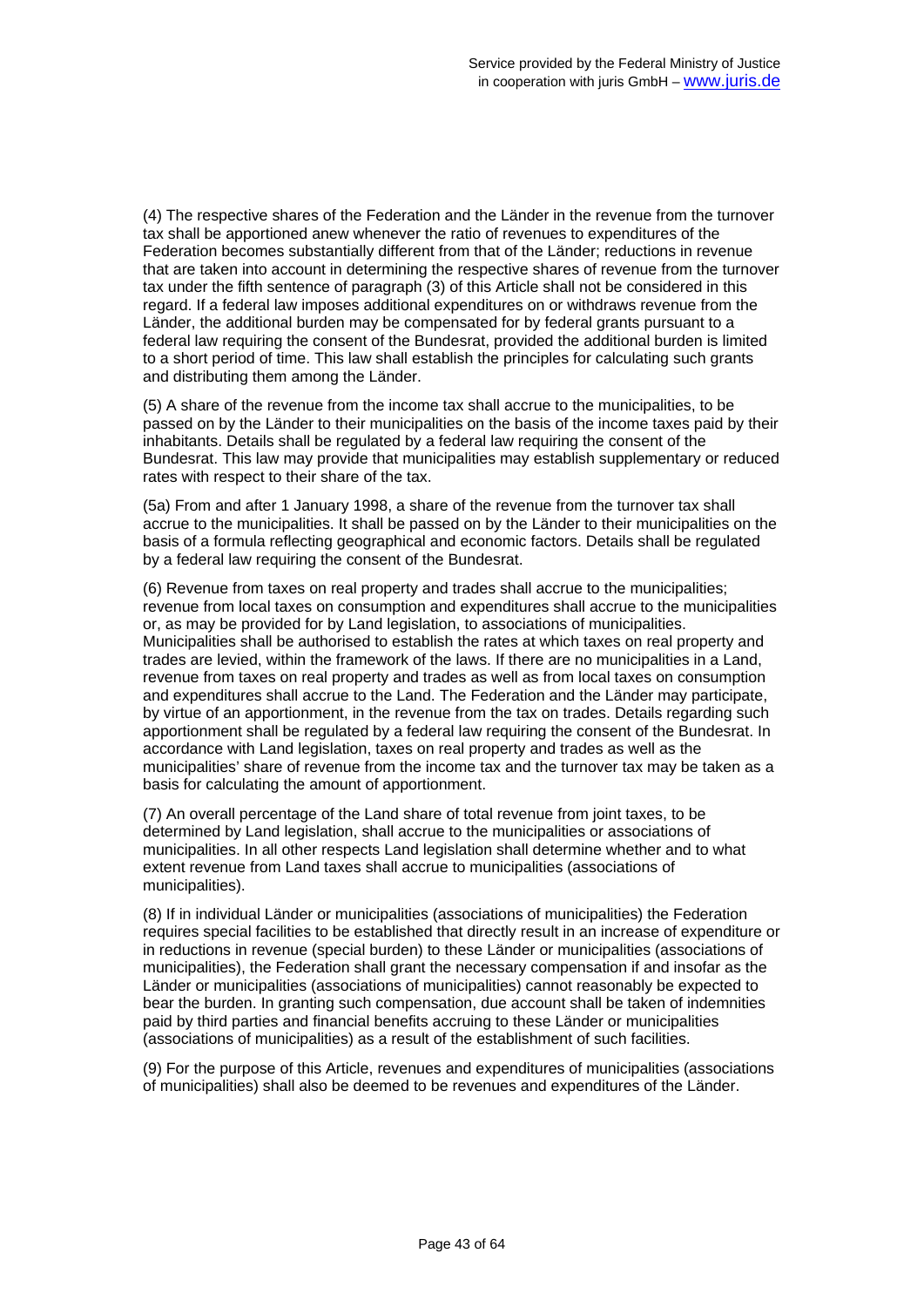### **Article 106a**

### **Federal grants for local mass transit**

Beginning 1 January 1996 the Länder shall be entitled to an allocation of federal tax revenues for purposes of local mass transit. Details shall be regulated by a federal law requiring the consent of the Bundesrat. Allocations made pursuant to the first sentence of this Article shall not be taken into account in determining the financial capacity of a Land under paragraph (2) of Article 107.

### **Article 106b**

### **Länder share of motor vehicle tax**

As of 1 July 2009, following the transfer of the motor vehicle tax to the Federation, the Länder shall be entitled to a sum from the tax revenue of the Federation. Details shall be regulated by a federal law requiring the consent of the Bundesrat.

### **Article 107**

### **Distribution of tax revenue - Financial equalisation among the Länder - Supplementary grants**

(1) Revenue from Land taxes and the Land share of revenue from income and corporation taxes shall accrue to the individual Länder to the extent that such taxes are collected by finance authorities within their respective territories (local revenue). Details regarding the delimitation as well as the manner and scope of allotment of local revenue from corporation and wage taxes shall be regulated by a federal law requiring the consent of the Bundesrat. This law may also provide for the delimitation and allotment of local revenue from other taxes. The Land share of revenue from the turnover tax shall accrue to the individual Länder on a per capita basis; a federal law requiring the consent of the Bundesrat may provide for the grant of supplementary shares not exceeding one quarter of a Land share to Länder whose per capita income from Land taxes, from income and corporation taxes and from taxes under Article 106b ranks below the average of all the Länder combined; with respect to the tax on the acquisition of real estate, the capacity to generate revenue shall be considered.

(2) Such law shall ensure a reasonable equalisation of the disparate financial capacities of the Länder, with due regard for the financial capacities and needs of municipalities (associations of municipalities). It shall specify the conditions governing the claims of Länder entitled to equalisation payments and the liabilities of Länder required to make them as well as the criteria for determining the amounts of such payments. It may also provide for grants to be made by the Federation to financially weak Länder from its own funds to assist them in meeting their general financial needs (supplementary grants).

### **Article 108**

## **Financial administration of the Federation and the Länder - Financial courts**

(1) Customs duties, fiscal monopolies, taxes on consumption regulated by a federal law, including the turnover tax on imports, the motor vehicle tax and other transaction taxes related to motorised vehicles as from 1 July 2009, and charges imposed within the framework of the European Communities shall be administered by federal finance authorities. The organisation of these authorities shall be regulated by a federal law. Inasmuch as intermediate authorities have been established, their heads shall be appointed in consultation with the Land governments.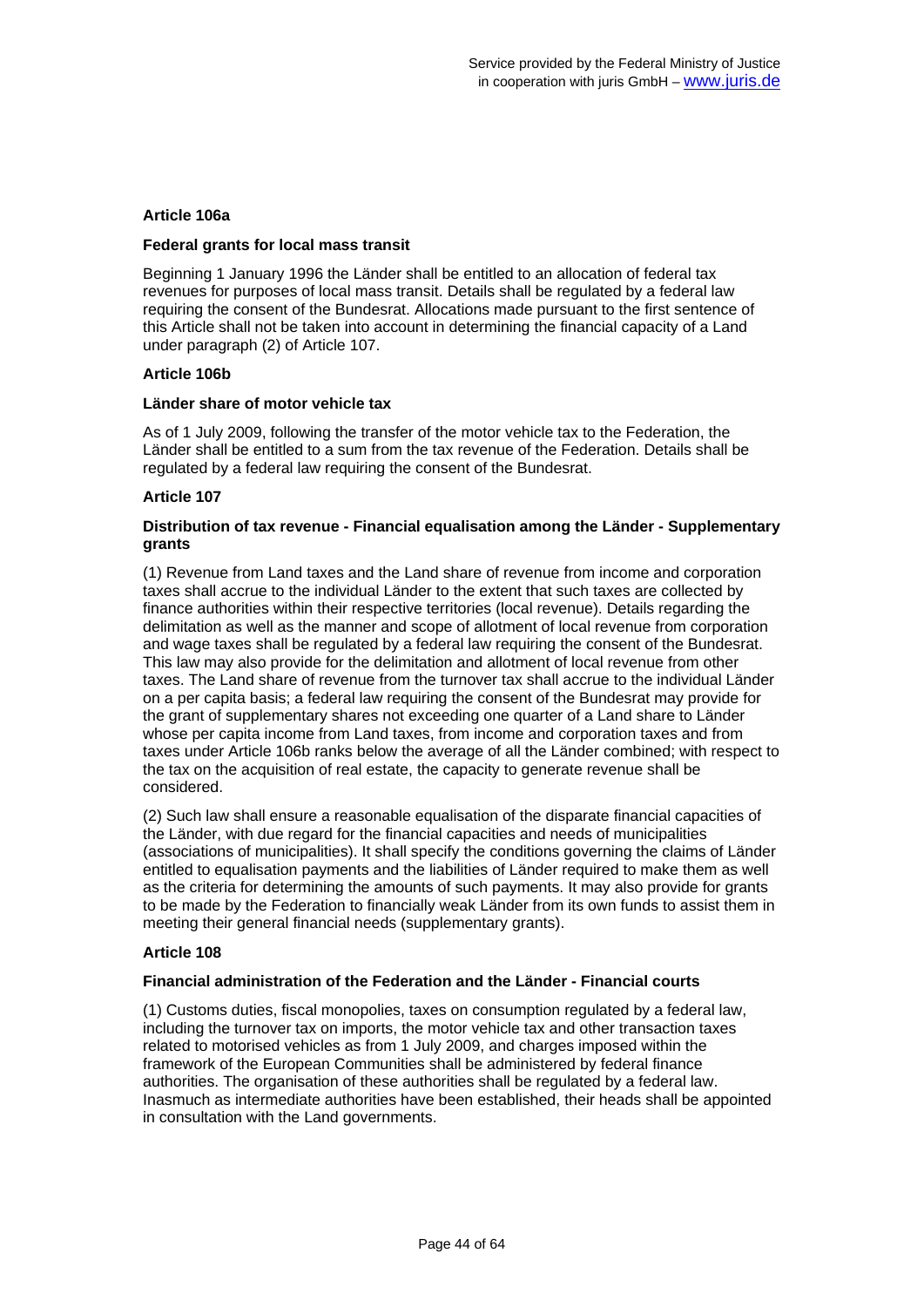(2) All other taxes shall be administered by the financial authorities of the Länder. The organisation of these authorities and the uniform training of their civil servants may be regulated by a federal law requiring the consent of the Bundesrat. Inasmuch as intermediate authorities have been established, their heads shall be appointed in agreement with the Federal Government.

(3) To the extent that taxes accruing wholly or in part to the Federation are administered by revenue authorities of the Länder, those authorities shall act on federal commission. Paragraphs (3) and (4) of Article 85 shall apply, provided that the Federal Minister of Finance shall take the place of the Federal Government.

(4) Where and to the extent that execution of the tax laws will be substantially facilitated or improved thereby, a federal law requiring the consent of the Bundesrat may provide for collaboration between federal and Land revenue authorities in matters of tax administration, for the administration of taxes enumerated in paragraph (1) of this Article by revenue authorities of the Länder, or for the administration of other taxes by federal revenue authorities. The functions of Land revenue authorities in the administration of taxes whose revenue accrues exclusively to municipalities (associations of municipalities) may be delegated by the Länder to municipalities (associations of municipalities) wholly or in part.

(5) The procedures to be followed by federal revenue authorities shall be prescribed by a federal law. The procedures to be followed by Land revenue authorities or, as provided by the second sentence of paragraph (4) of this Article, by municipalities (associations of municipalities) may be prescribed by a federal law requiring the consent of the Bundesrat.

(6) Financial jurisdiction shall be uniformly regulated by a federal law.

(7) The Federal Government may issue general administrative rules which, to the extent that administration is entrusted to Land revenue authorities or to municipalities (associations of municipalities), shall require the consent of the Bundesrat.

### **Article 109**

### **Budget management in the Federation and the Länder**

(1) The Federation and the Länder shall be autonomous and independent of one another in the management of their respective budgets.

(2) The Federation and the Länder shall perform jointly the obligations of the Federal Republic of Germany resulting from legal acts of the European Community for the maintenance of budgetary discipline pursuant to Article 104 of the Treaty Establishing the European Community and shall, within this framework, give due regard to the requirements of overall economic equilibrium.

(3) The budgets of the Federation and the Länder shall in principle be balanced without revenue from credits. The Federation and Länder may introduce rules intended to take into account, symmetrically in times of upswing and downswing, the effects of market developments that deviate from normal conditions, as well as exceptions for natural disasters or unusual emergency situations beyond governmental control and substantially harmful to the state's financial capacity. For such exceptional regimes, a corresponding amortisation plan must be adopted. Details for the budget of the Federation shall be governed by Article 115 with the proviso that the first sentence shall be deemed to be satisfied if revenue from credits does not exceed 0.35 percent in relation to the nominal gross domestic product. The Länder themselves shall regulate details for the budgets within the framework of their constitutional powers, the proviso being that the first sentence shall only be deemed to be satisfied if no revenue from credits is admitted.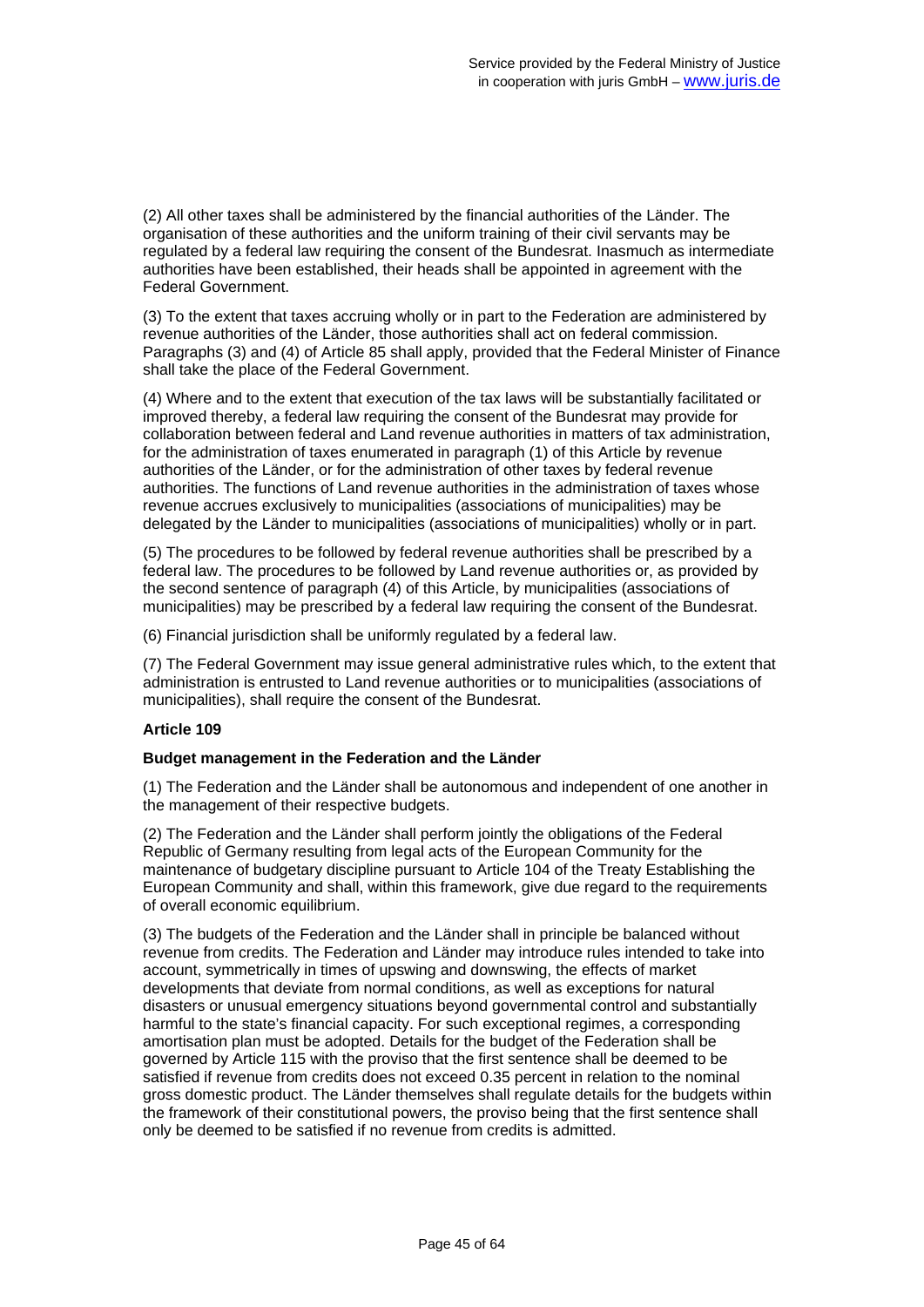(4) A federal law requiring the consent of the Bundesrat may establish principles applicable to both the Federation and the Länder governing budgetary law, the responsiveness of budgetary management to economic trends, and long-term financial planning.

(5) Sanctions imposed by the European Community on the basis of the provisions of Article 104 of the Treaty Establishing the European Community in the interest of maintaining budgetary discipline, shall be borne by the Federation and the Länder at a ratio of 65 to 35 percent. In solidarity, the Länder as a whole shall bear 35 percent of the charges incumbent on the Länder according to the number of their inhabitants; 65 percent of the charges incumbent on the Länder shall be borne by the Länder according to their degree of causation. Details shall be regulated by a federal law which shall require the consent of the Bundesrat.

### **Article 109a**

### **Budgetary emergencies**

To avoid a budgetary emergency, a federal law requiring the consent of the Bundesrat shall provide for:

1. the continuing supervision of budgetary management of the Federation and the Länder by a joint body (Stability Council),

2. the conditions and procedures for ascertaining the threat of a budgetary emergency,

3. the principles for the establishment and administration of programs for taking care of budgetary emergencies.

The decisions of the Stability Council and the accompanying documents shall be published.

## **Article 110**

### **Federal budget**

(1) All revenues and expenditures of the Federation shall be included in the budget; in the case of federal enterprises and special trusts, only payments to or remittances from them need be included. The budget shall be balanced with respect to revenues and expenditures.

(2) The budget for one or more fiscal years shall be set forth in a law enacted before the beginning of the first year and ma king separate provision for each year. The law may provide that various parts of the budget apply to different periods of time, divided by fiscal years.

(3) Bills to comply with the first sentence of paragraph (2) of this Article as well as bills to amend the Budget Law or the budget itself shall be submitted simultaneously to the Bundesrat and to the Bundestag; the Bundesrat shall be entitled to comment on such bills within six weeks or, in the case of amending bills, within three weeks.

(4) The Budget Law may contain only such provisions as relate to federal revenues and expenditures and to the period for which it is enacted. The Budget Law may specify that its provisions shall expire only upon promulgation of the next Budget Law or, in the event of an authorisation pursuant to Article 115, at a later date.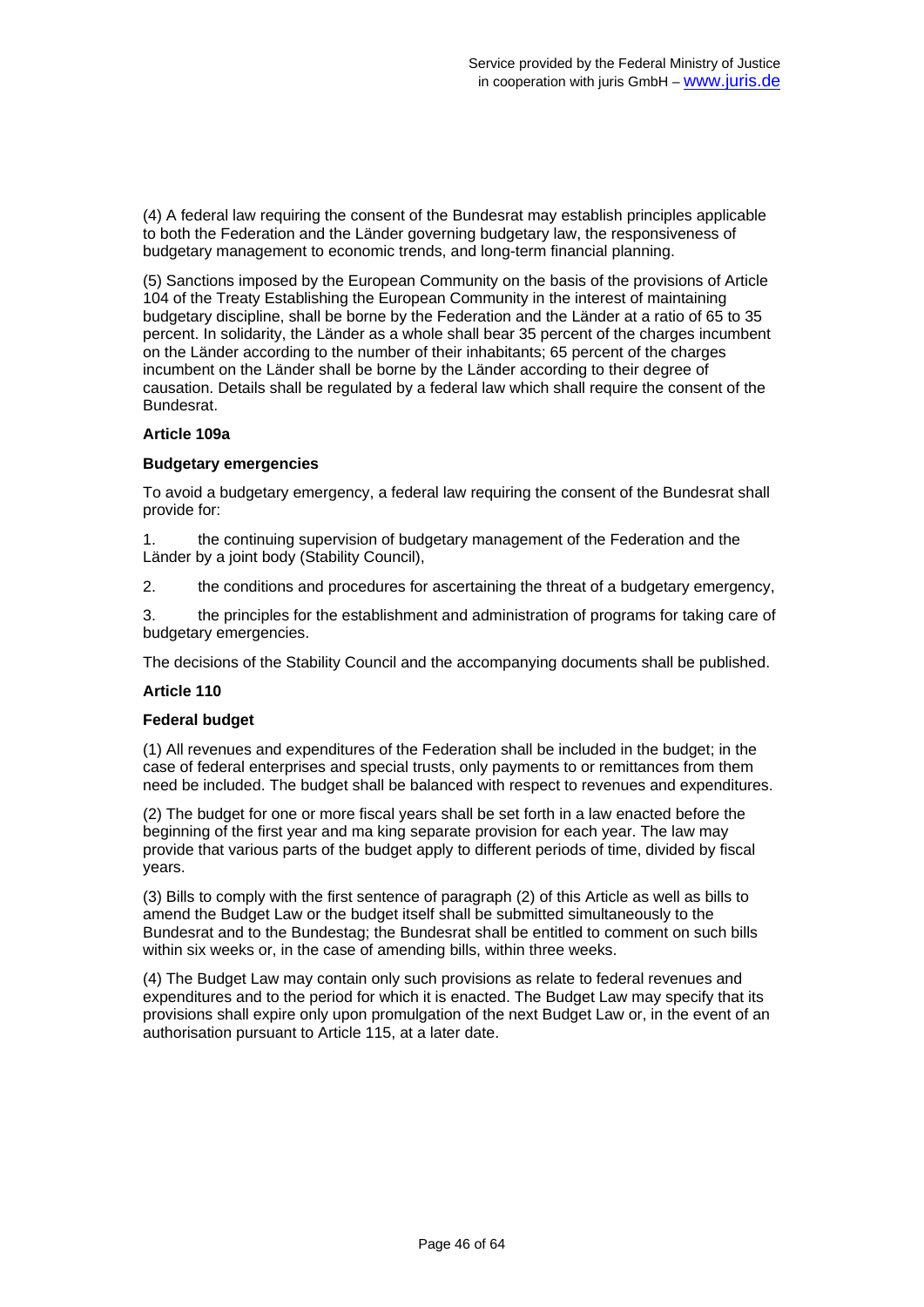### **Interim budget management**

(1) If, by the end of a fiscal year, the budget for the following year has not been adopted by a law, the Federal Government, until such law comes into force, may make all expenditures that are necessary:

a) to maintain institutions established by a law and to carry out measures authorised by a law;

b) to meet the legal obligations of the Federation;

c) to continue construction projects, procurements, and the provision of other benefits or services, or to continue to make grants for these purposes, to the extent that amounts have already been appropriated in the budget of a previous year.

(2) To the extent that revenues based upon specific laws and derived from taxes, or duties, or other sources, or the working capital reserves, do not cover the expenditures referred to in paragraph (1) of this Article, the Federal Government may borrow the funds necessary to sustain current operations up to a maximum of one quarter of the total amount of the previous budget.

### **Article 112**

### **Extrabudgetary expenditures**

Expenditures in excess of budgetary appropriations or for purposes not contemplated by the budget shall require the consent of the Federal Minister of Finance. Such consent may be given only in the event of an unforeseen and unavoidable necessity. Details may be regulated by a federal law.

### **Article 113**

### **Increase of expenditures**

(1) Laws that increase the budget expenditures proposed by the Federal Government, or entail or will bring about new expenditures, shall require the consent of the Federal Government. This requirement shall also apply to laws that entail or will bring about decreases in revenue. The Federal Government may demand that the Bundestag postpone its vote on bills to this effect. In this event the Federal Government shall submit its comments to the Bundestag within six weeks.

(2) Within four weeks after the Bundestag has adopted such a law, the Federal Government may demand that it vote on the law a second time.

(3) If the bill has become law pursuant to Article 78, the Federal Government may withhold its consent only within six weeks and only after having initiated the procedure provided for in the third and fourth sentences of paragraph (1) or in paragraph (2) of this Article. Upon the expiration of this period such consent shall be deemed to have been given.

### **Article 114**

### **Submission and auditing of accounts**

(1) For the purpose of discharging the Federal Government, the Federal Minister of Finance shall submit annually to the Bundestag and to the Bundesrat an account of all revenues and expenditures as well as of assets and debts during the preceding fiscal year.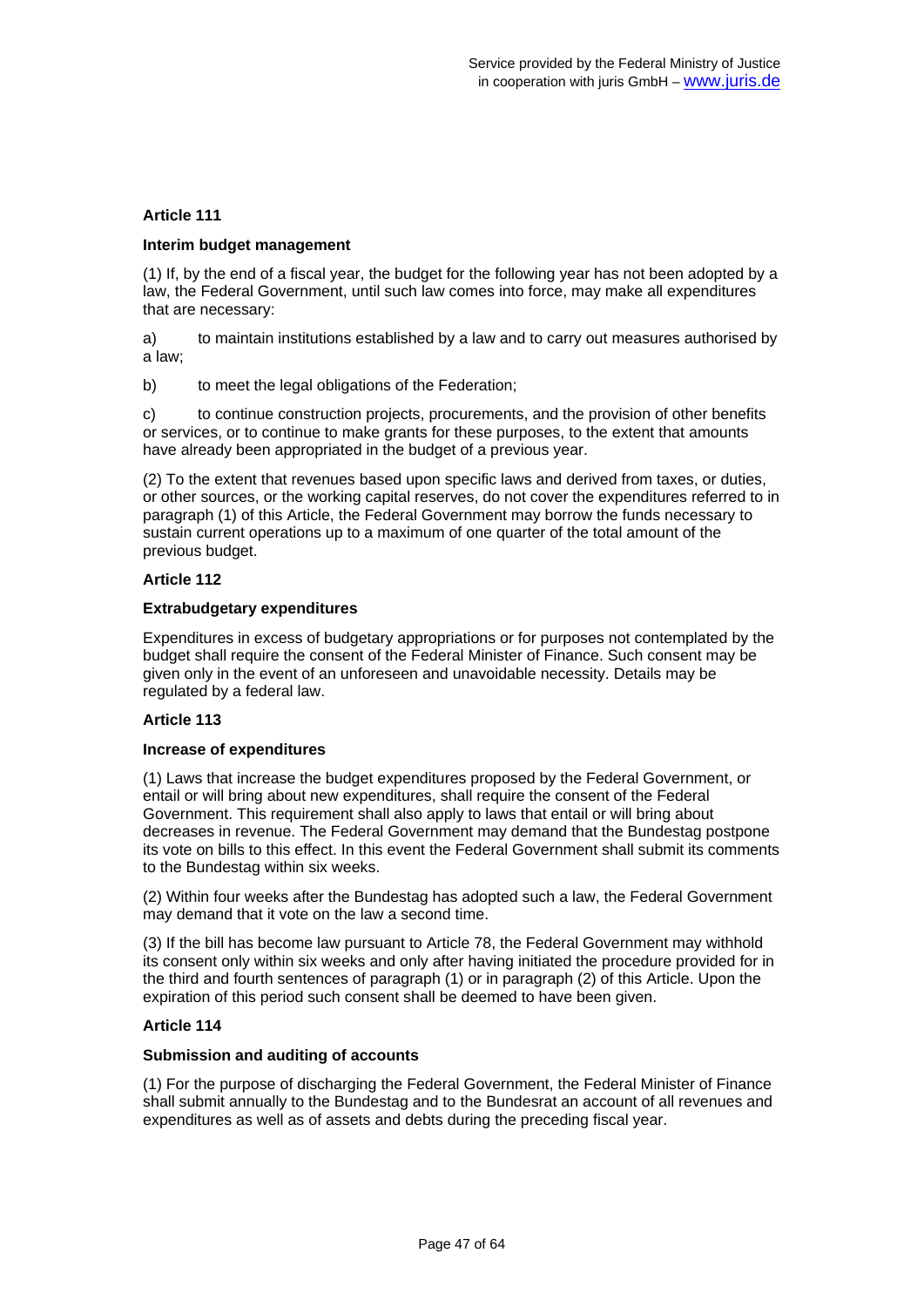(2) The Federal Court of Audit, whose members shall enjoy judicial independence, shall audit the account and determine whether public finances have been properly and efficiently administered. It shall submit an annual report directly to the Bundestag and the Bundesrat as well as to the Federal Government. In other respects the powers of the Federal Court of Audit shall be regulated by a federal law.

## **Article 115**

### **Limits of borrowing**

(1) The borrowing of funds and the assumption of surety obligations, guarantees, or other commitments that may lead to expenditures in future fiscal years shall require authorisation by a federal law specifying or permitting computation of the amounts involved.

(2) Revenues and expenditures shall in principle be balanced without revenue from credits. This principle shall be satisfied when revenue obtained by the borrowing of funds does not exceed 0.35 percent in relation to the nominal gross domestic product. In addition, when economic developments deviate from normal conditions, effects on the budget in periods of upswing and downswing must be taken into account symmetrically. Deviations of actual borrowing from the credit limits specified under the first to third sentences are to be recorded on a control account; debits exceeding the threshold of 1.5 percent in relation to the nominal gross domestic product are to be reduced in accordance with the economic cycle. The regulation of details, especially the adjustment of revenue and expenditures with regard to financial transactions and the procedure for the calculation of the yearly limit on net borrowing, taking into account the economic cycle on the basis of a procedure for adjusting the cycle together with the control and balancing of deviations of actual borrowing from the credit limit, requires a federal law. In cases of natural catastrophes or unusual emergency situations beyond governmental control and substantially harmful to the state's financial capacity, these credit limits may be exceeded on the basis of a decision by a majority of the Bundestag's Members. The decision has to be combined with an amortisation plan. Repayment of the credits borrowed under the sixth sentence must be accomplished within an appropriate period of time.

**Xa.** 

### **State of Defence**

### **Article 115a**

### **Declaration of state of defence**

(1) Any determination that the federal territory is under attack by armed force or imminently threatened with such an attack (state of defence) shall be made by the Bundestag with the consent of the Bundesrat. Such determination shall be made on application of the Federal Government and shall require a two-thirds majority of the votes cast, which shall include at least a majority of the Members of the Bundestag.

(2) If the situation imperatively calls for immediate action, and if insurmountable obstacles prevent the timely convening of the Bundestag or the Bundestag cannot muster a quorum, the Joint Committee shall make this determination by a two-thirds majority of the votes cast, which shall include at least a majority of its members.

(3) The determination shall be promulgated by the Federal President in the Federal Law Gazette pursuant to Article 82. If this cannot be done in time, promulgation shall be effected in another manner; the determination shall be printed in the Federal Law Gazette as soon as circumstances permit.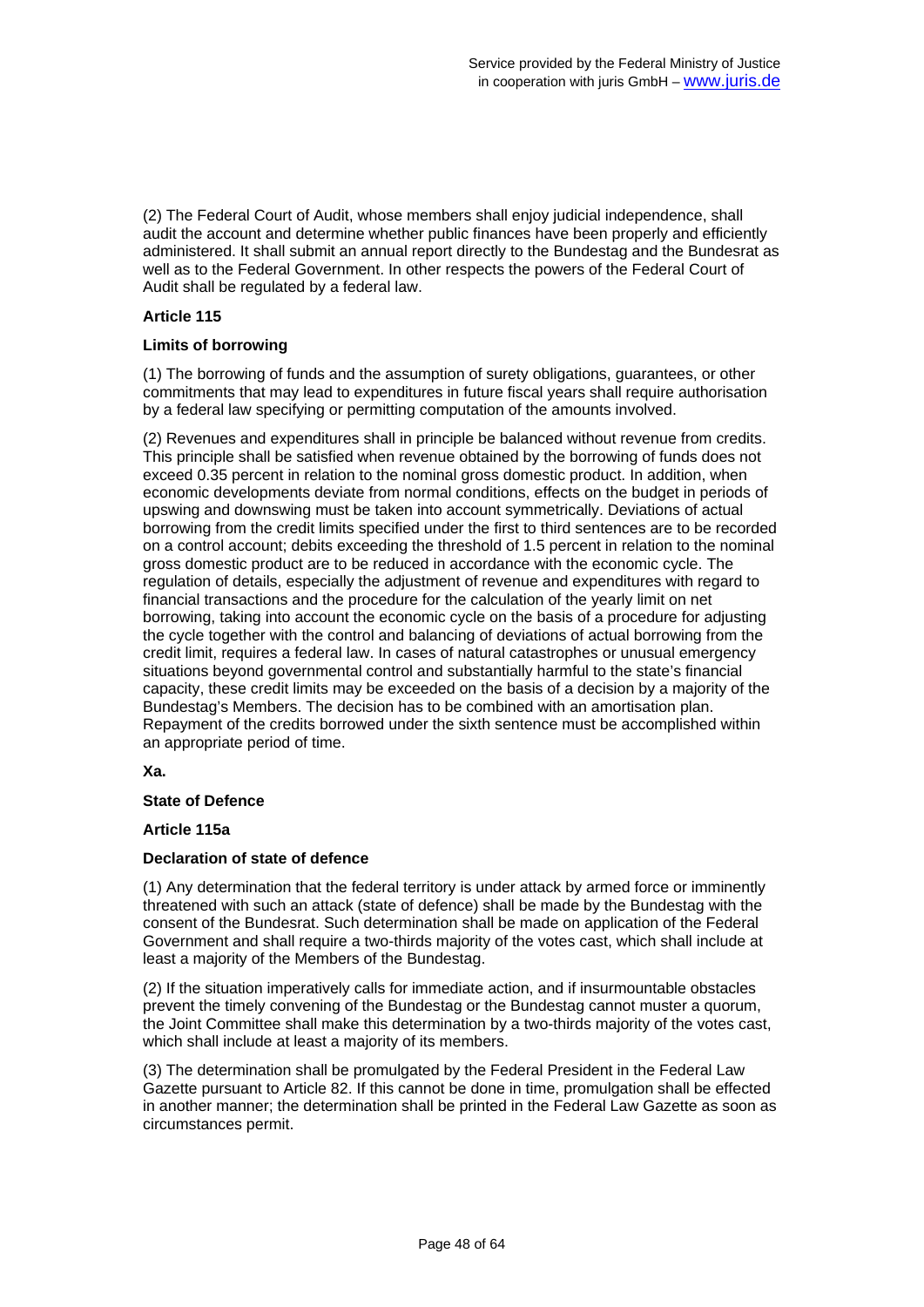(4) If the federal territory is under attack by armed force, and if the competent federal authorities are not in a position at once to make the determination provided for in the first sentence of paragraph (1) of this Article, the determination shall be deemed to have been made and promulgated at the time the attack began. The Federal President shall announce that time as soon as circumstances permit.

(5) If the determination of a state of defence has been promulgated, and if the federal territory is under attack by armed force, the Federal President, with the consent of the Bundestag, may issue declarations under international law regarding the existence of the state of defence. Under the conditions specified in paragraph (2) of this Article, the Joint Committee shall act in place of the Bundestag.

### **Article 115b**

### **Power of command of the Federal Chancellor**

Upon the promulgation of a state of defence the power of command over the Armed Forces shall pass to the Federal Chancellor.

### **Article 115c**

### **Extension of the legislative powers of the Federation**

(1) The Federation shall have the right to legislate concurrently for a state of defence even with respect to matters within the legislative powers of the Länder. Such laws shall require the consent of the Bundesrat.

(2) To the extent required by circumstances during a state of defence, a federal law for a state of defence may:

1. make temporary provisions concerning compensation in the event of expropriation that deviate from the requirements of the second sentence of paragraph (3) of Article 14;

2. establish a time limit for deprivations of freedom different from that specified in the third sentence of paragraph (2) and the first sentence of paragraph (3) of Article 104, but not exceeding four days, for cases in which no judge has been able to act within the time limit that normally applies.

(3) To the extent necessary to repel an existing or imminently threatened attack, a federal law for a state of defence may, with the consent of the Bundesrat, regulate the administration and finances of the Federation and the Länder without regard to Titles VIII, VIIIa and X of this Basic Law, provided that the viability of the Länder, municipalities, and associations of municipalities, especially with respect to financial matters, is assured.

(4) Federal laws enacted pursuant to paragraph (1) or clause 1 of paragraph (2) of this Article may, for the purpose of preparing for their enforcement, be applied even before a state of defence arises.

### **Article 115d**

### **Urgent bills**

(1) During a state of defence the federal legislative process shall be governed by the provisions of paragraphs (2) and (3) of this Article without regard to the provisions of paragraph (2) of Article 76, the second sentence of paragraph (1) and paragraphs (2) to (4) of Article 77, Article 78, and paragraph (1) of Article 82.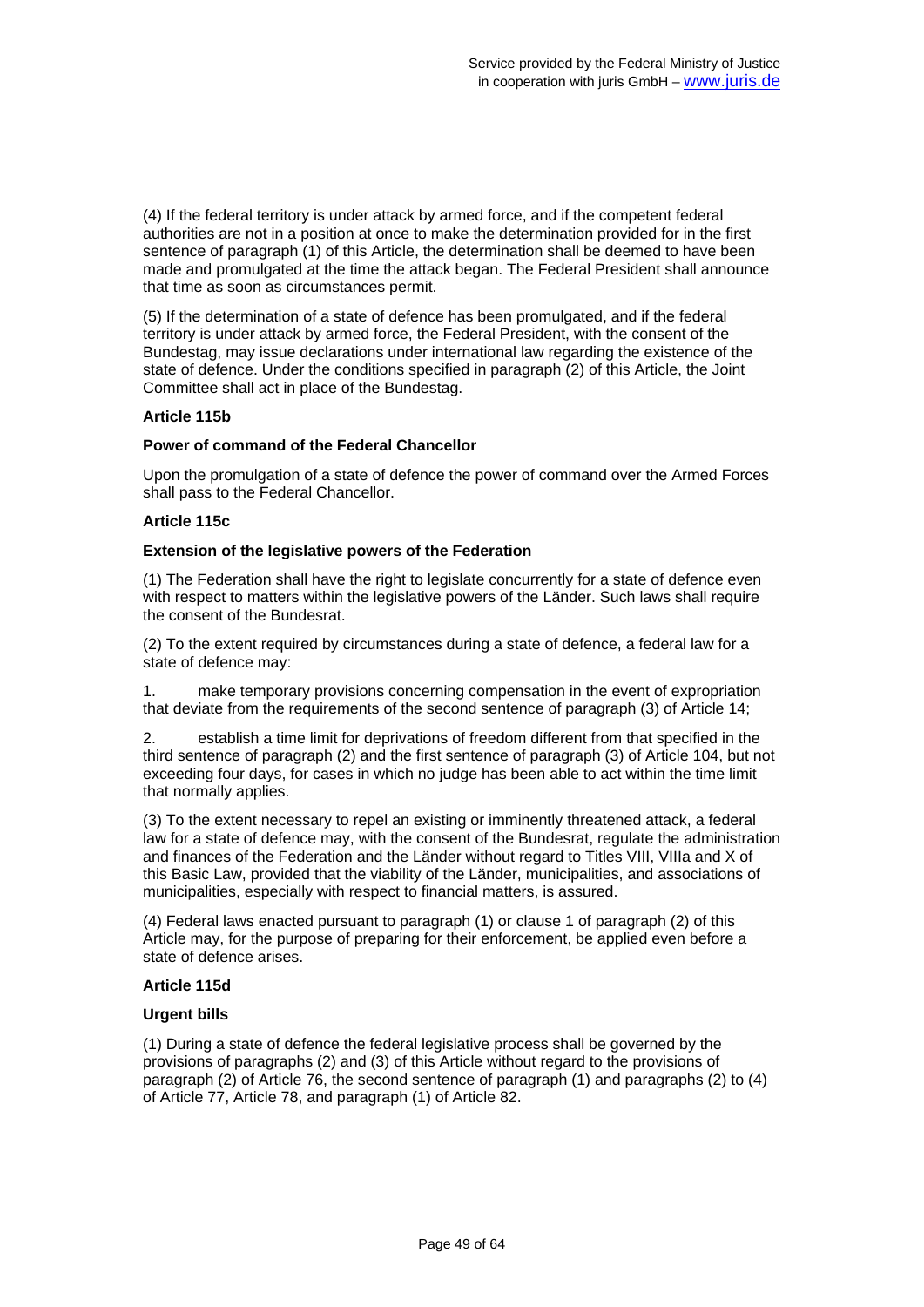(2) Federal Government bills that the Government designates as urgent shall be forwarded to the Bundesrat at the same time as they are submitted to the Bundestag. The Bundestag and the Bundesrat shall debate such bills in joint session without delay. Insofar as the consent of the Bundesrat is necessary for any such bill to become law, a majority of its votes shall be required. Details shall be regulated by rules of procedure adopted by the Bundestag and requiring the consent of the Bundesrat.

(3) The second sentence of paragraph (3) of Article 115a shall apply to the promulgation of such laws mutatis mutandis.

### **Article 115e**

### **Joint Committee**

(1) If, during a state of defence, the Joint Committee by a two-thirds majority of the votes cast, which shall include at least a majority of its members, determines that insurmountable obstacles prevent the timely convening of the Bundestag or that the Bundestag cannot muster a quorum, the Joint Committee shall occupy the position of both the Bundestag and the Bundesrat and shall exercise their powers as a single body.

(2) This Basic Law may neither be amended nor abrogated nor suspended in whole or in part by a law enacted by the Joint Committee. The Joint Committee shall have no power to enact laws pursuant to the second sentence of paragraph (1) of Article 23, paragraph (1) of Article 24, or Article 29.

### **Article 115f**

### **Use of Federal Border Police - Extended powers of instruction**

(1) During a state of defence the Federal Government, to the extent circumstances require, may:

1. employ the Federal Border Police throughout the federal territory;

2. issue instructions not only to federal administrative authorities but also to Land governments and, if it deems the matter urgent, to Land authorities, and may delegate this power to members of Land governments designated by it.

(2) The Bundestag, the Bundesrat and the Joint Committee shall be informed without delay of the measures taken in accordance with paragraph (1) of this Article.

### **Article 115g**

### **Federal Constitutional Court**

Neither the constitutional status nor the performance of the constitutional functions of the Federal Constitutional Court or its judges may be impaired. The law governing the Federal Constitutional Court may be amended by a law enacted by the Joint Committee only insofar as the Federal Constitutional Court agrees is necessary to ensure that it can continue to perform its functions. Pending the enactment of such a law, the Federal Constitutional Court may take such measures as are necessary to this end. Determinations by the Federal Constitutional Court pursuant to the second and third sentences of this Article shall be made by a majority of the judges present.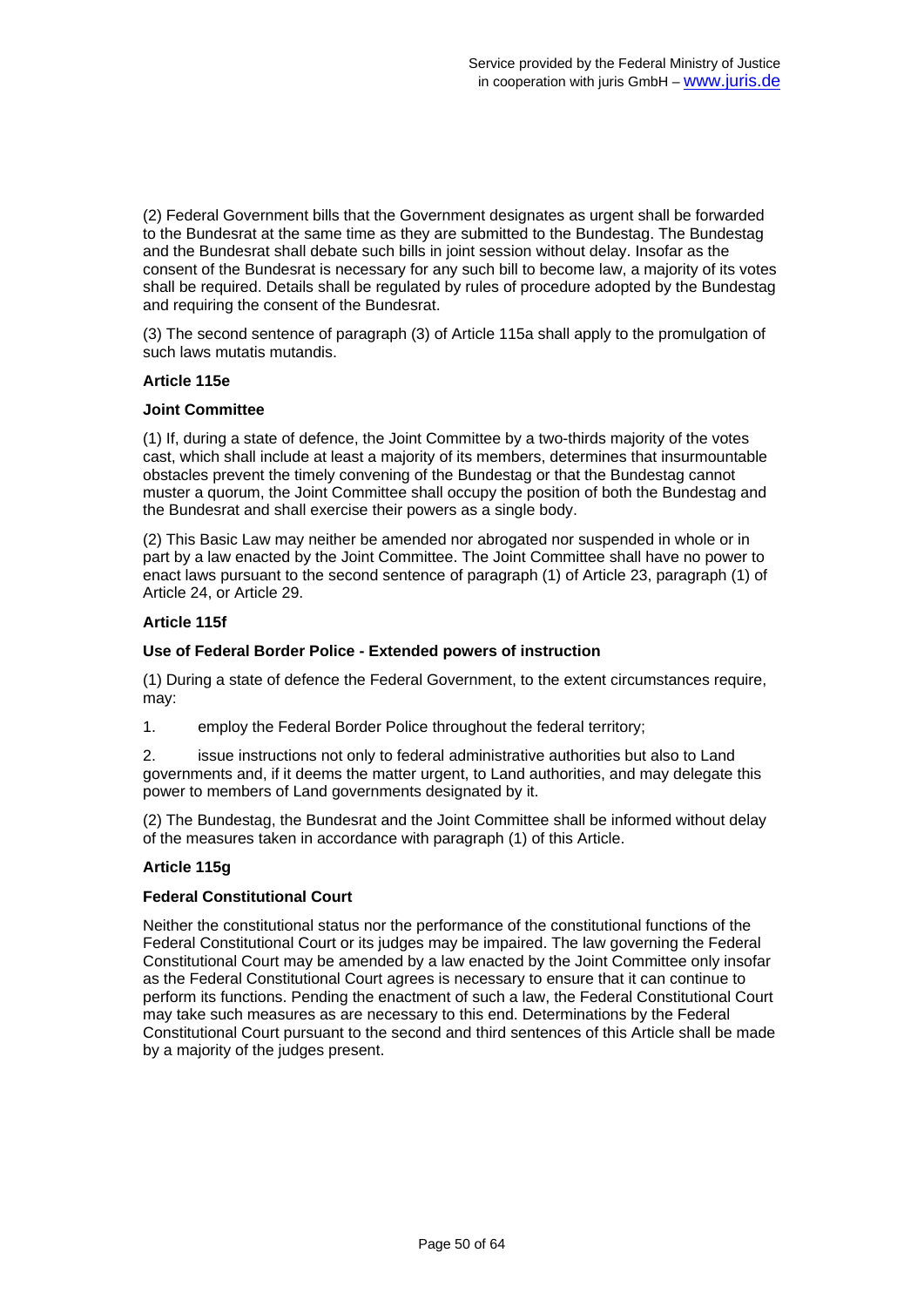### **Article 115h**

### **Expiry of electoral terms and terms of office**

(1) Any electoral terms of the Bundestag or of Land parliaments due to expire during a state of defence shall end six months after the termination of the state of defence. A term of office of the Federal President due to expire during a state of defence, and the exercise of his functions by the President of the Bundesrat in case of the premature vacancy of his office, shall end nine months after the termination of the state of defence. The term of office of a member of the Federal Constitutional Court due to expire during a state of defence shall end six months after the termination of the state of defence.

(2) Should it be necessary for the Joint Committee to elect a new Federal Chancellor, it shall do so by the votes of a majority of its members; the Federal President shall propose a candidate to the Joint Committee. The Joint Committee may express its lack of confidence in the Federal Chancellor only by electing a successor by a two-thirds majority of its members.

(3) The Bundestag shall not be dissolved while a state of defence exists.

### **Article 115i**

### **Powers of the Land governments**

(1) If the competent federal bodies are incapable of taking the measures necessary to avert the danger, and if the situation imperatively calls for immediate independent action in particular areas of the federal territory, the Land governments or the authorities or representatives they designate shall be authorised, within their respective spheres of competence, to take the measures provided for in paragraph (1) of Article 115f.

(2) Any measures taken in accordance with paragraph (1) of this Article may be rescinded at any time by the Federal Government, or, with respect to Land authorities and subordinate federal authorities, by Minister-Presidents of the Länder.

### **Article 115k**

### **Rank and duration of emergency provisions**

(1) Laws enacted in accordance with Articles 115c, 115e and 115g, as well as statutory instruments issued on the basis of such laws, shall suspend the operation of incompatible law so long as they are in effect. This provision shall not apply to earlier law enacted pursuant to Articles 115c, 115e or 115g.

(2) Laws adopted by the Joint Committee, as well as statutory instruments issued on the basis of such laws, shall cease to have effect no later than six months after the termination of a state of defence.

(3) Laws containing provisions that diverge from Articles 91a, 91b, 104a, 106 and 107 shall apply no longer than the end of the second fiscal year following the termination of a state of defence. After such termination they may, with the consent of the Bundesrat, be amended by a federal law so as to revert to the provisions of Titles VIIIa and X.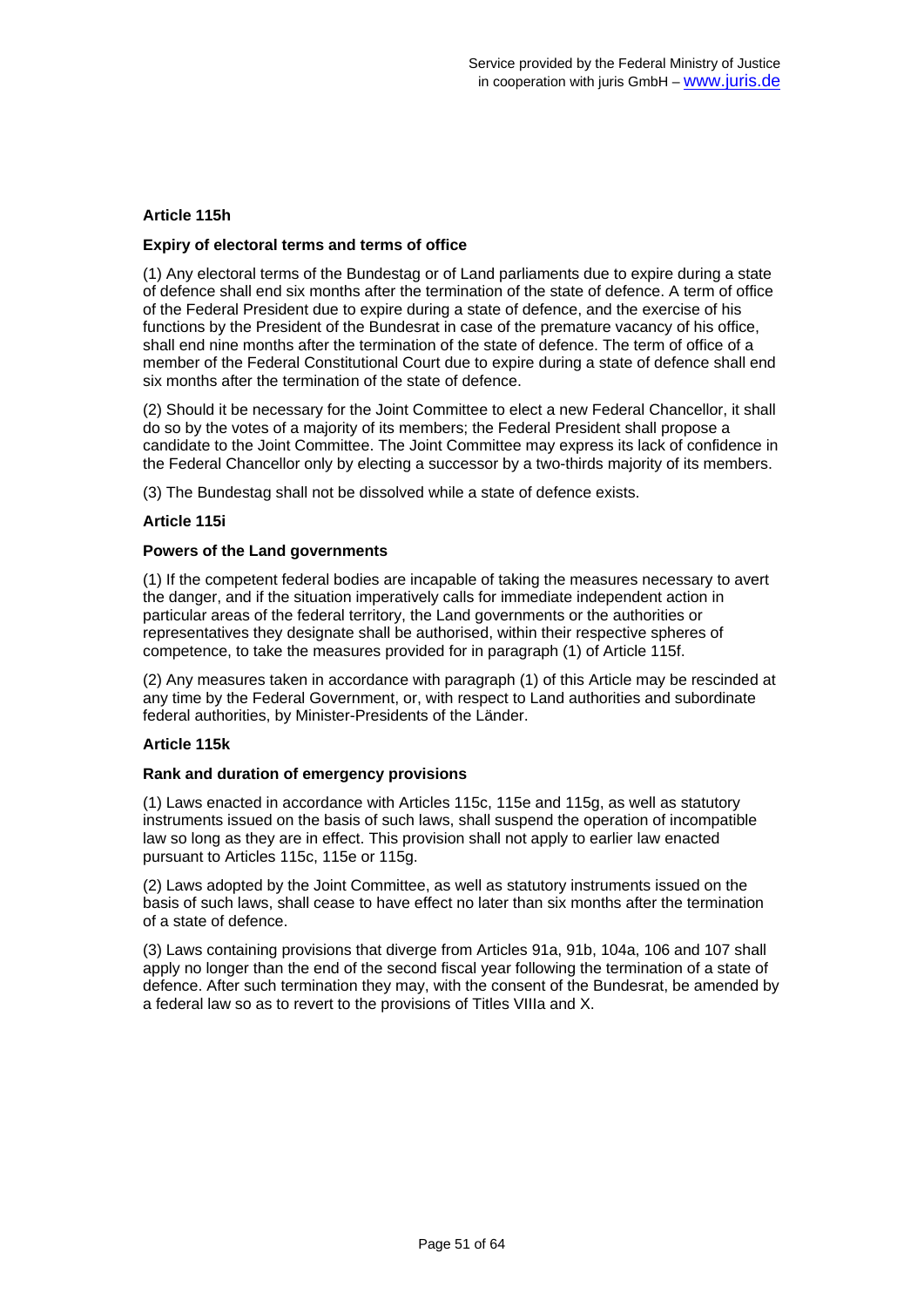### **Article 115l**

#### **Repeal of emergency measures - Conclusion of peace**

(1) The Bundestag, with the consent of the Bundesrat, may at any time repeal laws enacted by the Joint Committee. The Bundesrat may demand that the Bundestag reach a decision on this question. Any measures taken by the Joint Committee or by the Federal Government to avert a danger shall be rescinded if the Bundestag and the Bundesrat so decide.

(2) The Bundestag, with the consent of the Bundesrat, may at any time, by a decision to be promulgated by the Federal President, declare a state of defence terminated. The Bundesrat may demand that the Bundestag reach a decision on this question. A state of defence shall be declared terminated without delay if the conditions for determining it no longer exist.

(3) The conclusion of peace shall be determined by a federal law.

**XI.** 

### **Transitional and Concluding**

**Provisions** 

### **Article 116**

## **Definition of "German" - Restoration of citizenship**

(1) Unless otherwise provided by a law, a German within the meaning of this Basic Law is a person who possesses German citizenship or who has been admitted to the territory of the German Reich within the boundaries of 31 December 1937 as a refugee or expellee of German ethnic origin or as the spouse or descendant of such person.

(2) Former German citizens who between 30 January 1933 and 8 May 1945 were deprived of their citizenship on political, racial or religious grounds, and their descendants, shall on application have their citizenship restored. They shall be deemed never to have been deprived of their citizenship if they have established their domicile in Germany after 8 May 1945 and have not expressed a contrary intention.

### **Article 117**

#### **Suspended entry into force of two basic rights**

(1) Law which is inconsistent with paragraph (2) of Article 3 of this Basic Law shall remain in force until adapted to that provision, but not beyond 31 March 1953.

(2) Laws that restrict freedom of movement in view of the present housing shortage shall remain in force until re pea led by a federal law.

### **Article 118**

#### **New delimitation of Baden and Württemberg**

The division of the territory comprising Baden, Württemberg-Baden and Württemberg-Hohenzollern into Länder may be revised, without regard to the provisions of Article 29, by agreement between the Länder concerned. If no agreement is reached, the revision shall be effected by a federal law, which shall provide for an advisory referendum.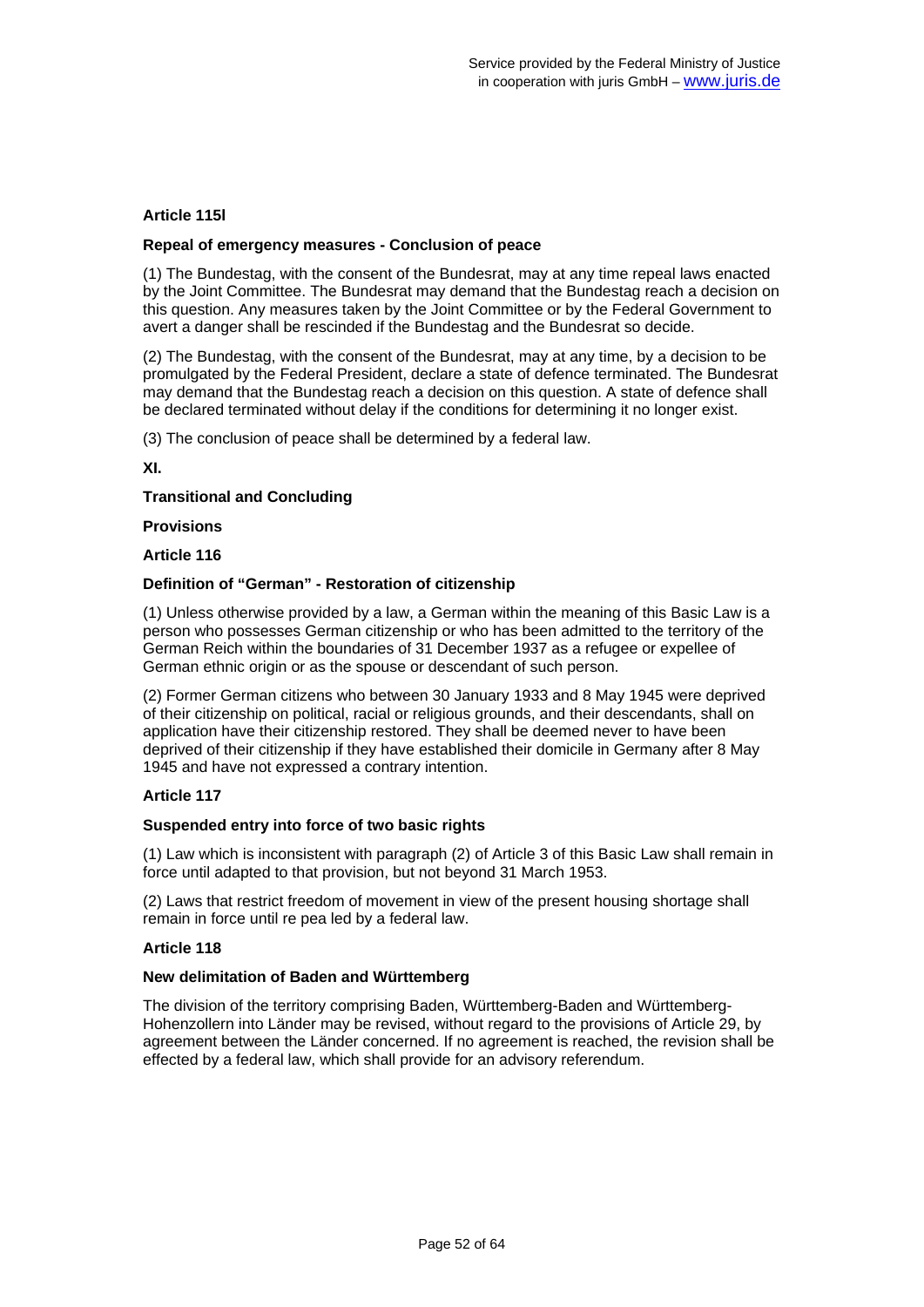### **Article 118a**

### **New delimitation of Berlin and Brandenburg**

The division of the territory comprising Berlin and Brandenburg into Länder may be revised, without regard to the provisions of Article 29, by agreement between the two Länder with the participation of their inhabitants who are entitled to vote.

### **Article 119**

### **Refugees and expellees**

In matters relating to refugees and expellees, especially as regards their distribution among the Länder, the Federal Government, with the consent of the Bundesrat, may issue statutory instruments having the force of law, pending settlement of the matter by a federal law. In this connection the Federal Government may be authorised to issue individual instructions in particular cases. Unless time is of the essence, such instructions shall be addressed to the highest Land authorities.

### **Article 120**

### **Occupation costs - Burdens resulting from the war**

(1) The Federation shall finance the expenditures for occupation costs and other internal and external burdens resulting from the war, as regulated in detail by federal laws. To the extent that these war burdens were regulated by federal laws on or before 1 October 1969, the Federation and the Länder shall finance such expenditures in the proportion established by such federal laws. Insofar as expenditures for such of these war burdens as neither have been nor will be regulated by federal laws were met on or before 1 October 1965 by Länder, municipalities (associations of municipalities), or other entities performing functions of the Länder or municipalities, the Federation shall not be obliged to finance them even after that date. The Federation shall be responsible for subsidies toward meeting the costs of social security, including unemployment insurance and public assistance to the unemployed. The distribution of war burdens between the Federation and the Länder prescribed by this paragraph shall not be construed to affect any law regarding claims for compensation for consequences of the war.

(2) Revenue shall pass to the Federation at the time it assumes responsibility for the expenditures referred to in this Article.

## **Article 120a**

### **Equalisation of burdens**

(1) Laws implementing the equalisation of burdens may, with the consent of the Bundesrat, provide that with respect to equalisation payments they shall be executed partly by the Federation and partly by the Länder acting on federal com-mission, and that the relevant powers vested in the Federal Government and the competent highest federal authorities by virtue of Article 85 shall be wholly or partly delegated to the Federal Equalisation of Burdens Office. In exercising these powers, the Federal Equalisation of Burdens Office shall not require the consent of the Bundesrat; except in urgent cases, its instructions shall be given to the highest Land authorities (Land Equalisation of Burdens Offices).

(2) The second sentence of paragraph (3) of Article 87 shall not be affected by this provision.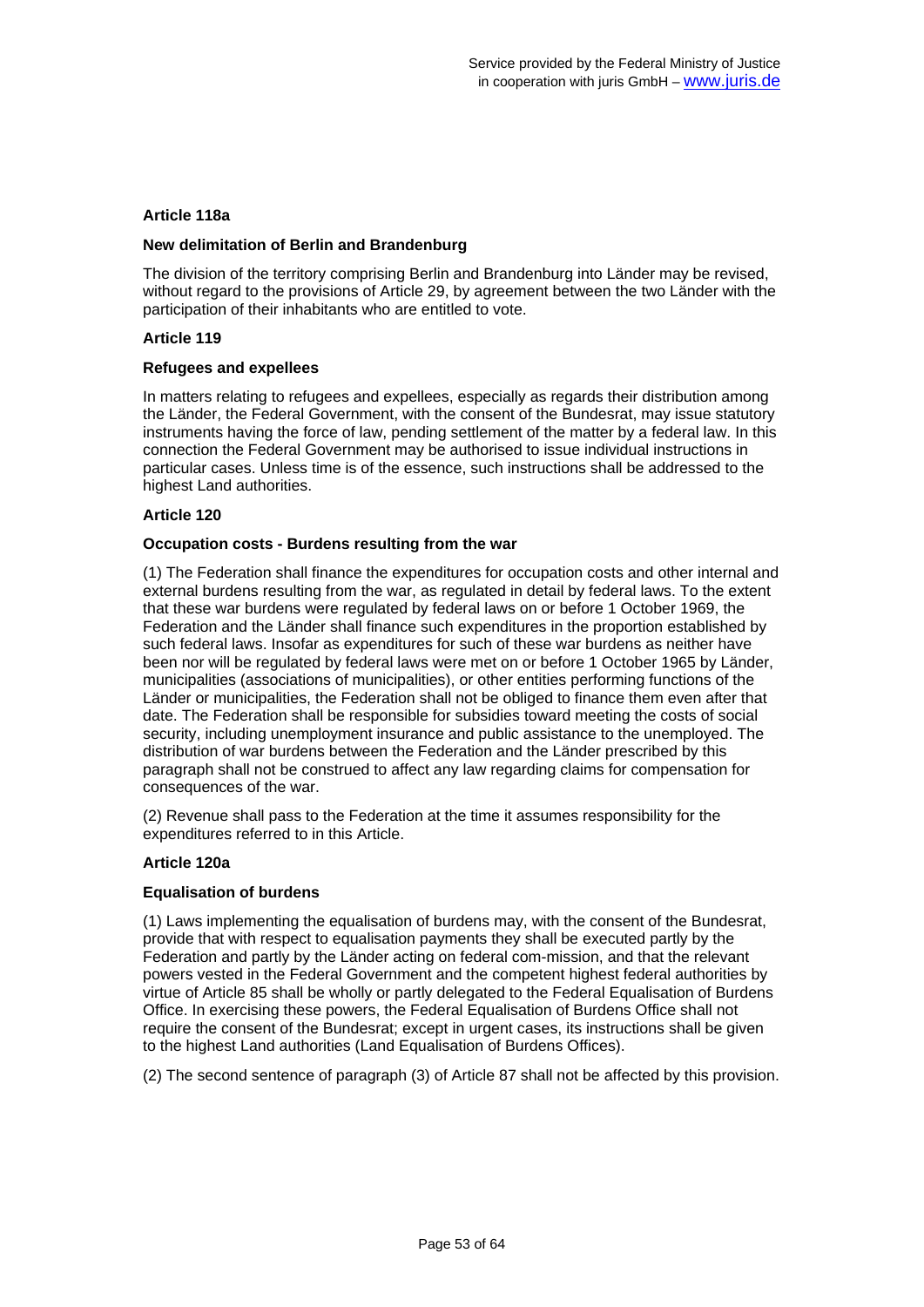### **Definition of "majority of the members"**

Within the meaning of this Basic Law, a majority of the Members of the Bundestag and a majority of the members of the Federal Convention shall be a majority of the number of their members specified by a law.

### **Article 122**

### **Date of transmission of legislative powers**

(1) From the date on which the Bundestag first convenes, laws shall be enacted only by the legislative bodies recognised by this Basic Law.

(2) Legislative bodies and institutions participating in the legislative process in an advisory capacity whose competence expires by virtue of paragraph (1) of this Article shall be dissolved as of that date.

### **Article 123**

### **Continued applicability of pre-existing law**

(1) Law in force before the Bundestag first convenes shall remain in force insofar as it does not conflict with this Basic Law.

(2) Subject to all rights and objections of interested parties, treaties concluded by the German Reich concerning matters within the legislative competence of the Länder under this Basic Law shall remain in force, provided they are and continue to be valid under general principles of law, until new treaties are concluded by the authorities competent under this Basic Law, or until they are in some other way terminated pursuant to their provisions.

### **Article 124**

### **Continued applicability of law within the scope of exclusive legislative power**

Law regarding matters subject to the exclusive legislative power of the Federation shall become federal law in the area in which it applies.

### **Article 125**

### **Continued applicability of law within the scope of concurrent legislative power**

Law regarding matters subject to the concurrent legislative power of the Federation shall become federal law in the area in which it applies:

- 1. insofar as it applies uniformly within one or more occupation zones;
- 2. insofar as it is law by which former Reich law has been amended since 8 May 1945.

### **Article 125a**

### **Continued applicability of federal law - Replacement by Land law**

(1) Law that was enacted as federal law but that by virtue of the amendment of paragraph (1) of Article 74, the insertion of the seventh sentence of paragraph (1) of Article 84, the second sentence of paragraph (1) of Article 85 or of the second sentence of paragraph (2a) of Article 105, or because of the repeal of Articles 74a, 75 or the second sentence of paragraph (3) of Article 98 could no longer be enacted as federal law, shall remain in force as federal law. It may be superseded by Land law.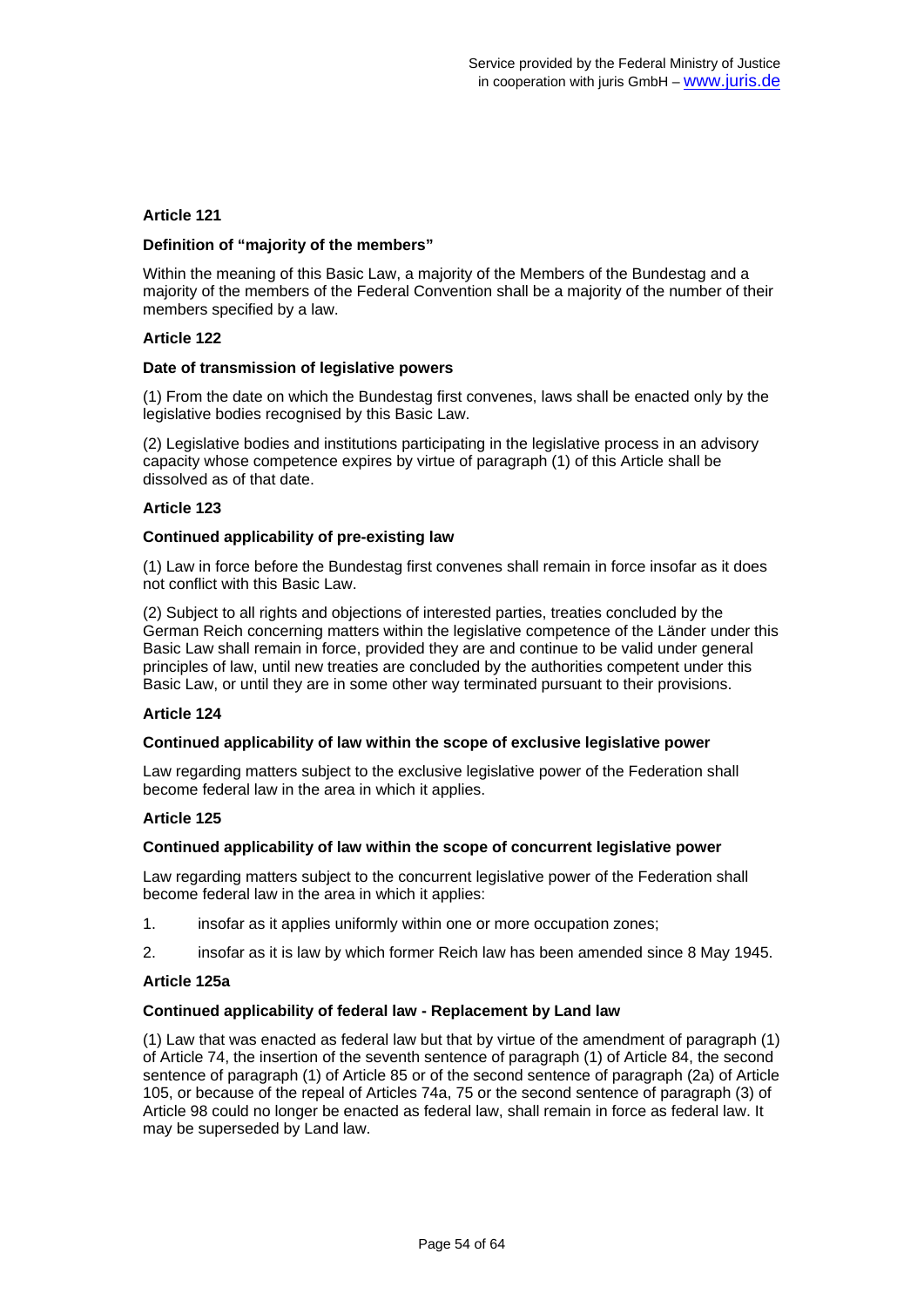(2) Law that was enacted pursuant to paragraph (2) of Article 72 as it stood up to 15 November 1994 but which, because of the amendment of paragraph (2) of Article 72, could no longer be enacted as federal law shall remain in force as federal law. A federal law may provide that it may be superseded by Land law.

(3) Law that has been enacted as Land law but which, because of the amendment of Article 73, could not be enacted any longer as Land law shall continue in force as Land law. It may be superseded by federal law.

### **Article 125b**

### **Continued applicability of framework laws - Deviation power of the Länder**

(1) Law that was enacted pursuant to Article 75 as it stood up to 1 September 2006, and which could be enacted as federal law even after this date, shall remain in force as federal law. The powers and duties of the Länder to legislate shall in this regard remain unaffected. In the areas referred to in the first sentence of paragraph (3) of Article 72 the Länder may enact regulations that deviate from this law; however, in those areas covered by clauses 2, 5 and 6 of the first sentence of Article 72 the Länder may do so only if and insofar as the Federation has made use of its power to legislate after 1 September 2006, in those areas covered by clauses 2 and 5 beginning at the latest on 1 January 2010, in cases under clause 6 beginning at the latest on 1 August 2008.

(2) The Länder may enact regulations deviating from federal regulations enacted pursuant to paragraph (1) of Article 84 as it stood up to 1 September 2006; up to 31 December 2008, however, they may deviate from regulations on administrative procedure only if, after 1 September 2006, regulations on administrative procedure in the relevant federal law have been amended.

### **Article 125c**

### **Continued applicability of law within the scope of joint tasks**

(1) Law that was enacted by virtue of paragraph (2) of Article 91a in conjunction with clause 1 of paragraph (1) as it stood up to 1 September 2006 shall continue in force until 31 December 2006.

(2) The regulations enacted in the areas of municipal traffic financing and promotion of social housing by virtue of paragraph (4) of Article 104a as it stood up to 1 September 2006 shall remain in force until 31 December 2006. The regulations enacted on municipal traffic financing for special programmes pursuant to paragraph (1) of Article 6 of the Municipal Traffic Financing Act, as well as the other regulations enacted pursuant to paragraph (4) of Article 104a as it stood up to 1 September 2006, shall continue in force until 31 December 2019, provided no earlier repeal has been or is determined.

### **Article 126**

### **Determination about continued applicability of law as federal law**

Disagreements concerning the continued applicability of law as federal law shall be resolved by the Federal Constitutional Court.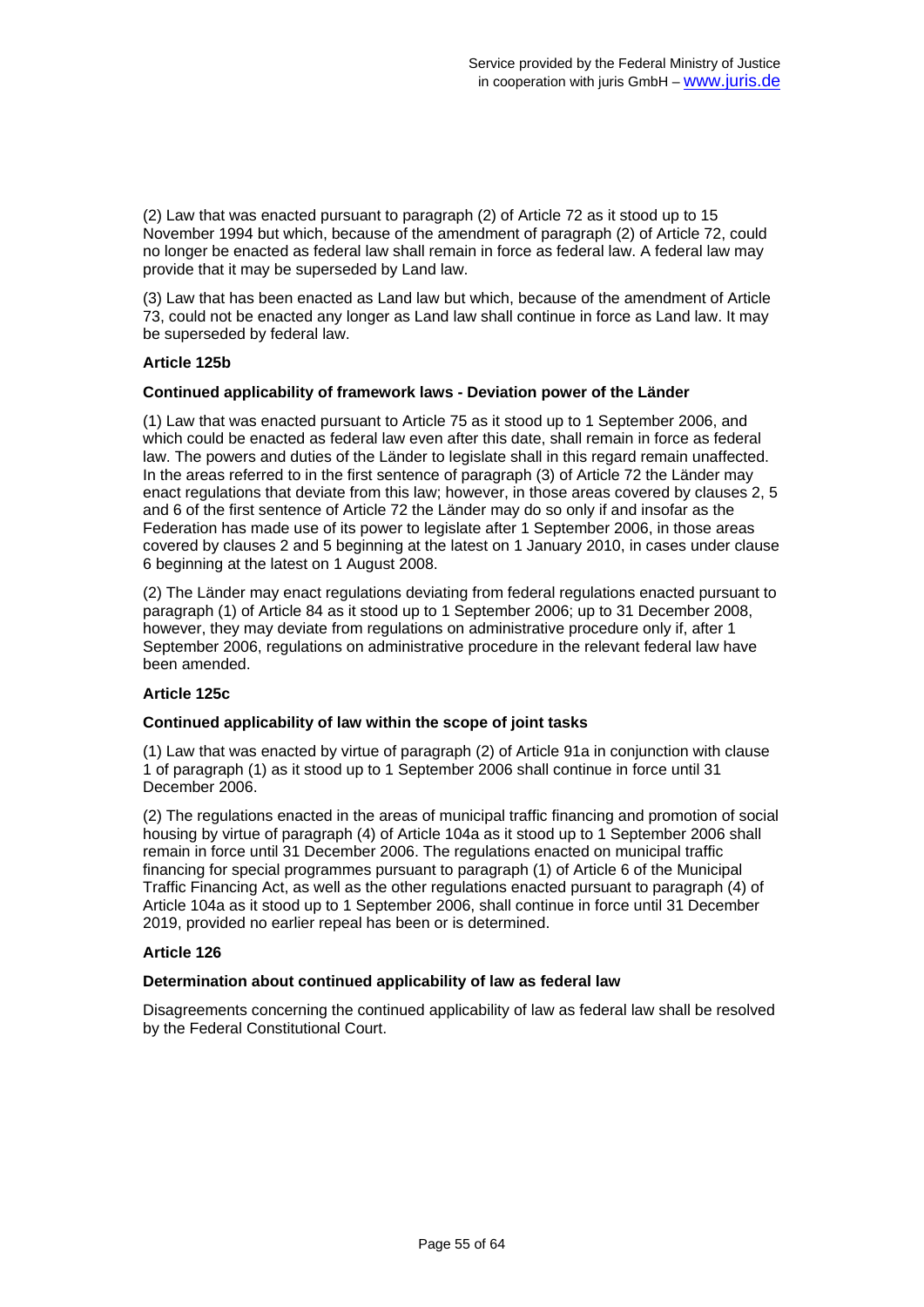### **Extension of law to the French zone and to Berlin**

Within one year after promulgation of this Basic Law the Federal Government, with the consent of the governments of the Länder concerned, may extend to the Länder of Baden, Greater Berlin, Rhineland-Palatinate and Württemberg-Hohenzollern any law of the Administration of the Combined Economic Area, insofar as it remains in force as federal law under Article 124 or 125.

### **Article 128**

### **Continued authority to issue instructions**

Insofar as law that remains in force grants authority to issue instructions within the meaning of paragraph (5) of Article 84, this authority shall remain in existence until a law otherwise provides.

### **Article 129**

### **Continued authority to issue legal acts**

(1) Insofar as legal provisions that remain in force as federal law grant authority to issue statutory instruments or general administrative rules or to make administrative decisions in individual cases, such powers shall pass to the authorities that henceforth have competence over the subject matter. In cases of doubt the Federal Government shall decide in agreement with the Bundesrat; such decisions shall be published.

(2) Insofar as legal provisions that remain in force as Land law grant such authority, it shall be exercised by the authorities competent under Land law.

(3) Insofar as legal provisions within the meaning of paragraphs (1) and (2) of this Article grant authority to amend or supplement the provisions themselves or to issue legal provisions that have the force of laws, such authority shall be deemed to have expired.

(4) The provisions of paragraphs (1) and (2) of this Article shall apply mutatis mutandis to legal provisions that refer to provisions no longer in force or to institutions no longer in existence.

### **Article 130**

### **Transfer of existing administrative institutions**

(1) Administrative agencies and other institutions that serve the public administration or the administration of justice and are not based on Land law or on agreements between Länder, as well as the Administrative Union of South West German Railways and the Administrative Council for Postal and Telecommunications Services for the French Occupation Zone, shall be placed under the control of the Federal Government. The Federal Government, with the consent of the Bundesrat, shall provide for their transfer, dissolution, or liquidation.

(2) The supreme disciplinary authority for the personnel of these administrative bodies and institutions shall be the competent Federal Minister.

(3) Corporations and institutions under public law not directly subordinate to a Land nor based on agreements between Länder shall be under the supervision of the competent highest federal authority.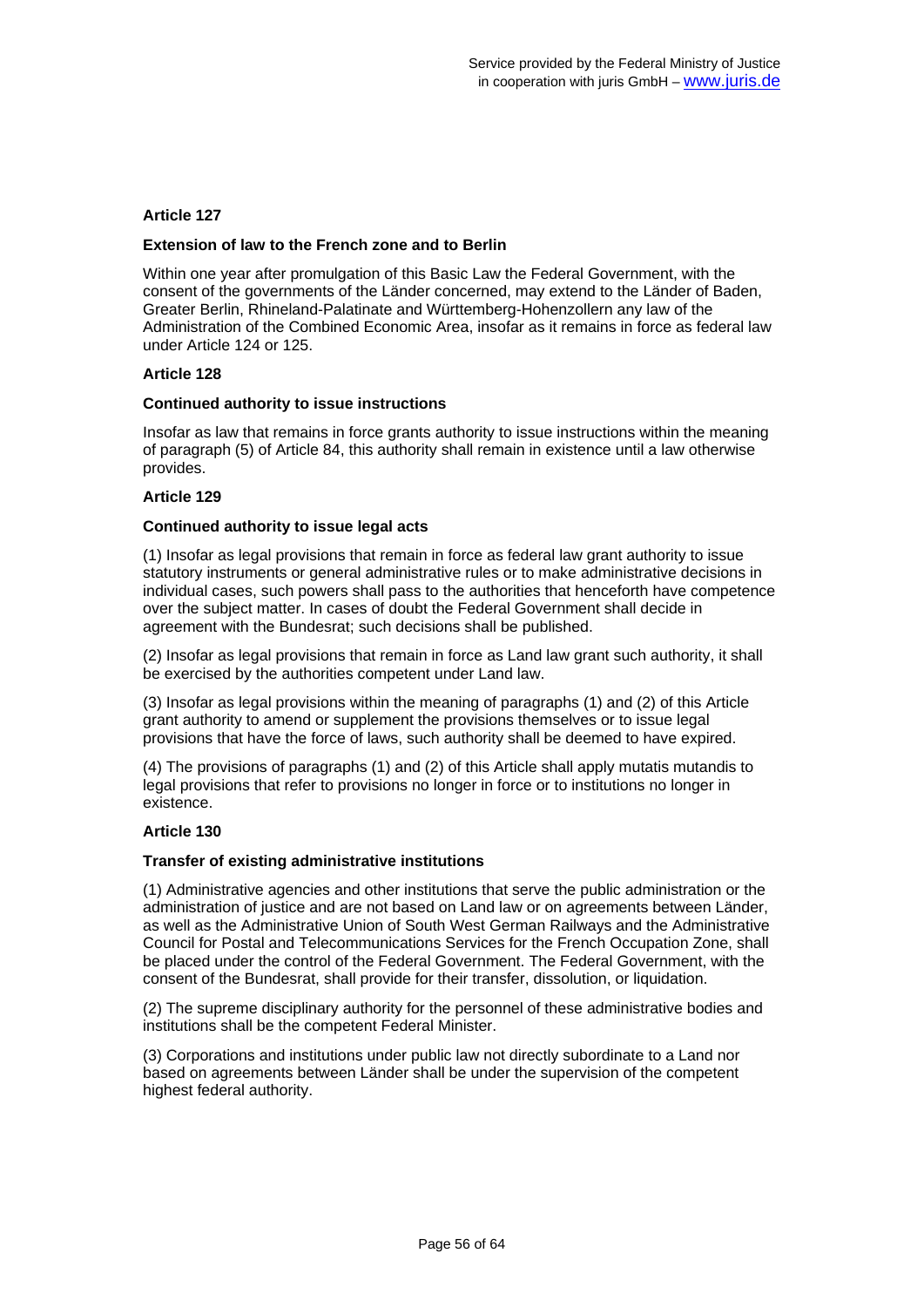### **Persons formerly in the public service**

The legal relations of persons, including refugees and expellees, who on 8 May 1945 were employed in the public service, have left the service for reasons other than those recognised by civil service regulations or collective bargaining agreements, and have not yet been reinstated or are employed in positions that do not correspond to those they previously held, shall be regulated by a federal law. The same shall apply mutatis mutandis to persons, including refugees and expellees, who on 8 May 1945 were entitled to pensions and related benefits and who for reasons other than those recognised by civil service regulations or collective bargaining agreements no longer receive any such pension or related benefits. Until the pertinent federal law takes effect, no legal claims may be made, unless Land law otherwise provides.

### **Article 132**

### **Retirement of civil servants**

(1) Civil servants and judges who enjoy life tenure when this Basic Law takes effect may, within six months after the Bundestag first convenes, be retired, suspended, or transferred to lower-salaried positions if they lack the personal or professional aptitude for their present positions. This provision shall apply mutatis mutandis to salaried public employees, other than civil servants or judges, whose employment cannot be terminated at will. In the case of salaried employees whose employment may be terminated at will, notice periods longer than those set by collective bargaining agreements may be rescinded within the same period.

(2) The preceding provision shall not apply to members of the public service who are unaffected by the provisions regarding "Liberation from National Socialism and Militarism" or who are recognised victims of National Socialism, absent important personal grounds.

(3) Persons affected may have recourse to the courts in accordance with paragraph (4) of Article 19.

(4) Details shall be specified by a statutory instrument issued by the Federal Government with the consent of the Bundesrat.

### **Article 133**

### **Succession to the Administration of the Combined Economic Area**

The Federation shall succeed to the rights and duties of the Administration of the Combined Economic Area.

### **Article 134**

#### **Succession to Reich assets**

(1) Reich assets shall, in principle, become federal assets.

(2) Insofar as such assets were originally intended to be used principally for administrative tasks not entrusted to the Federation under this Basic Law, they shall be transferred without compensation to the authorities now entrusted with such tasks and to the extent that such assets are now being used, not merely temporarily, for administrative tasks that under this Basic Law are now performed by the Länder, they shall be transferred to the Länder. The Federation may also transfer other assets to the Länder.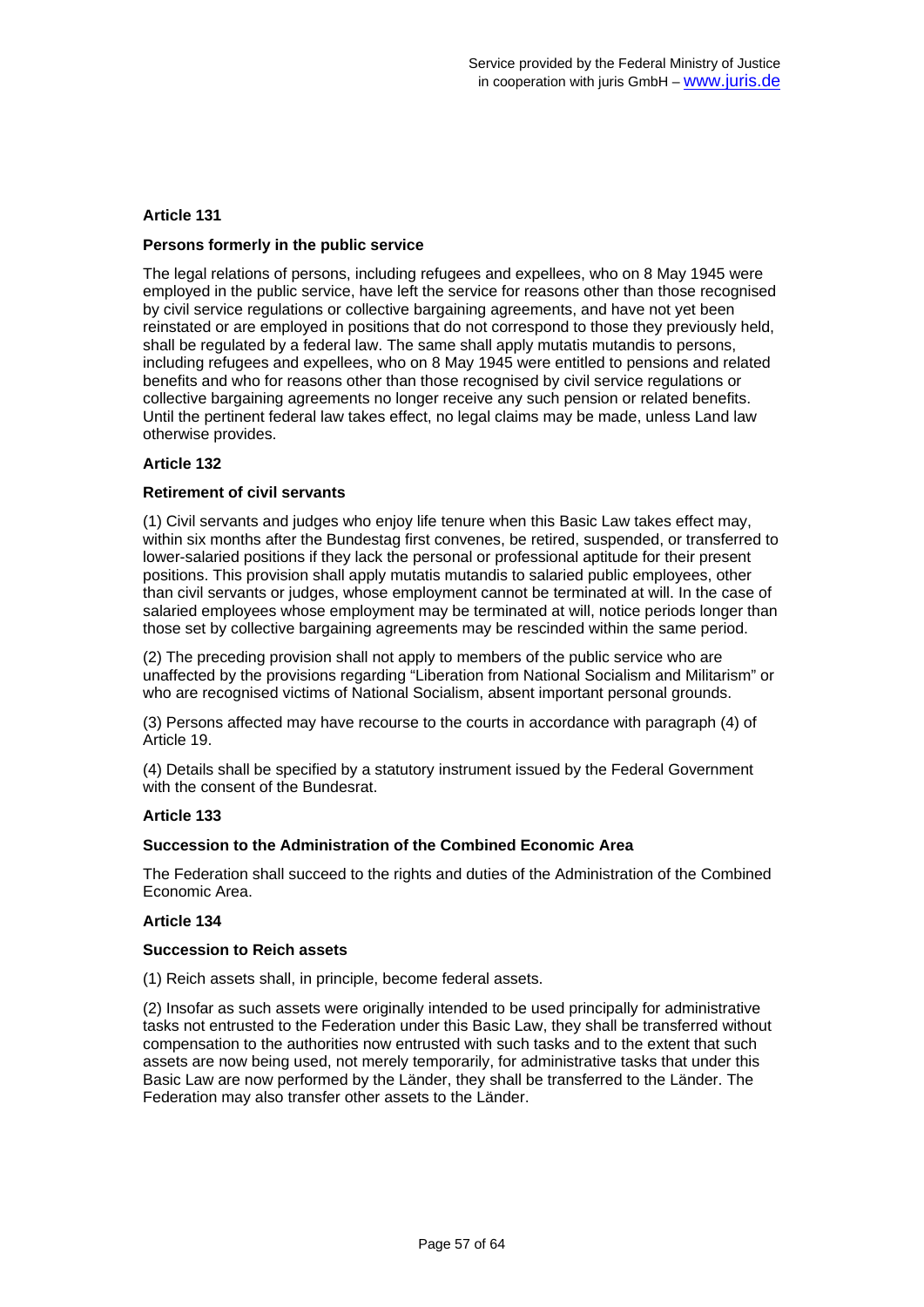(3) Assets that were placed at the disposal of the Reich without compensation by Länder or municipalities (associations of municipalities) shall revert to those Länder or municipalities (associations of municipalities) insofar as the Federation does not require them for its own administrative purposes.

(4) Details shall be regulated by a federal law requiring the consent of the Bundesrat.

#### **Article 135**

#### **Assets in case of territorial changes between the Länder**

(1) If after 8 May 1945 and before the effective date of this Basic Law an area has passed from one Land to another, the Land to which the area now belongs shall be entitled to the assets of the Land to which it previously belonged that are located in that area.

(2) The assets of Länder or other public-law corporations or institutions that no longer exist, insofar as they were originally intended to be used principally for administrative tasks or are now being so used, not merely temporarily, shall pass to the Land, corporation or institution that now performs those tasks.

(3) Real property of Länder that no longer exist, including appurtenances, shall pass to the Land within which it is located, insofar as it is not among the assets already referred to in paragraph (1) of this Article.

(4) Insofar as an overriding interest of the Federation or the particular interest of a region requires, a federal law may depart from the rules prescribed by paragraphs (1) to (3) of this Article.

(5) In all other respects, the succession to and disposition of assets, insofar as it has not been effected before 1 January 1952 by agreement between the affected Länder or corporations or institutions established under public law, shall be regulated by a federal law requiring the consent of the Bundesrat.

(6) Holdings of the former Land of Prussia in enterprises established under private law shall pass to the Federation. Details shall be regulated by a federal law, which may also depart from this provision.

(7) Insofar as assets that on the effective date of this Basic Law would devolve upon a Land or a corporation or institution established under public law pursuant to paragraphs (1) to (3) of this Article have been disposed of by or pursuant to a Land law or in any other manner by the party thus entitled, the transfer of assets shall be deemed to have taken place before such disposition.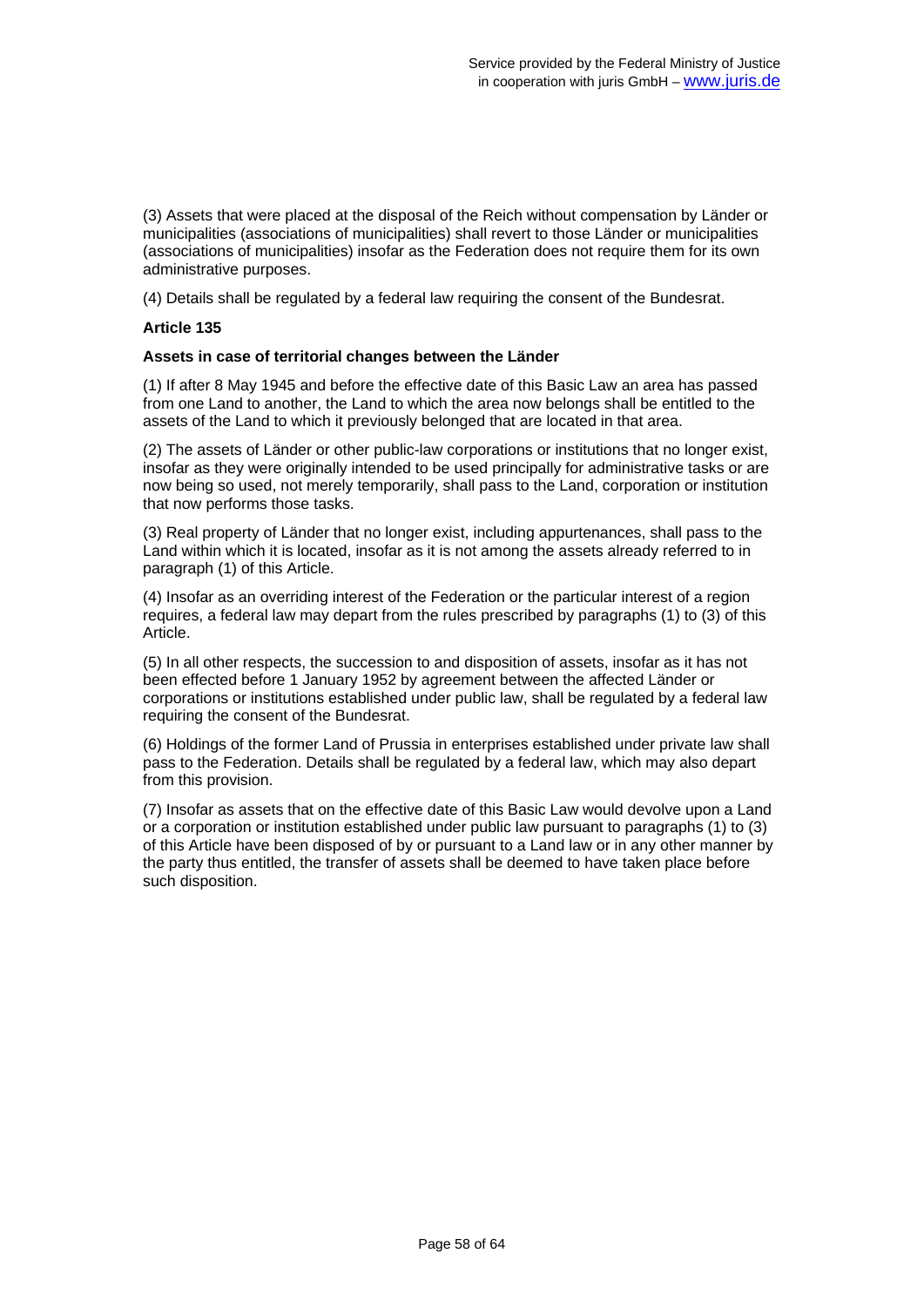## **Article 135a**

### **Old debts**

(1) Federal legislation enacted pursuant to paragraph (4) of Article 134 or paragraph (5) of Article 135 may also provide that the following debts shall not be discharged, or that they shall be discharged only in part:

1. debts of the Reich, of the former Land of Prussia, or of such other corporations and institutions under public law as no longer exist;

2. such debts of the Federation or of corporations and institutions under public law as are connected with the transfer of assets pursuant to Article 89, 90, 134 or 135, and such debts of these bodies as arise from measures taken by the bodies designated in clause 1;

3. such debts of the Länder or municipalities (associations of municipalities) as have arisen from measures taken by them before 1 August 1945 within the framework of administrative functions incumbent upon or delegated by the Reich to comply with orders of the occupying powers or to terminate a state of emergency resulting from the war.

(2) Paragraph (1) of this Article shall apply mutatis mutandis to debts of the German Democratic Republic or its institutions as well as to debts of the Federation or other corporations and institutions under public law that are connected with the transfer of assets of the German Democratic Republic to the Federation, Länder or municipalities, and to debts arising from measures taken by the German Democratic Republic or its institutions.

### **Article 136**

#### **First convening of the Bundesrat**

(1) The Bundesrat shall convene for the first time on the day the Bundestag first convenes.

(2) Until the election of the first Federal President, his powers shall be exercised by the President of the Bundesrat. He shall not have authority to dissolve the Bundestag.

### **Article 137**

#### **Right of state employees to stand for election**

(1) The right of civil servants, other salaried public employees, professional or volunteer members of the Armed Forces, and judges to stand for election in the Federation, in the Länder or in the municipalities may be restricted by a law.

(2) The election of the first Bundestag, of the first Federal Convention and of the first Federal President shall be governed by an electoral law to be enacted by the Parliamentary Council.

(3) Until the Federal Constitutional Court is established, its authority under paragraph (2) of Article 41 shall be exercised by the German High Court for the Combined Economic Area, which shall make determinations in accordance with its procedural rules.

### **Article 138**

#### **South German notaries**

Changes in the rules governing the notarial profession as it now exists in the Länder of Baden, Bavaria, Württemberg-Baden and Württemberg-Hohenzollern shall require the consent of the governments of these Länder.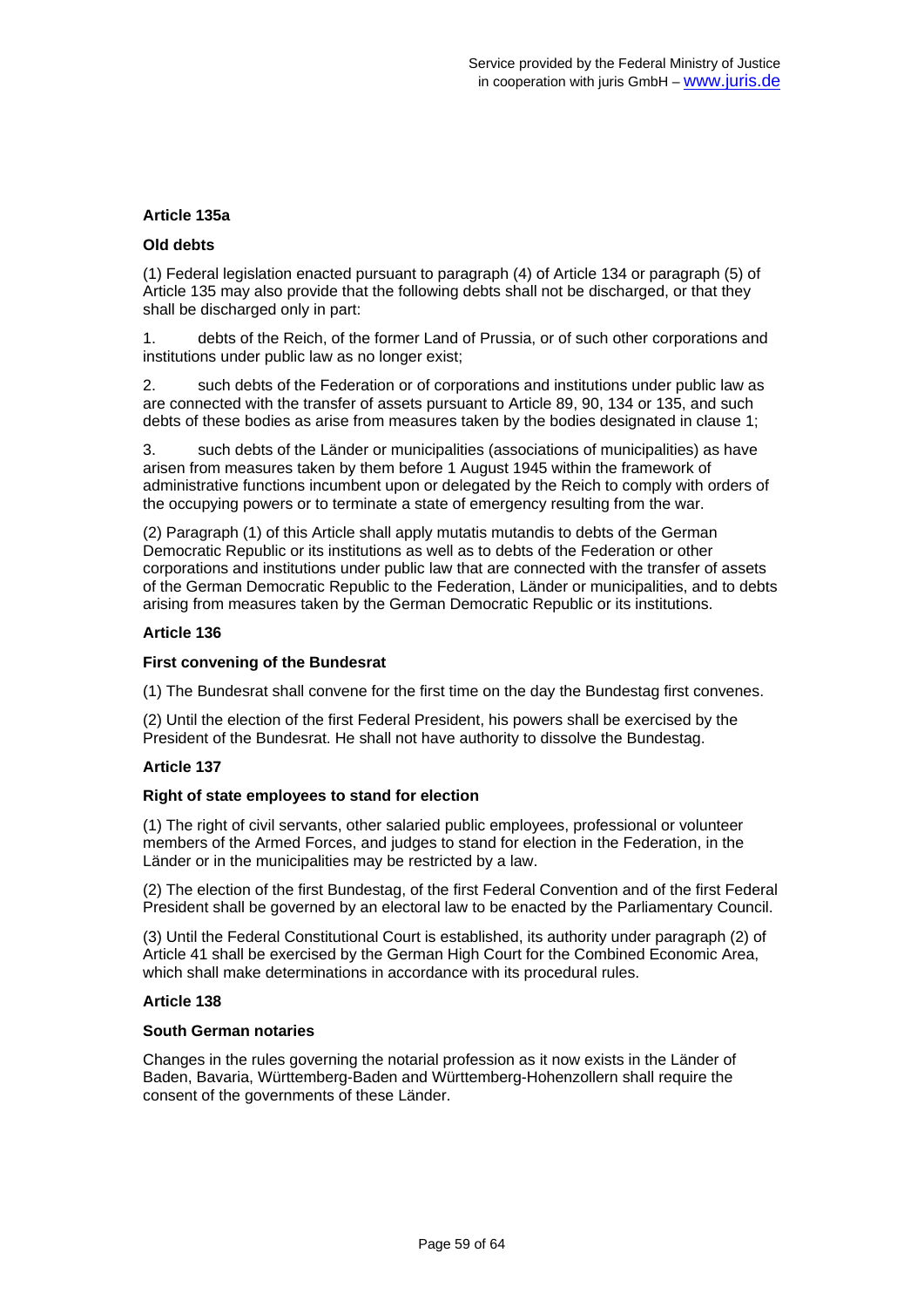#### **Continued applicability of denazification provisions**

The legal provisions enacted for the "Liberation of the German People from National Socialism and Militarism" shall not be affected by the provisions of this Basic Law.

#### **Article 140**

#### **Law of religious denominations**

The provisions of Articles 136, 137, 138, 139 and 141 of the German Constitution of 11 August 1919 shall be an integral part of this Basic Law.

#### **Article 141**

### **"Bremen Clause"**

The first sentence of paragraph (3) of Article 7 shall not apply in any Land in which Land law otherwise provided on 1 January 1949.

#### **Article 142**

#### **Reservation in favour of basic rights in Land constitutions**

Notwithstanding Article 31, provisions of Land constitutions shall also remain in force insofar as they guarantee basic rights in conformity with Articles 1 to 18 of this Basic Law.

#### **Article 142a**

(repealed)

#### **Article 143**

### **Duration of deviations from the Basic Law**

(1) The law in the territory specified in Article 3 of the Unification Treaty may deviate from provisions of this Basic Law for a period extending no later than 31 December 1992 insofar and so long as disparate circumstances make full compliance impossible. Deviations may not violate paragraph (2) of Article 19 and must be compatible with the principles specified in paragraph (3) of Article 79.

(2) Deviations from Titles II, VIII, VIIIa, IX, X and XI shall be permissible for a period extending no later than 31 December 1995.

(3) Independently of paragraphs (1) and (2) of this Article, Article 41 of the Unification Treaty and the rules for its implementation shall also remain in effect insofar as they provide for the irreversibility of acts interfering with property rights in the territory specified in Article 3 of this Treaty.

#### **Article 143a**

#### **Exclusive legislative power concerning federal railways**

(1) The Federation shall have exclusive power to legislate with respect to all matters arising from the transformation of federal railways administered by the Federation into business enterprises. Paragraph (5) of Article 87e shall apply mutatis mutandis. Civil servants employed by federal railways may be assigned by a law to render services to federal railways established under private law without prejudice to their legal status or the responsibility of their employer.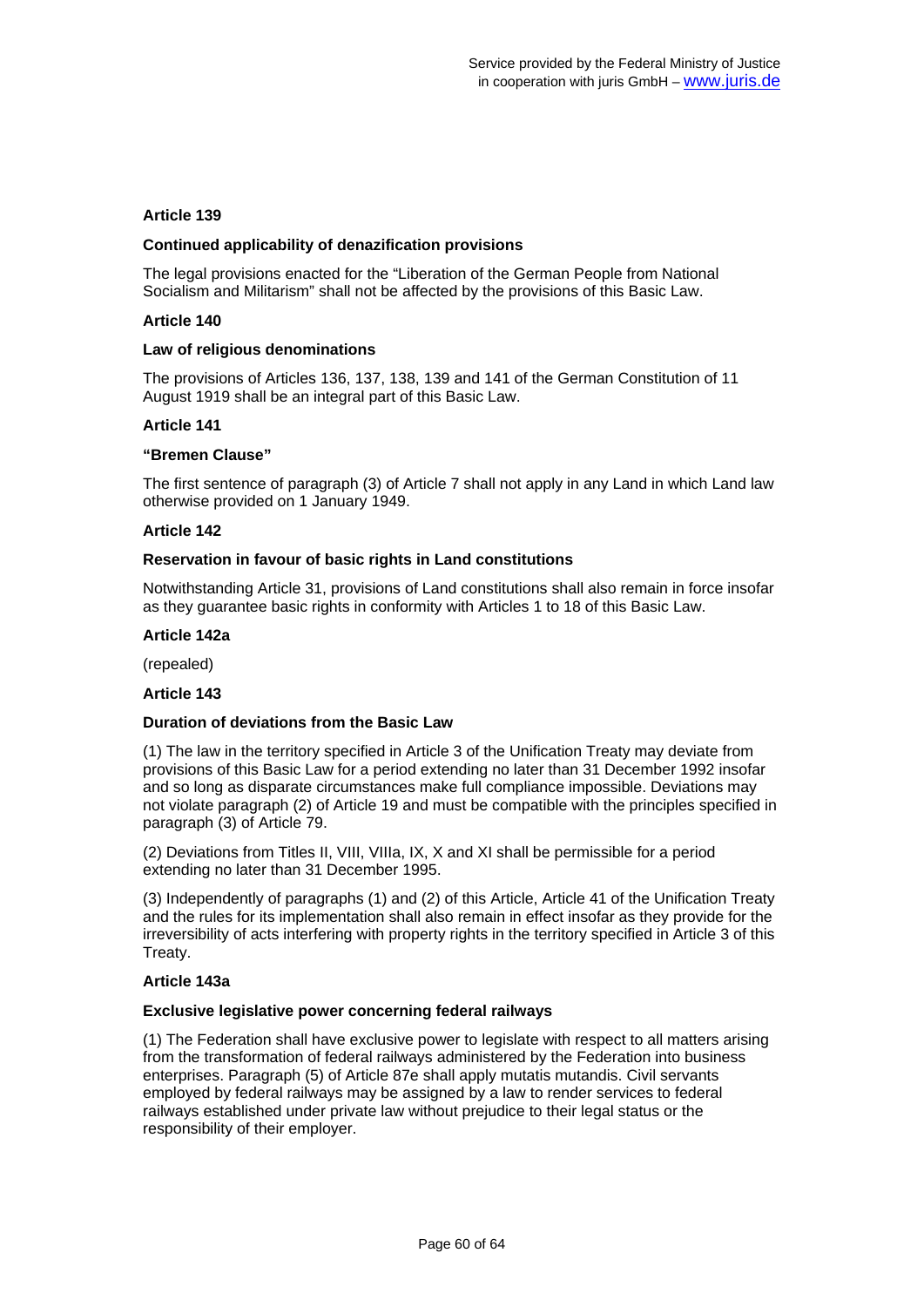(2) Laws enacted pursuant to paragraph (1) of this Article shall be executed by the Federation.

(3) The Federation shall continue to be responsible for local passenger services of the former federal railways until 31 December 1995. The same shall apply to the corresponding functions of rail transport administration. Details shall be regulated by a federal law requiring the consent of the Bundesrat.

## **Article 143b**

### **Privatisation of the Deutsche Bundespost**

(1) The special trust Deutsche Bundespost shall be transformed into enterprises under private law in accordance with a federal law. The Federation shall have exclusive power to legislate with respect to all matters arising from this transformation.

(2) The exclusive rights of the Federation existing before the transformation may be transferred by a federal law for a transitional period to the enterprises that succeed to the Deutsche Bundespost Postdienst and to the Deutsche Bundespost Telekom. The Federation may not surrender its majority interest in the enterprise that succeeds to the Deutsche Bundespost Postdienst until at least five years after the law takes effect. To do so shall require a federal law with the consent of the Bundesrat.

(3) Federal civil servants employed by the Deutsche Bundespost shall be given positions in the private enterprises that succeed to it, without prejudice to their legal status or the responsibility of their employer. The enterprises shall exercise the employer's authority. Details shall be regulated by a federal law.

### **Article 143c**

### **Compensation for the cessation of joint tasks**

(1) From 1 January 2007 until 31 December 2019, the Länder shall be entitled to receive annual payments from the federal budget as compensation for losing the Federation's financial contributions resulting from the abolition of the joint tasks of extension and construction of institutions of higher education, including university hospitals and educational planning, as well as for losing financial assistance for the improvement of municipal traffic infrastructure and for the promotion of social housing. Until 31 December 2013, these amounts are to be determined by averaging the financial share of the Federation for the years 2000 to 2008.

(2) Until 31 December 2013, the payments pursuant to paragraph (1) shall be distributed among the Länder in the form of:

1. fixed annual payments the amounts of which shall be determined according to the average share of each Land during the period 2000 to 2003;

2. payments earmarked for the functional area of the former joint financing.

(3) Until the end of 2013, the Federation and the Länder shall review the extent to which the financing allotted to individual Länder pursuant to paragraph (1) is still appropriate and necessary for the discharge of their tasks. Beginning with 1 January 2014, the earmarking pursuant to clause 2 of paragraph (2) of the financial means allotted under paragraph (1) shall cease; the earmarking for the volume of the means for investment purposes shall remain unchanged. Agreements resulting from Solidarity Pact II shall remain unaffected.

(4) Details shall be regulated by a federal law which shall require the consent of the Bundesrat.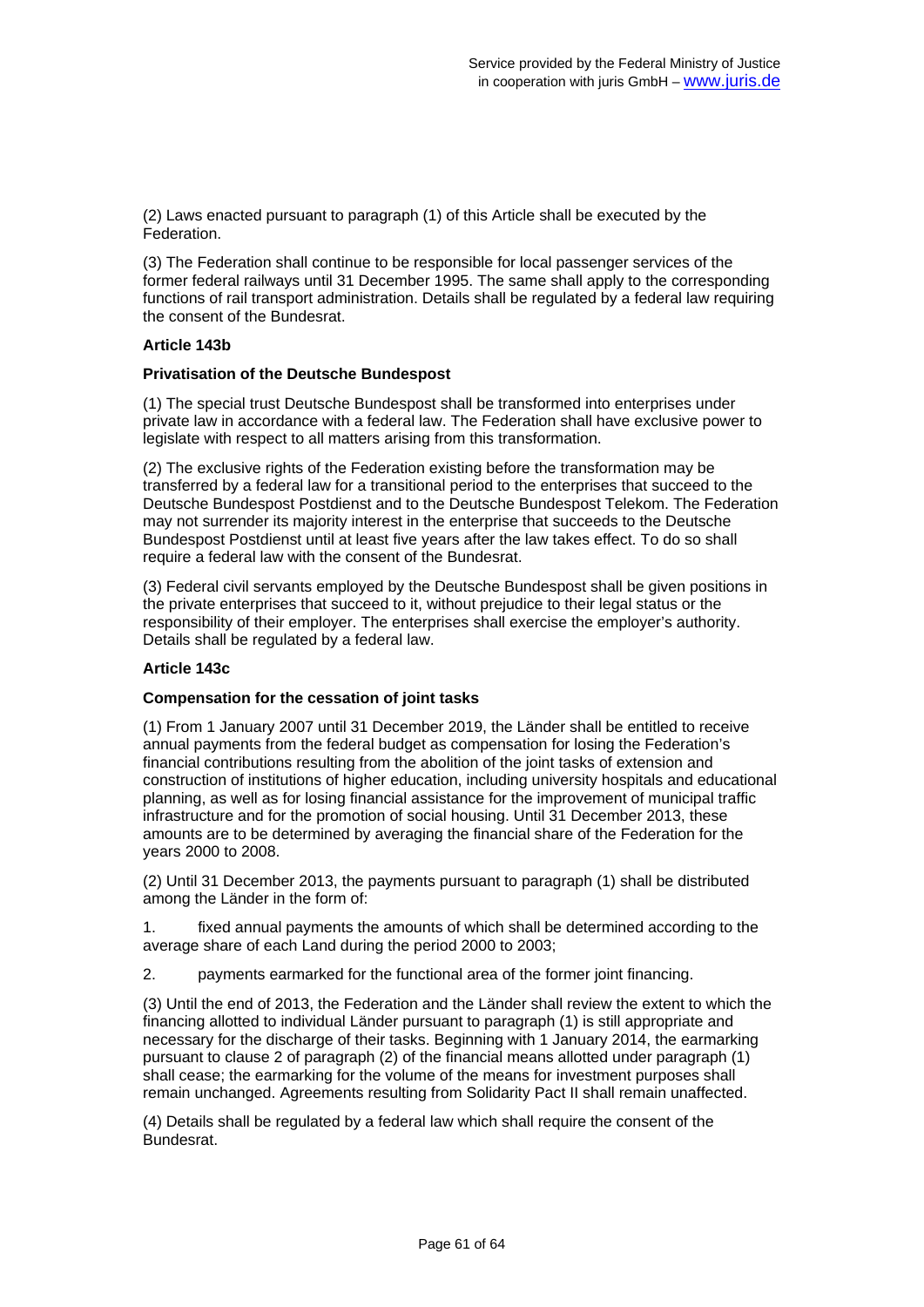## **Article 143d**

### **Transitional provisions relating to consolidation assistance**

(1) Articles 109 and 115 in the version in force until 31 July 2009 shall apply for the last time to the 2010 budget. Articles 109 and 115 in the version in force as from 1 August 2009 shall apply for the first time to the 2011 budget; debit authorisations existing on 31 December 2010 for special trusts already established shall remain untouched. In the period from 1 January 2011 to 31 December 2019, the Länder may, in accordance with their applicable legal regulations, deviate from the provisions of paragraph (3) of Article 109. The budgets of the Länder are to be planned in such a way that the 2020 budget fulfils the requirements of the fifth sentence of paragraph (3) of Article 109. In the period from 1 January 2011 to 31 December 2015, the Federation may deviate from the provisions of the second sentence of paragraph (2) of Article 115. The reduction of the existing deficits should begin with the 2011 budget. The annual budgets are to be planned in such a way that the 2016 budget satisfies the requirement of the second sentence of paragraph (2) of Article 115; details shall be regulated by federal law.

(2) As assistance for compliance with the provisions of paragraph (3) of Article 109 after 1 January 2020, the Länder of Berlin, Bremen, Saarland, Saxony-Anhalt, and Schleswig-Holstein may receive, for the period 2011 to 2019, consolidation assistance from the federal budget in the global amount of 800 million euros annually. The respective amounts are 300 million euros for Bremen, 260 million euros for Saarland, and 80 million euros each for Berlin, Saxony-Anhalt, and Schleswig-Holstein. The assistance payments shall be allocated on the basis of an administrative agreement under the terms of a federal law requiring the consent of the Bundesrat. These grants require a complete reduction of financial deficits by the end of 2020. The details, especially the annual steps to be taken to reduce financial deficits, the supervision of the reduction of financial deficits by the Stability Council, along with the consequences entailed in case of failure to carry out the step-by-step reduction, shall be regulated by a federal law requiring the consent of the Bundesrat and by an administrative agreement. There shall be no simultaneous granting of consolidation assistance and redevelopment assistance on the grounds of an extreme budgetary emergency.

(3) The financial burden resulting from the granting of the consolidation assistance shall be borne equally by the Federation and the Länder, to be financed from their share of the valueadded tax. Details shall be regulated by a federal law requiring the consent of the Bundesrat.

### **Article 144**

### **Ratification of the Basic Law - Berlin**

(1) This Basic Law shall require ratification by the parliaments of two thirds of the German Länder in which it is initially to apply.

(2) Insofar as the application of this Basic Law is subject to restrictions in any Land listed in Article 23 or in any part thereof, such Land or part thereof shall have the right to send representatives to the Bundestag in accordance with Article 38 and to the Bundesrat in accordance with Article 50.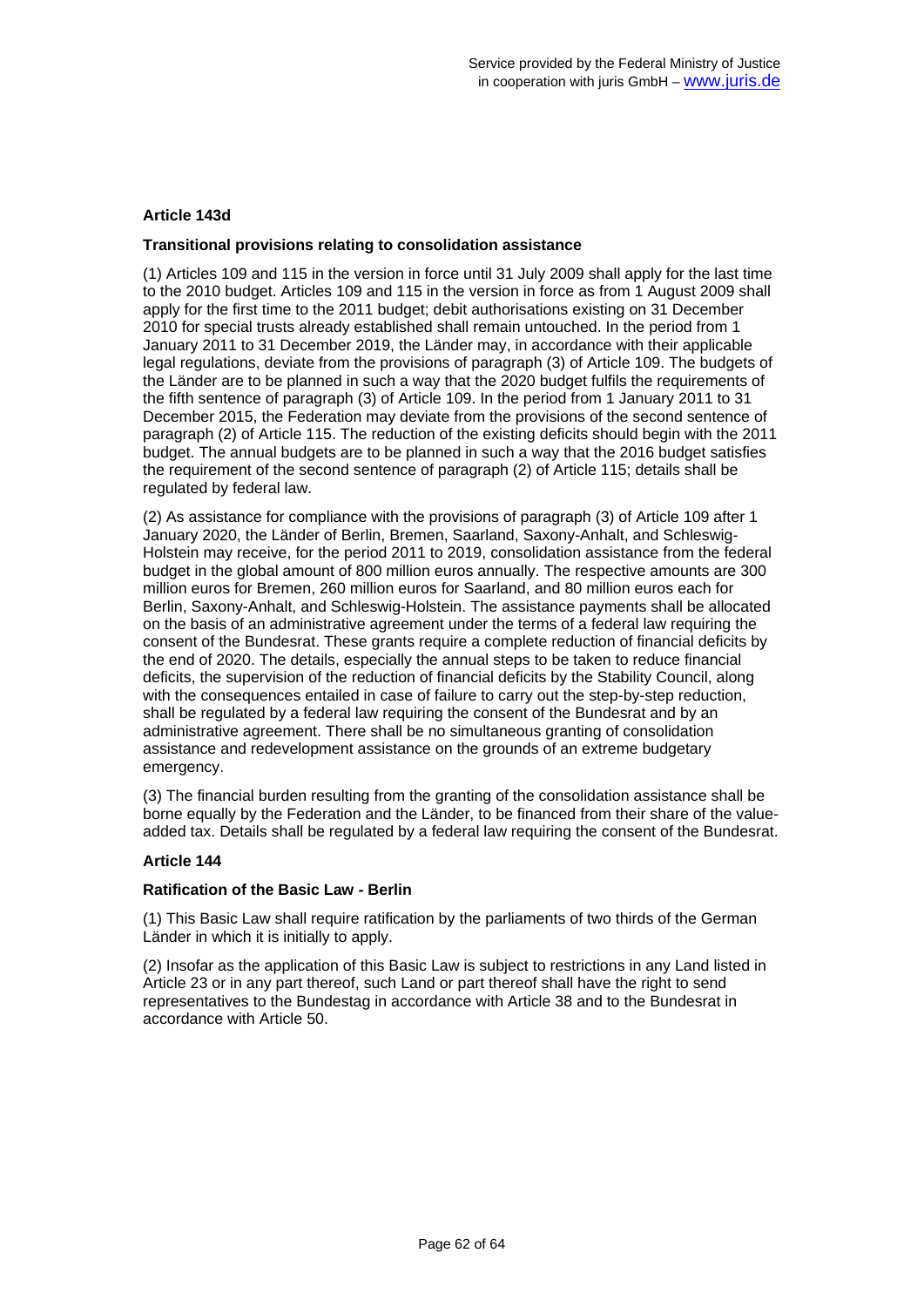### **Entry into force of the Basic Law**

(1) The Parliamentary Council, with the participation of the members for Greater Berlin, shall confirm the ratification of this Basic Law in public session and shall certify and promulgate it.

(2) This Basic Law shall take effect at the end of the day on which it is promulgated.

(3) It shall be published in the Federal Law Gazette.

### **Article 146**

### **Duration of the Basic Law**

This Basic Law, which since the achievement of the unity and freedom of Germany applies to the entire German people, shall cease to apply on the day on which a constitution freely adopted by the German people takes effect.

### **Extracts from the German Constitution of 11 August 1919**

### **(Weimar Constitution)**

### **Religion and Religious Societies**

### **Article 136**

(1) Civil and political rights and duties shall be neither dependent upon nor restricted by the exercise of religious freedom.

(2) Enjoyment of civil and political rights and eligibility for public office shall be independent of religious affiliation.

(3) No person shall be required to disclose his religious convictions. The authorities shall have the right to inquire into a person's membership in a religious society only to the extent that rights or duties depend upon it or that a statistical survey mandated by a law so requires.

(4) No person may be compelled to perform any religious act or ceremony, to participate in religious exercises, or to take a religious form of oath.

## **Article 137**

(1) There shall be no state church.

(2) The freedom to form religious societies shall be guaranteed. The union of religious societies within the territory of the Reich shall be subject to no restrictions.

(3) Religious societies shall regulate and administer their affairs independently within the limits of the law that applies to all. They shall confer their offices without the participation of the state or the civil community.

(4) Religious societies shall acquire legal capacity according to the general provisions of civil law.

(5) Religious societies shall remain corporations under public law insofar as they have enjoyed that status in the past. Other religious societies shall be granted the same rights upon application, if their constitution and the number of their members give assurance of their permanency. If two or more religious societies established under public law unite into a single organisation, it too shall be a corporation under public law.